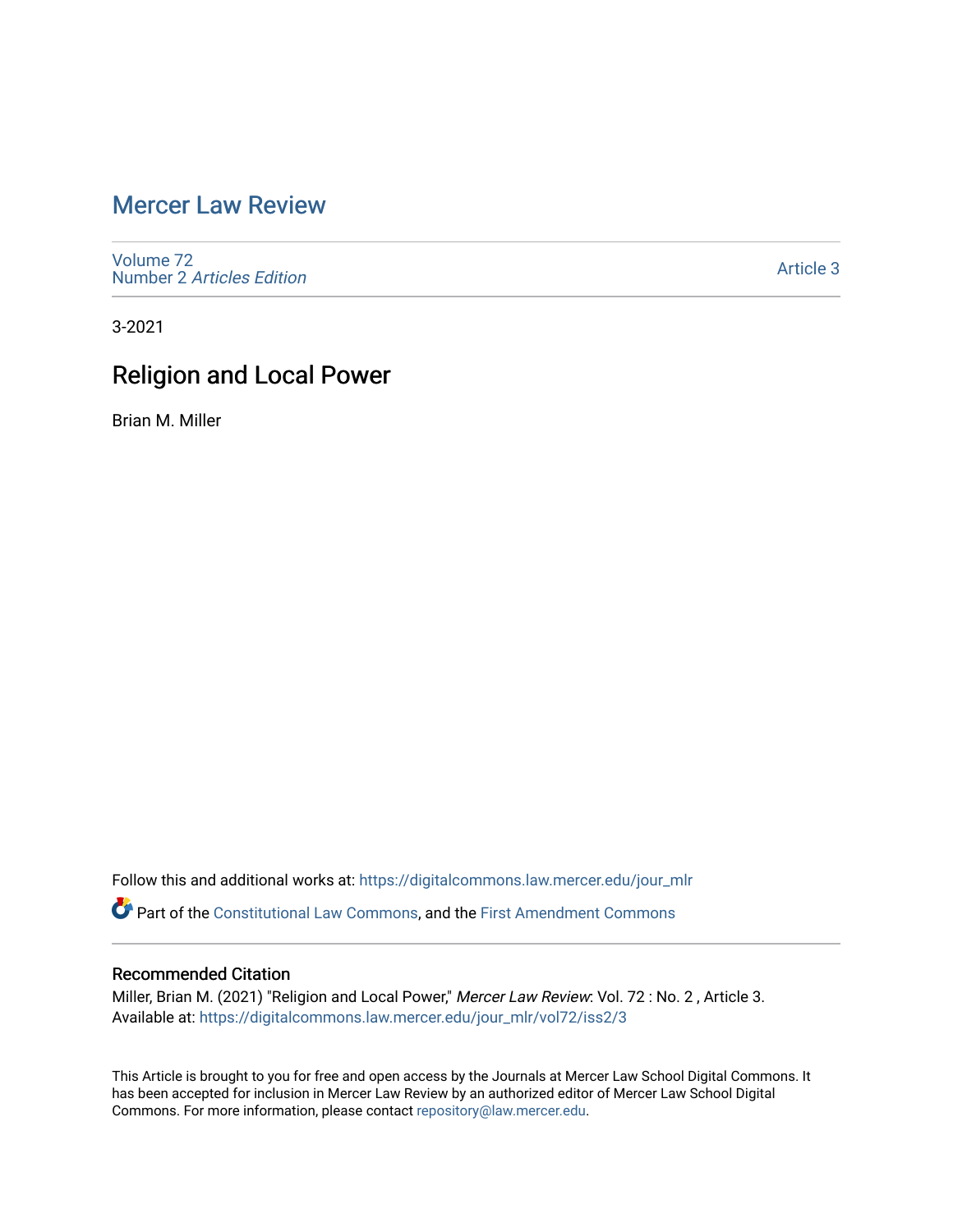# **Religion and Local Power**

# **by Brian M. Miller***\**

### I. INTRODUCTION

In December of 2017, hundreds of protestors descended on Washington, D.C., from all over the United States. The crowds converged on the blocks surrounding the Supreme Court of the United States, where onlookers might have spotted signs reading "It's Not About the Cake," and "Open to All," rising from one side of the crowd, and signs reading "Serves All People, But Can't Create All Art," and "Justice for Jack" rising from the other side.1 That morning the Supreme Court heard a case about a Colorado cake shop owner who, because of his religious convictions, refused to create a cake that was to be used at a wedding of two men.2 One small-scale business transaction (or lack thereof) sparked protests and heated debate across the entire country. Why?

The reasons are obvious to anyone familiar with United States religious freedom jurisprudence. The Supreme Court was asked to decide whether the United States Constitution gave Jack Phillips the right to be exempt from a Colorado law that mandated he serve the wedding cake to the gay couple.3 The Court's answer to that question not only would decide a dispute between one businessperson and one couple, but also would set the tone for all future claims for religious exemptions nationwide.

<sup>\*</sup> North Carolina State University (B.A.). University of Virginia School of Law (J.D., 2019). I thank Rich Schragger, Molly Brady, Jansen VanderMeulen, and W. Augustus Todd for helpful comments. I also thank the editors of the Mercer Law Review for their careful review and insightful suggestions.

<sup>1</sup> Mark Sherman, et al., *Protesters Gather as Supreme Court Wrestles With Case of Wedding Cake for Same-Sex Couple*, ABC 7 NEWS WJLA, Dec. 5, 2017, https://wjla.com/news/local/protesters-outside-supreme-court-ahead-of-historic-case-onwedding-cake-for-gay-couple (last accessed June 20, 2020) (portraying the protests by video).

<sup>2</sup> Masterpiece Cakeshop, Ltd. v. Colo. Civ. Rights Comm'n, 138 S. Ct. 1719, 1723 (2018).

<sup>3</sup> *Id.*at 1723–24.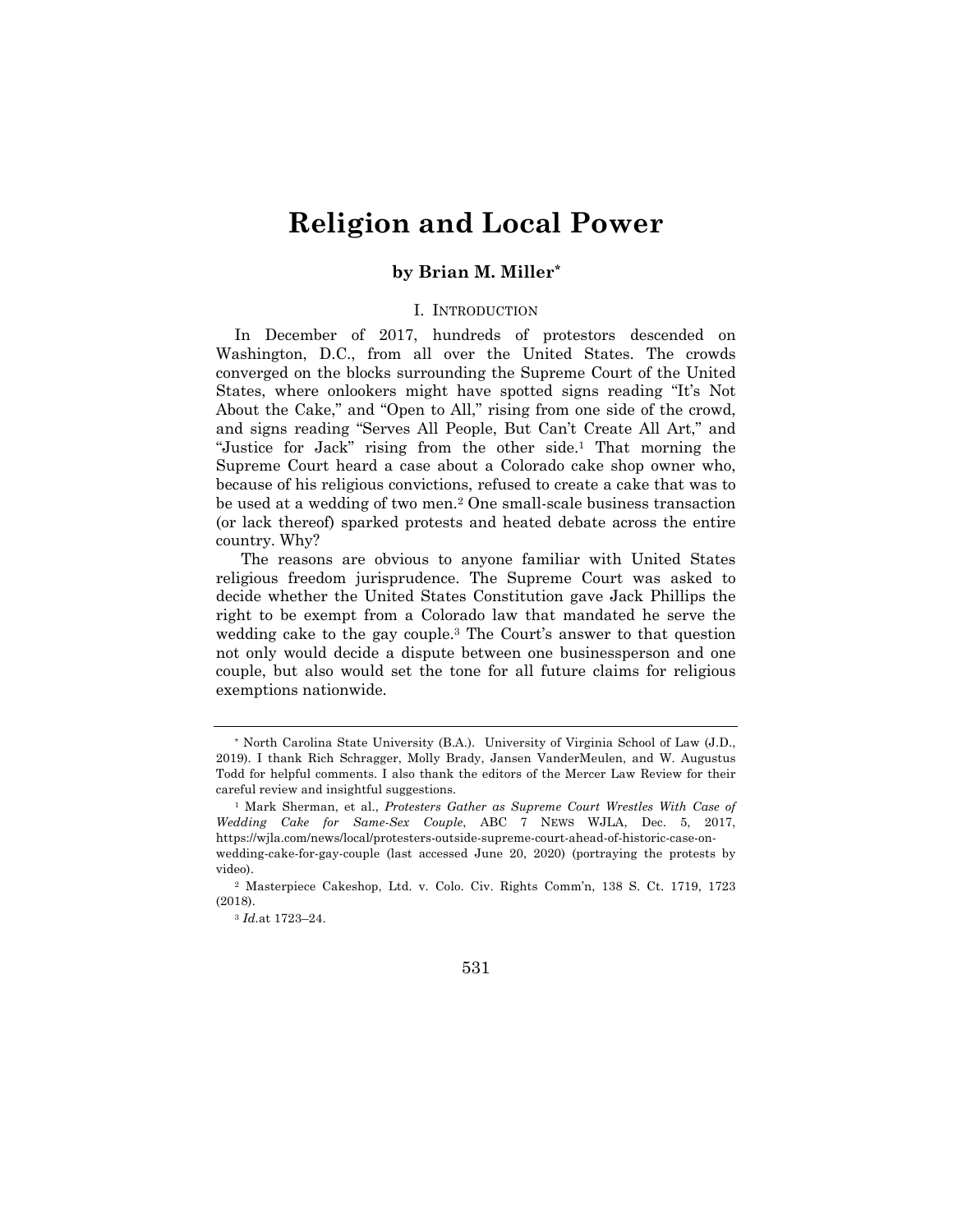Although the Supreme Court eventually decided the case on narrower grounds than some commentators preferred,<sup>4</sup> the Court has historically ushered religious freedom issues from distinctly local disputes to enshrinement in national law. In *Trinity Lutheran Church of Columbia v. Comer*,5 one Christian school was not reimbursed by the State of Missouri for resurfacing its playground, and after the Supreme Court decision, all state or local entities potentially must fund religious entities in the same way they fund nonreligious entities.<sup>6</sup> In *Everson v. Bd. of Educ. of Ewing Tp.*,7 one local school board was reimbursed for the costs of bussing students to Catholic schools,8 and, after the Supreme Court decided the case, the federal Establishment Clause applied to every state and local government in the country.9

As anyone trying to trace a unifying thread through First Amendment cases will understand, the Supreme Court's religion jurisprudence has historically been inconsistent and often unclear. At least one thing is clear: for most of the major Supreme Court decisions over recent decades implicating the First Amendment's religion clauses, likely a million or more people were encouraged and a million or more were disheartened. That's because whatever the decision, the newly articulated legal principle controls every government within United States borders.

Because of the far-reaching impact of such decisions, in the past few decades seemingly no stone has remained unturned in the doctrine of religious liberty. When is a person, or a corporation, entitled to an exemption from a general law it claims burdens its religious exercise?<sup>10</sup> When may government provide funding to a religious institution?<sup>11</sup> When must it?<sup>12</sup> May a town display a nativity scene in a public park at

<sup>5</sup> 137 S. Ct. 2012 (2017).

<sup>8</sup> *Id.* at 3.

<sup>4</sup> *See, e.g.*, Leslie Kendrick & Micah Schwartzman, *The Etiquette of Animus*, 132 HARV. L. REV. 133, 133 (2018) (arguing that "the Court ducked central questions raised by [the conflict in that case]. Rather than sorting out the principles for determining whether religious liberty authorizes discrimination against gays and lesbians in the marketplace, the Court focused on whether state officials treated religious objections with the proper respect and consideration. The Court turned a matter of constitutional principle into one of adjudicative etiquette.").

<sup>6</sup> *Id.* at 2021.

<sup>7</sup> 330 U.S. 1 (1947).

<sup>9</sup> *See id.* at 15–16; Sch. Dist. of Abington Tp. v. Schempp, 374 U.S. 203, 218 (1963) (citing *Everson* for that rule).

<sup>10</sup> *See, e.g.*, Burwell v. Hobby Lobby Stores, Inc., 573 U.S. 682 (2014).

<sup>11</sup> *See, e.g.*, Zelman v. Simmons-Harris, 536 U.S. 639 (2002).

<sup>12</sup> *See, e.g.*, *Trinity Lutheran*, 137 S. Ct. at 2012.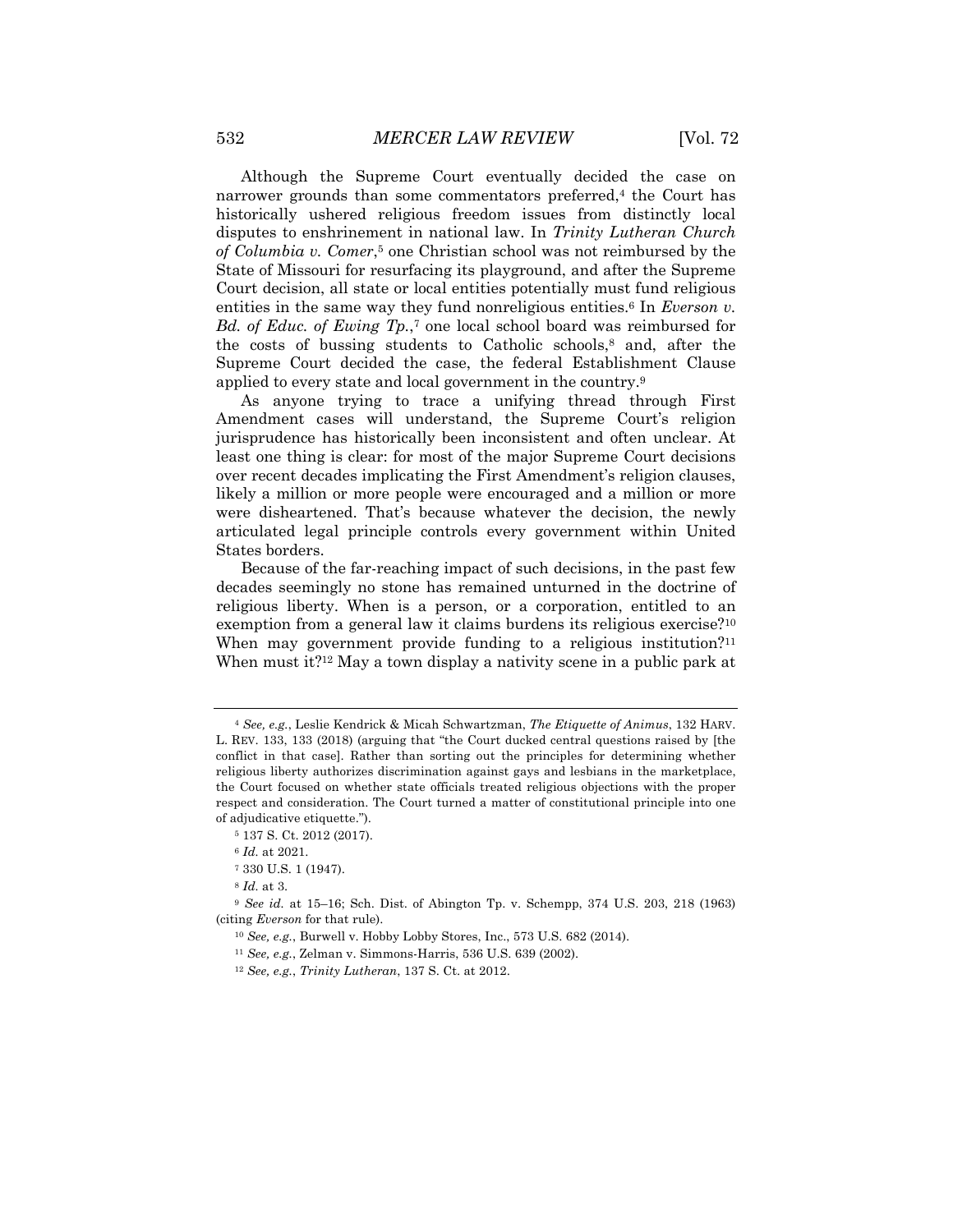Christmas time?13 The list goes on, and the scholarship attempting to answer such difficult questions is extensive and superb.14

Because of the distinctly national scale—thanks to the Supreme Court's approach—of these disputes, some commentators have sought for an acceptable "compromise"; a rule or state of affairs that perhaps does not give an outright win to any side but ultimately arrives at a deal that a majority of people do not hate. For example, Andrew Koppelman, in his recent book *Gay Rights vs. Religious Liberty?*, argues for a national legislative compromise—one that contemplates strong and broadly applicable nondiscrimination laws, but affords narrow exemptions to entities that are open about their religious beliefs that may require them to behave contrary to the general law.15

But perhaps the best compromise will not be found on the national scale at all. What if there was a different type of "compromise" that satisfied more people—one that gave a positively desirable result to a large majority of citizens, not just as to the issue of religious exemptions, but as to all issues implicating relations between religion and government? Allowing local governments greater power and freedom to chart their own course on matters of religion is, in my view, that compromise. Yet, relatively little scholarly work has been done to address whether government actions implicating the religion clauses should be handled differently based on which government is involved. Should a mayor's Thanksgiving proclamation that gives thanks to Jesus be treated by courts identically to the President's Thanksgiving proclamation which does the same? Should a federal law prohibiting any federal funds from being distributed directly to religious entities be treated the same as a local ordinance that prohibits such funding? In a way, it is only natural that little attention has been given to such questions of local power and diversity in the substantive area of

<sup>13</sup> *See, e.g.*, Lynch v. Donnelly, 465 U.S. 668 (1984).

<sup>14</sup> *See, e.g.*, Douglas Laycock, *Regulatory Exemptions of Religious Behavior and the Original Understanding of the Establishment Clause*, 81 NOTRE DAME L. REV. 1793 (2006) (arguing that regulatory exemptions for religious practice do not violate the Establishment Clause as it was originally understood); Micah Schwartzman, *What if Religion Is Not Special?*, 79 U. CHI. L. REV. 1351 (2012) (arguing that religion cannot be distinguished from other sorts of beliefs and practices for special treatment); Nelson Tebbe, *Excluding Religion*, 156 U. PA. L. REV. 1263 (2008) (arguing that governments should be able to selectively exclude religious entities from government support programs without violating the Constitution).

<sup>15</sup> ANDREW KOPPELMAN, GAY RIGHTS VS. RELIGIOUS LIBERTY?: THE UNNECESSARY CONFLICT 11(2020) ("The response I develop here is to exempt only those who post warnings about their religious objections, so that no customer would have the personal experience of being turned away."); *see also id.* at 64 (arguing that the proper form of religious accommodation "could be done by statute, but not by judicial declaration").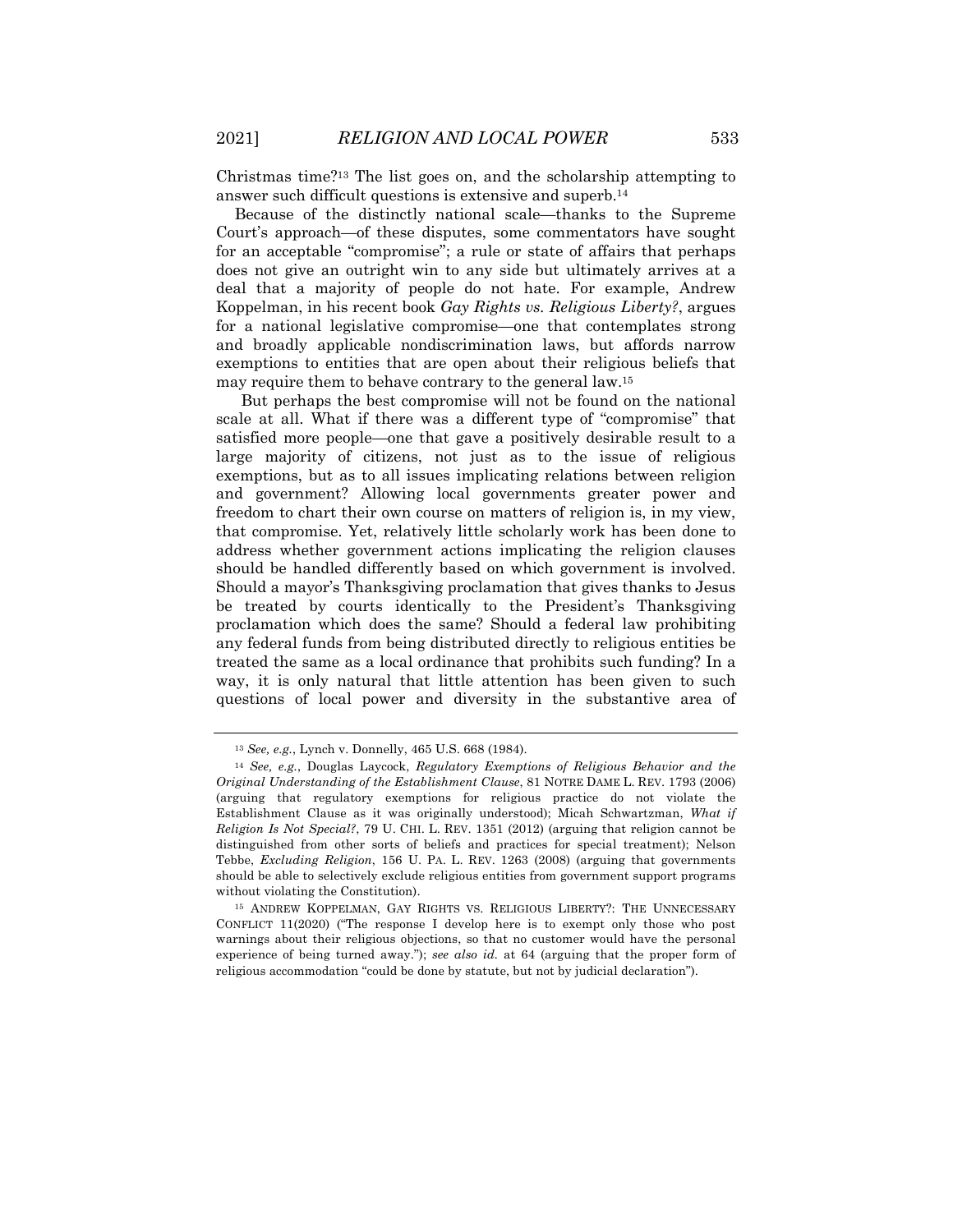religion. After all, both the Establishment Clause and the Free Exercise Clause have applied to state and local governments for over seventy years.16 Yet, granting the fact of incorporation, the Constitution does not necessarily require that the religion clauses apply against local governments in exactly the same way as they do against the federal government and states.17

A couple scholars have begun to unpack this issue. In 2004, Richard Schragger examined the nature of centralized versus dispersed political power and their likely effects on individual liberty and concluded that courts should give greater respect to local government actions affecting religion, but direct greater suspicion toward federal government actions that do so.18 More recently, Roderick Hills argued that because of the breadth and intensity of disagreement on issues of religious freedom in a nation as large and diverse as the United States, courts should defer to states' and localities' stances on "reasonable and deep disagreements"19—issues for which parties on both sides claim a fundamental right to governmental support or accommodation.20 Under both theories, local governments (and state governments, in Professor Hills's view) should have more leeway than the federal government to either support or inhibit religion in the pursuit of the public good as conceived by the majority of the jurisdiction's citizens.

In recent years, unfortunately, the Supreme Court has not followed a path like the one Professors Schragger and Hills have encouraged.21

<sup>16</sup> *Everson*, 330 U.S. at 15–16 (applying the Establishment Clause to the states in 1947); Cantwell v. Connecticut, 310 U.S. 296, 303 (1940) (applying the Free Exercise Clause to the states in 1940).

<sup>17</sup> *See* MICHAEL W. MCCONNELL, THOMAS C. BERG, & CHRISTOPHER C. LUND, RELIGION AND THE CONSTITUTION 73–75 (4th ed. 2016) (posing the question of whether normative considerations might justify allowing local government entities more leeway under both the Free Exercise and Establishment Clauses).

<sup>18</sup> Richard C. Schragger, *The Role of the Local in the Doctrine and Discourse of Religious Liberty*, 117 HARV. L. REV. 1810, 1811 (2004).

<sup>19</sup> Roderick M. Hills, Jr., *Federalism, Democracy, and Deep Disagreement: Decentralizing Baseline Disputes in the Law of Religious Liberty*, 69 ALA. L. REV. 913, 916–18 (2018).

<sup>20</sup> Additionally, some scholars have argued that nationwide laws that limit local discretion in certain areas brushing against religion are undesirable compared to alternatives. *See, e.g.*, Michael C. Pollack, *Land Use Federalism's False Choice*, 68 ALA. L. REV. 707, 727–29 (2017) (favoring "decision-channeling" federal rules, and disfavoring "decision-displacing" rules, like those instituted by RLUIPA, in the context of national land use regulation).

<sup>&</sup>lt;sup>21</sup> By this I mean that the Supreme Court has not followed an approach that allows greater discretion to local governments than to other entities. Professors Schragger and Hills do not argue for the exact same approach. Professor Schragger emphasizes local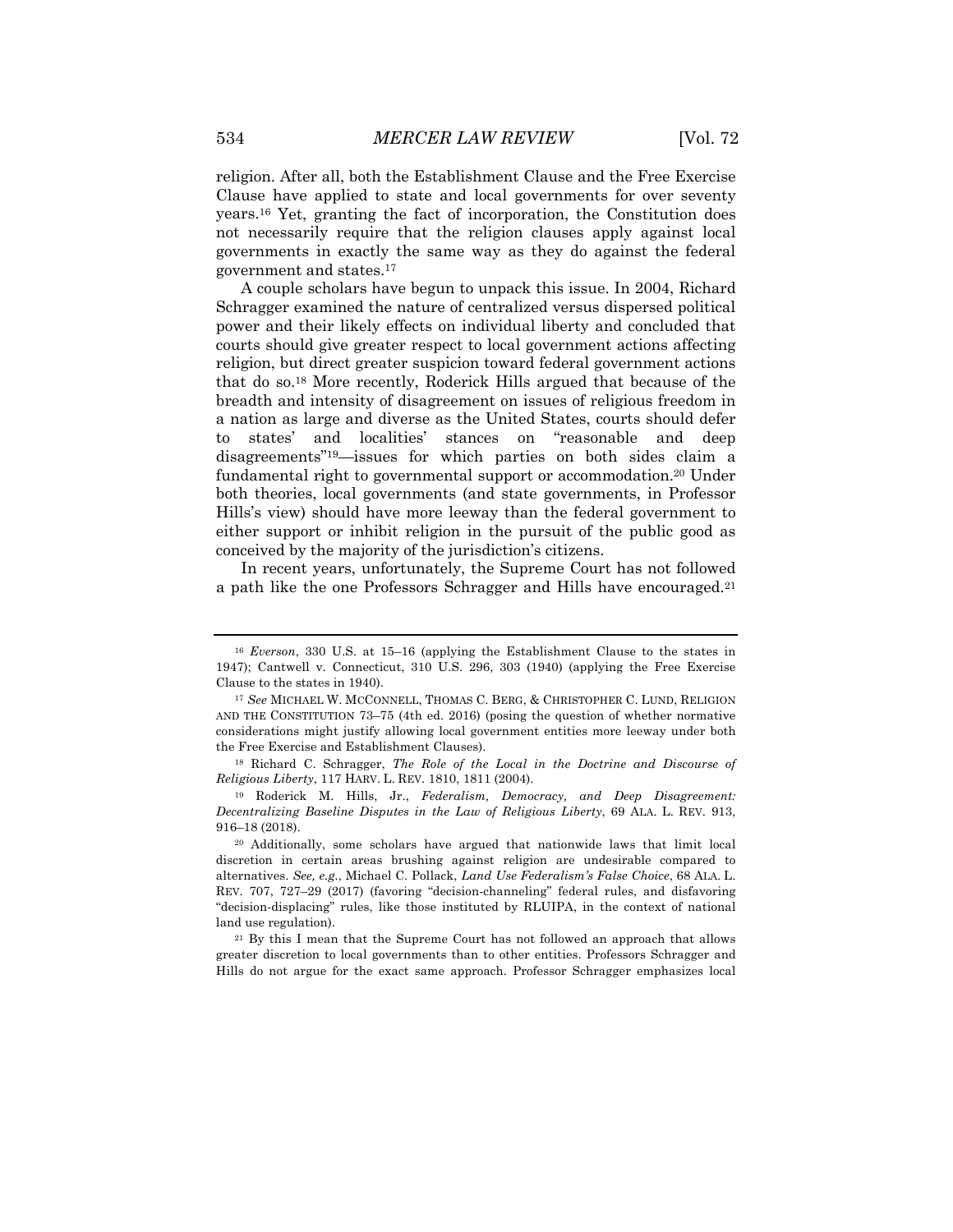Particularly for free-exercise claims, it has likely, if anything, reduced governmental discretion in general, including for local governments.22

This Article not only builds on Schragger's and Hills's theories, but also (1) offers independent historical and theoretical justifications for local power over church-state matters, and (2) closely inspects existing church-state doctrine for bases from which to allow greater local discretion. Specifically, it argues that local governments have historically served as the best homes for democratic and associational expression, and that this historical reality indeed reflects the values of democratic theory more generally. It then explains why local governments are especially effective at securing such values in the context of religion. Within that framework, this Article moves to critique modern Supreme Court doctrine as falling short of securing attainable democratic ideals in the context of church-state disputes. From there, this Article identifies a couple footholds in modern jurisprudence from which lower courts, notwithstanding recent Supreme Court decisions, could and should offer more leeway to local governments on issues implicating religion.

This Article proceeds in three parts. Part I provides a brief history of local governments, starting in pre-Revolution England and the colonies, and describes how local entities often preexisted the central government as the primary means of self-government, including on matters dealing with religious practice. The history reveals that, contrary to modern assumptions, local governments were not always seen as subunits of states, but instead, were often treated as voluntary quasi-private associations that possessed considerable power as a matter of custom. Part I continues by demonstrating why that historical honor is well-deserved—that local governments do an especially good job at dealing with matters affecting religion from a democratic and utilitarian perspective. Part II applies that historical-theoretical perspective to recent Supreme Court cases. It concludes that the Supreme Court has wrongly failed to identify the "level" of government as centrally important in religion cases. It critiques recent cases that limit government discretion under the banner of religious free-exercise, and cases that appear to give substantial power to the states and the federal government on the Establishment Clause side. Part III provides a smaller-scale, short-term solution. It first concludes that, despite the

autonomy even against states, yet Professor Hills argues for greater autonomy for both localities and states.

<sup>22</sup> To be clear, the Supreme Court, as I will explain, has not specifically decided that a local government's unique status as a locality is immaterial to church-state disputes. Instead, such considerations are for the most part simply not on the Court's radar.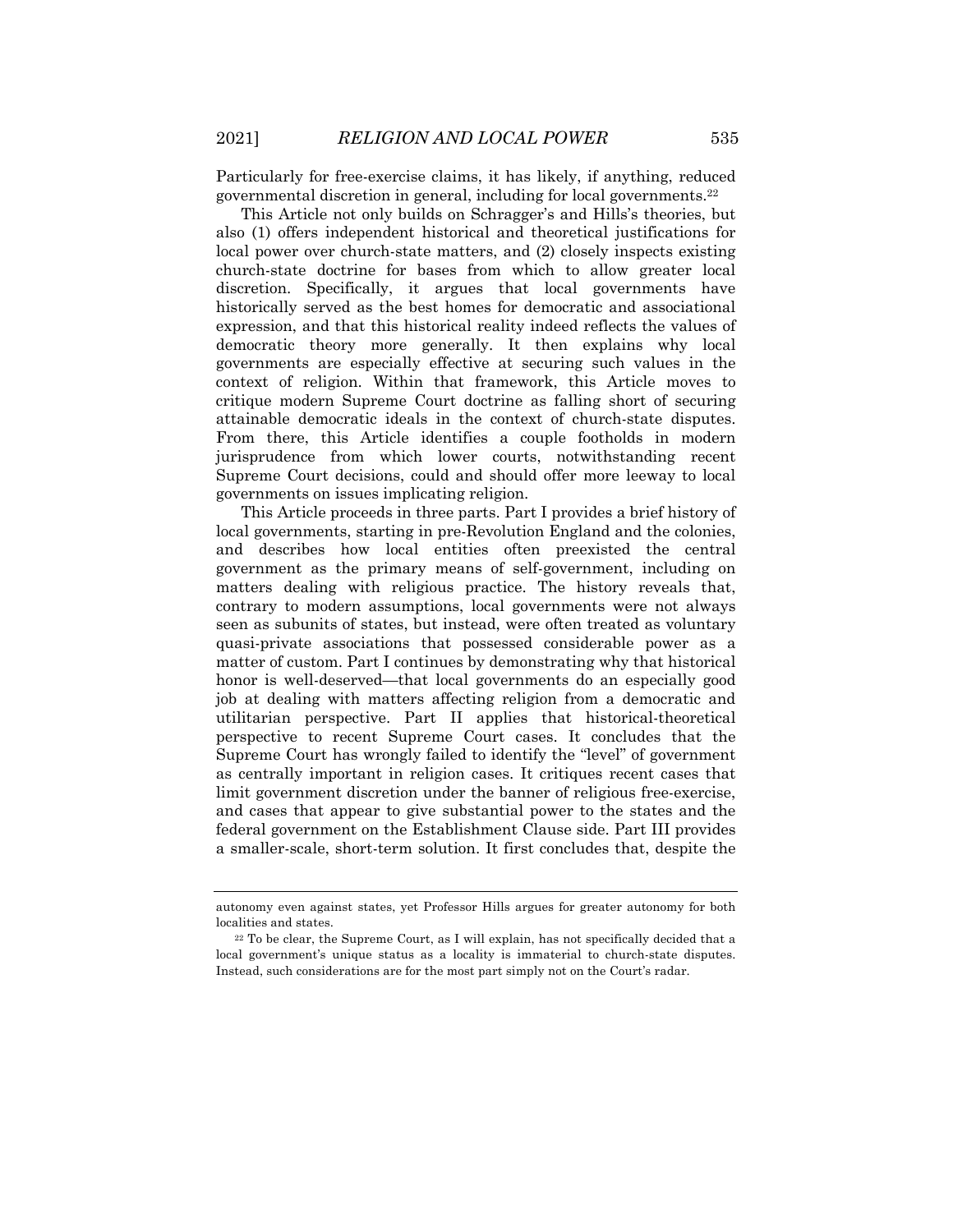Court's overall ignoring of the value of local autonomy, the variety of balancing tests the Court has employed to address these disputes give lower courts some limited room to consider the nature of the government entity when considering whether a government action runs afoul of the First Amendment's religion clauses. Next, Part III recounts the difference between facial and as-applied challenges and argues that the preference for as-applied challenges articulated by the Supreme Court should be especially strong when a local government action is challenged. Relatedly, it then considers the principles undergirding the law of remedies and contends that courts considering local government actions that affect religious interests should, when possible, prefer narrow, party-specific remedies like damages and individualized exemptions over broader remedies like complete invalidation of a law.

# II. LOCAL GOVERNMENTS AS THE HISTORIC HOMES FOR COMMUNITY **EXPRESSION**

The predominant understanding of modern United States federalism is relatively simple. The federal government, for the areas in which it acts, is supreme over state and local governments.<sup>23</sup> And state governments are supreme over local governments, which basically serve as agents bound to do their states' will.24 Yet, because of the historical importance and preexistence of local governments, that strict hierarchical system assumed today was not always a foregone conclusion. From before the American Revolution, local governments in England and what became the United States served as the primary conduits of community association and self-governance.25 Local governing bodies often sprung up in communities organically for the purpose of furthering the welfare and values of that community.26 When larger governments coalesced and claimed authority over massive territory, local entities within that territory were generally left alone to act under broad customary powers.27 These powers were often leveraged

<sup>23</sup> U.S. CONST. art. VI ("This Constitution, and the laws of the United States which shall be made in Pursuance thereof; and all Treaties made, or which shall be made, under the Authority of the United States, shall be the supreme Law of the Land; and the Judges in every State shall be bound thereby, any Thing in the Constitution or Laws of any State to the Contrary notwithstanding.").

<sup>24</sup> *See* discussion in section II.A, *infra*.

<sup>25</sup> *See* discussion in section II.A, *infra*.

<sup>26</sup> *See, e.g.*, Charles W. Tooke, *The Status of the Municipal Corporation in American Law*, 16 MINN. L. REV. 343, 349 (1932).

<sup>27</sup> *Id.*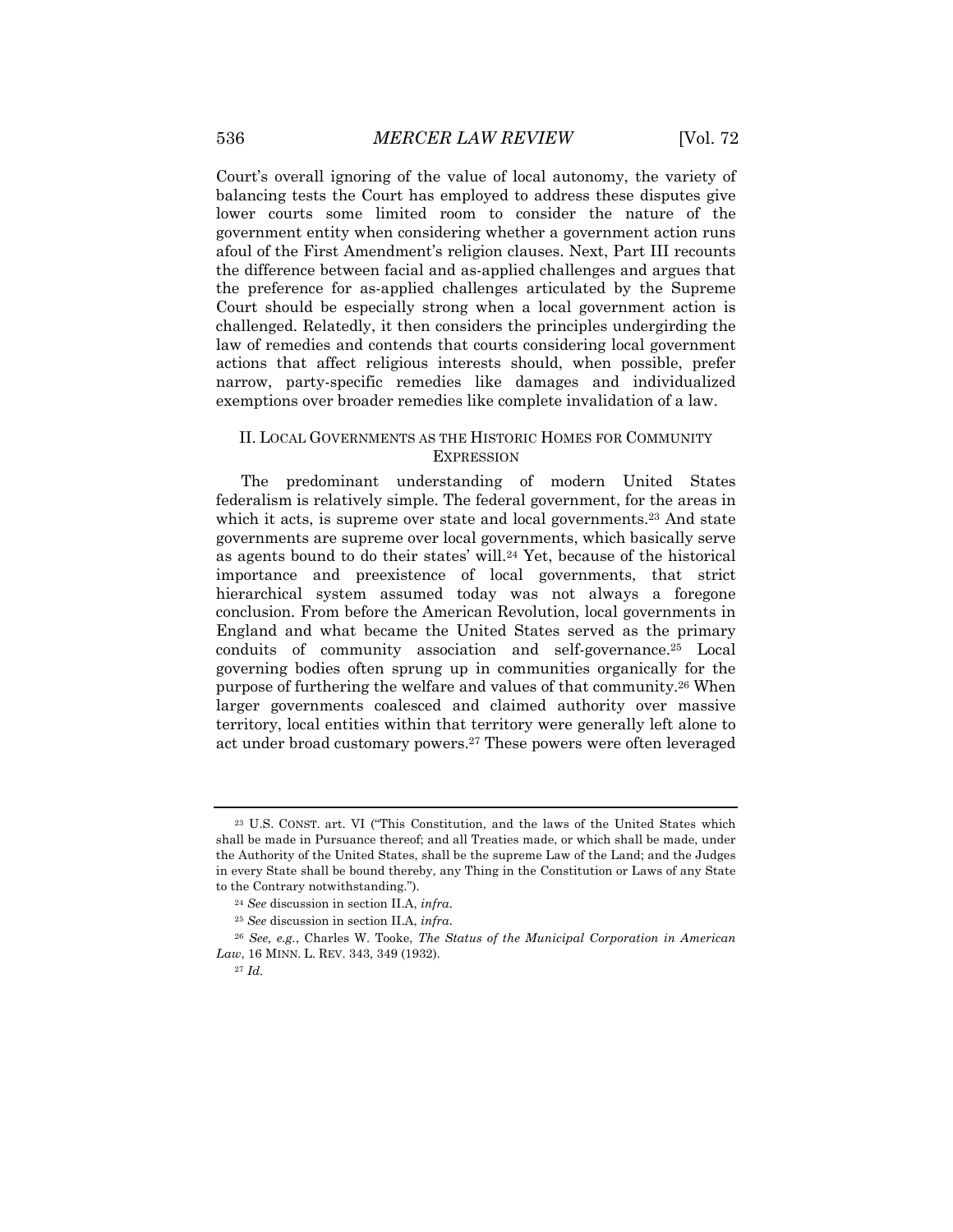toward explicitly religious ends. Local governments were not treated like states or states' agents.28 They were distinct in identity and role.

That history is not an arbitrary result of chance acts of political will. It was, in some ways, natural. Local governments grew up organically because they are accessible settings for group association and effective conduits of democracy. Often presiding over populations that are relatively homogenous, geographically and culturally, local governments are ready-made tools for community self-expression. And although broad policy agreement, especially on matters touching religion, is almost unheard of at the national (and even state) level recently, localities foster it often. Thus, when thousands of localities across a nation are allowed to pursue diverse policy solutions reflective of local values, the aggregate result is substantially more democratic than that achieved by one-size-fits-all compromises. For an area marked by such fundamental and long-lasting philosophical disagreement as church-state relations, making room for such local variation is especially appropriate.

# *A. Brief History of Local Government Power*

At least since the Supreme Court's decision in *Hunter v. City of Pittsburgh*,29 the prevailing assumption has been that local governments are essentially little fingers of state governments, completely at the mercy of state legislatures and presumptively limited in power and discretion.30 *Hunter* was decided in 1907. So, decades later when the religion clauses were incorporated against the states, local governments were lumped in basically without discussion. Thus, for seventy or more years the Supreme Court has, without hesitation, applied the religion clauses almost identically to the federal government, the states, and localities.31 Based on the historical roots of local governing bodies, that approach is misguided. A look back in time reveals that local governments long served a special and active role for their constituencies—a role that did not depend on any state directive

<sup>28</sup> I mean this as an overarching general rule, not an unwavering rule that necessarily applied to every local governing body.

<sup>29</sup> 207 U.S. 161 (1907).

<sup>30</sup> Frank Vram Zerunyan, *The Evolution of the Municipal Corporation and the Innovations of Local Governance in California to Preserve Home Rule and Local Control*, 44 FORDHAM URB L.J. 217, 221 (2017).

<sup>31</sup> One exception appears be the rules surrounding standing to challenge expenditures under the Establishment Clause. A taxpayer challenging federal spending in federal courts is for the most part limited to challenging congressional action. Hein v. Freedom From Religion Foundation, Inc., 551 U.S. 587, 593 (2007) (plurality opinion).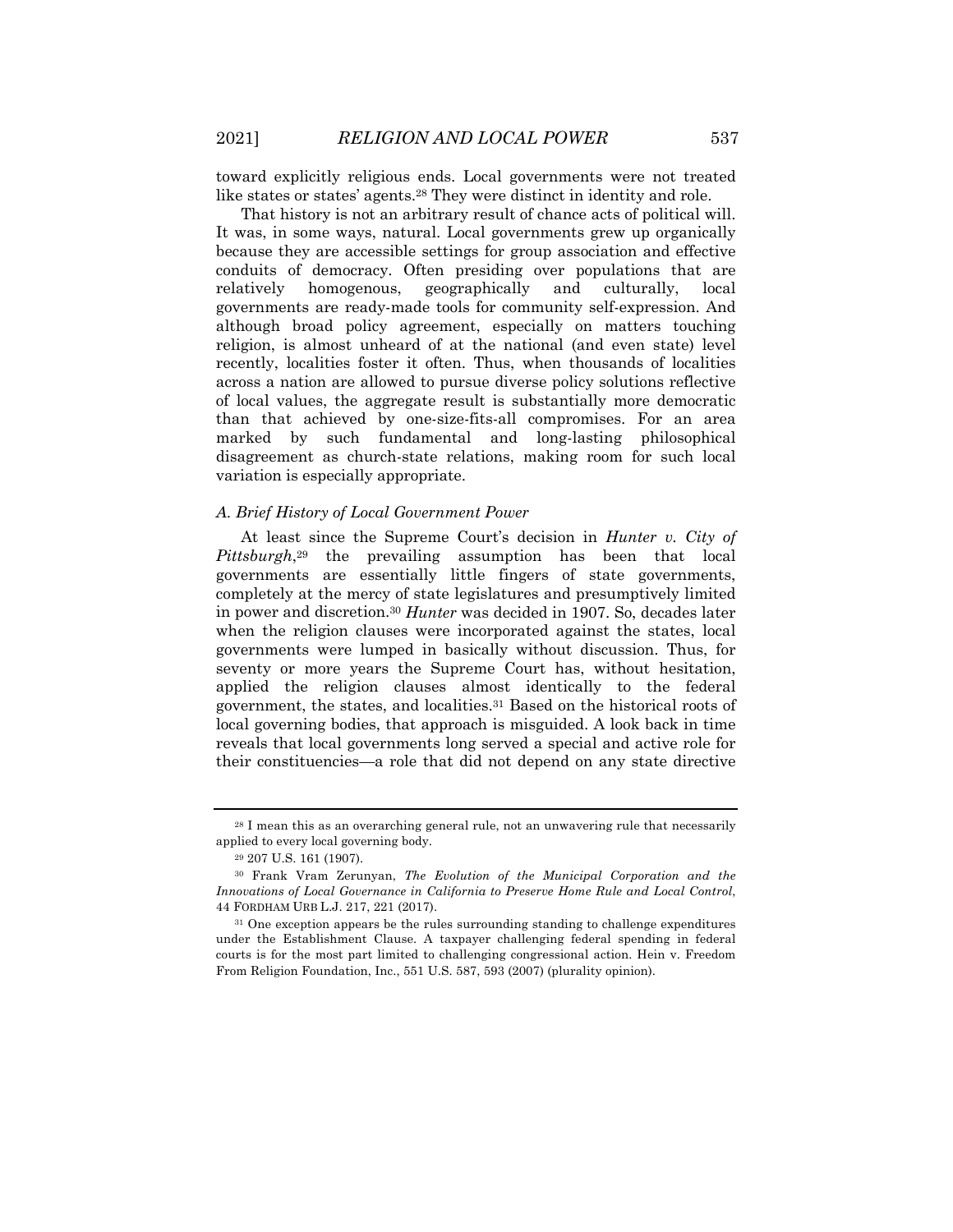and often included substantial interaction with the dominant religious institutions of that local geographic area.

## **1. The Greater Founding Era**

Many local governments preceded the governments of the state or national jurisdictions in which they came to sit. Indeed, in England, many localities preexisted the Norman Conquest.32 Such local governing bodies were usually called "boroughs" and were operated by administrative and judicial bodies made up of local property holders.33 These bodies, though "unincorporated" in the legal sense, possessed significant power. They were often "essentially democratic,"34 and thus generally able to exercise any power or authority those voters within the local populace thought proper.35

When a greater English government eventually coalesced, these boroughs generally retained their considerable power and discretion. Significantly, this retention of autonomy was not typically dependent on an affirmative declaration of the Crown or Commonwealth36 purporting to "grant" power.37 Instead, local governing bodies were thought to retain powers as a matter of custom—they had the powers they historically exercised.38 That fact makes sense as a matter of historical evaluation. Local governing bodies had long autonomously exercised power over their local populations because the local populations submitted themselves to that authority quasi-democratically.39 So, even after the Norman Conquest and the establishment of a greater kingdom or commonwealth, local government power was not dependent on a top-

<sup>35</sup> That these societies were often "democratic" of course does not mean that all residents or even most residents had the right to participate in local governance decisions.

<sup>36</sup> Throughout this section I generally use "Commonwealth," "Crown," "Kingdom" and sometimes "England" interchangeably. For the purposes of this discussion, the central point does not depend on the shifting balances of power and evolving governmental structures of England as a whole.

<sup>37</sup> Tooke, *supra* note 26, at 349 ("We find, however, that by the time of the Commonwealth the law recognized in them the power of enacting such wholesome and good laws and ordinances for the better government, oversight and correction of the borough or city and the people thereof as to the governing authorities should seem good and proper, 'so as they be not repugnant to the laws of the nation nor against the public and common good of the people' within or without their limits. Such local legislative power was seldom expressly granted by charter; it was as formerly rather incidental to the preservation of the ancient customs assured to the borough by the Crown.").

<sup>32</sup> Tooke, *supra* note 26, at 346.

<sup>33</sup> *Id.*

<sup>34</sup> *Id.*

<sup>38</sup> *Id.*

<sup>39</sup> *Id.* at 346.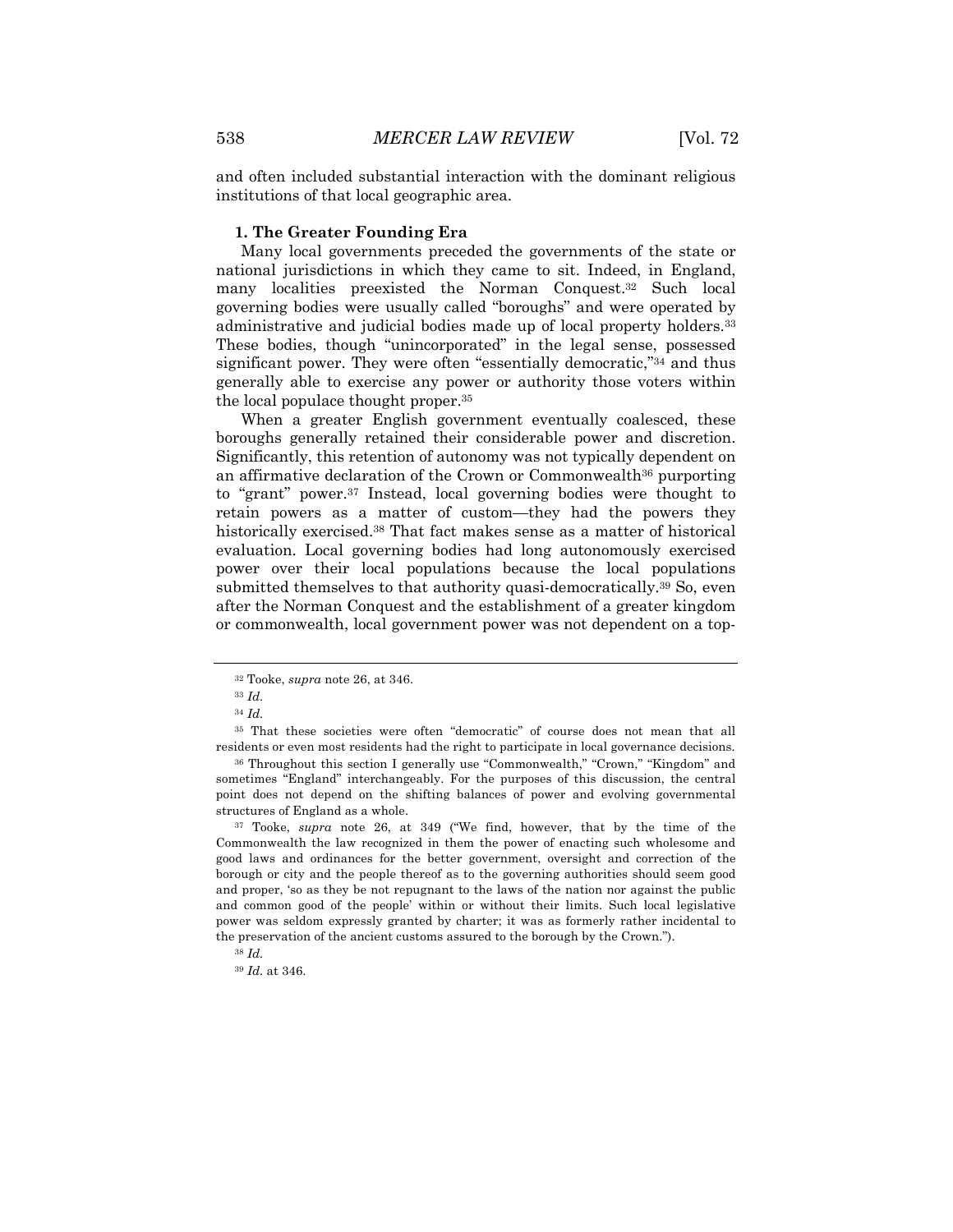down delegation of that power but was almost always instead based on a bottom-up democratic or associational mandate by the local populace.

Of course, the Crown did eventually get involved. Even so, its involvement was surprisingly limited for quite a long time. First, England "recognized" the powers of local governments. Specifically, it recognized that local boroughs and cities had broad legislative power that should be used to the benefit of the local population, provided such use was not repugnant to English law.40 Again, this broad autonomy and power was not typically the result of a charter from the Crown, but instead from the customary powers of those localities, which came from the traditions of the local populace itself.41

Second, the Crown did issue charters to many local governments, allowing them to "incorporate."42 But corporate charters were limited in purpose and effect. They usually had little impact on a local governing body's ability to legislate broadly based on the preferences of its local community. Instead, the charter served to make the locality a "person," of sorts, for some purposes under English law.43 It enabled the city or borough to sue and be sued, to contract, and to own, sell, and buy property.44 Far from making local governing bodies more "public," or more like arms of the state, incorporation, if anything, solidified the private status of localities, treating them like individual persons for the purposes of English law.45 Indeed, not until around a century after the American founding were corporations divided into categories like "private" and "public."46 Corporations of all sorts, including municipal corporations, were simply corporations.47

For centuries, local governments in England held great power and discretion; not because the government of England said they could, but because such entities simply functioned in accordance with the wishes

<sup>40</sup> *Id.* at 349.

<sup>41</sup> *Id.*

<sup>42</sup> *Id.* at 348.

<sup>43</sup> *Id.*

<sup>44</sup> *Id.* ("The result of incorporation was to enable the borough to hold property, and to sue and be sued as an individual or as the private corporation of a later day.").

<sup>45</sup> *Id.*

<sup>46</sup> Gerald E. Frug, *The City as a Legal Concept*, 93 HARV. L. REV. 1059, 1082 (1980) ("It must be understood that before the nineteenth century, there was no distinction in England or in America between public and private corporations, between businesses and cities. As a legal matter, all these corporations had the same rights.").

<sup>47</sup> An interesting doctrinal and historical fact, discussion of which is beyond the scope of this article, is that today's "private" corporations do have rights to religious exercise.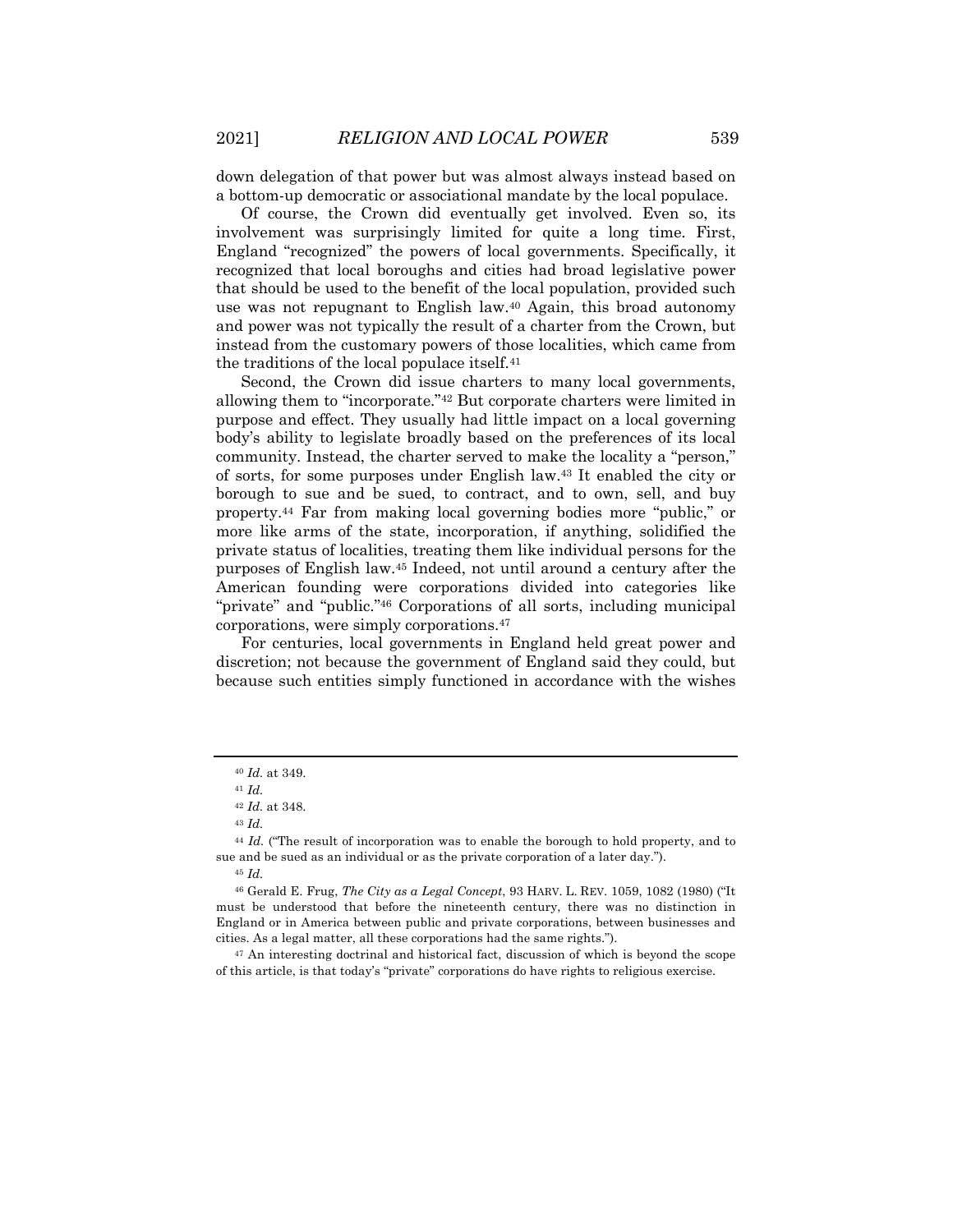of the people48 over which they operated.49 When the government of England did recognize them, it primarily did so to affirm that they could carry on as they had, and even treated them as private persons for purposes of contract and property law. This overall framework continued through the establishment of the American colonies and subsequent revolution. By the time that English system of local governments began to deteriorate, the American experiment was a halfcentury under way.50

Not surprisingly, local governments in the colonies and the early United States shared some similarities with their historic English counterparts. When English (and Dutch) colonies were established in North America, presumptions about local power were carried across the Atlantic as well. Small population centers sprouted across rural areas of New York and New England, and these centers were generally presumed to have all standard local legislative powers.51 So, like in England in years before, local governments popped up almost naturally, and by local democratic right possessed significant autonomy and power over their small jurisdictions.

One notable difference between these local entities and many of their predecessors across the sea, however, was that the relevant "larger" government was typically more involved from an earlier stage.52 Early in the life of these local governing bodies, the Crown, colonial legislature, or state would often grant incorporation.53 Like in England for centuries past, however, incorporation was not primarily a grant of legislative power but was a conferral of a degree of personhood.54 It allowed the incorporated localities to deal with

<sup>54</sup> *See, e.g.*, Williams, *supra* note 51, at 408.

<sup>48</sup> At least, according to the wishes of those with the requisite status to have a say in the local governing body's direction.

<sup>49</sup> In fact, this conception of local government power was even prevalent centuries earlier in the Roman Empire. Tooke, *supra* note 26, at 346 ("This attribute of juristic personality enabled [local governments] to acquire large property rights and to maintain local customs and institutions, which from many points of view were separate and distinct from those of the Roman State as a whole.").

<sup>50</sup> Tooke, *supra* note 26, at 349 (describing how the English system of local government began to deteriorate in the mid-1800s).

<sup>51</sup> *See, e.g.*, Joan C. Williams, *The Invention of the Municipal Corporation: A Case Study in Legal Change*, 34 AM. U. L. REV. 369, 419–20 (1985).

<sup>52</sup> Indeed, the very nature of the colonies was that the original establishment of colonial settlements was often blessed by the monarch over the nation for which the colony was established.

<sup>53</sup> Tooke, *supra* note 26, at 350–52 (describing the establishing and incorporating of towns in various colonies under English and Dutch systems).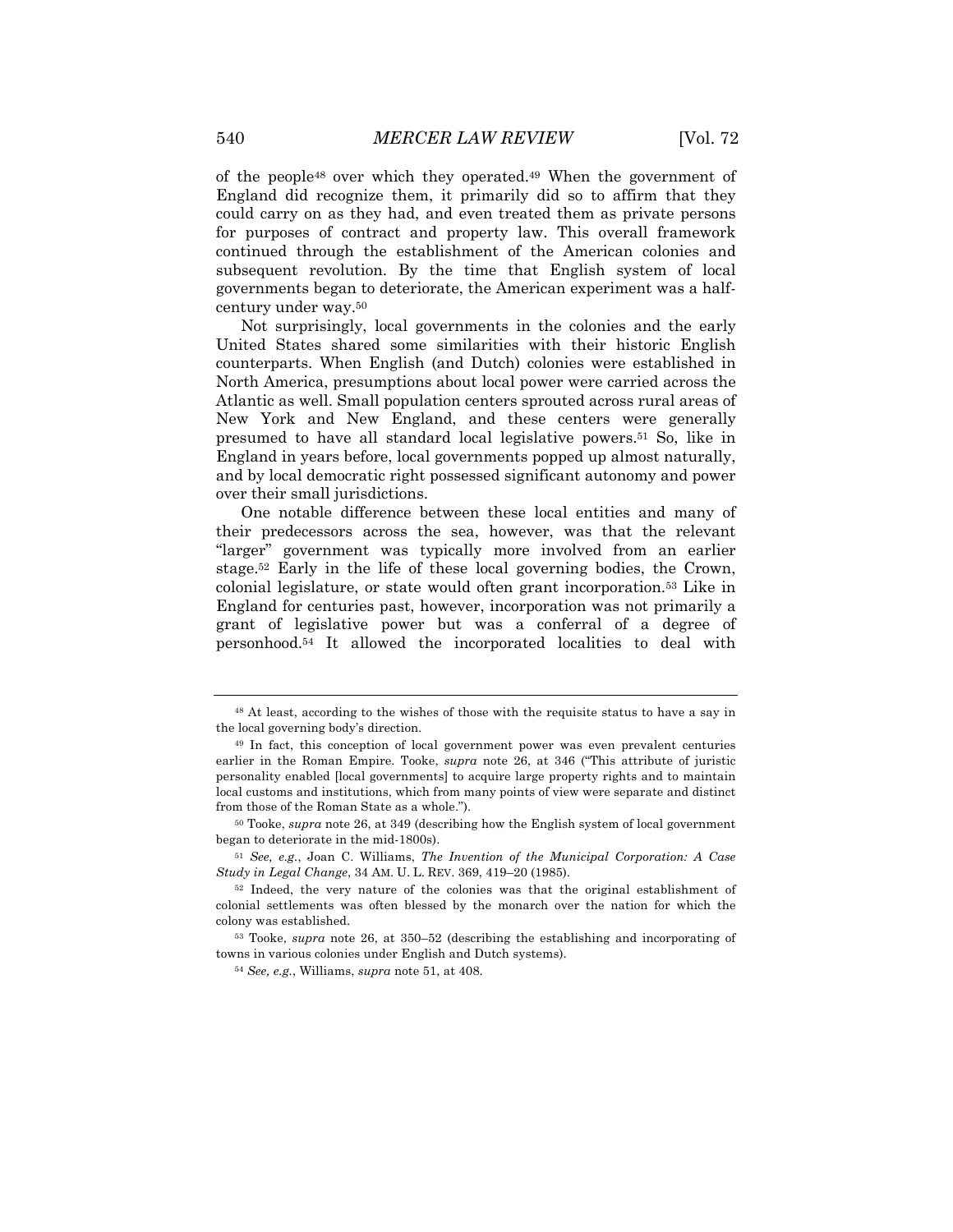property, make contracts, sue, and be sued.55 In some cases, however, the central authority would more specifically grant special legislative powers to these municipal corporations, like the power to levy a new type of tax.56 Thus, it appears that in the colonies local governments sat in a somewhat nebulous state, presumptively holding substantial power and authority simply by the fact of the communities' existence, but also in many ways subject to the ultimate authority of the Crown.57 They were quasi-private entities with a right to exist and operate by the will of the geographically-coalesced community that willed it, and at the same time used by colonial governments (and sometimes the Crown) as administrative centers for the furtherance of greater colonial policies.

Towns in the colonies thus drew much of their power democratically from the ground up. As Gerald Frug described, colonial towns

increasingly established their power on the basis of the direct popular sovereignty exercised in town meetings. By the late eighteenth century, colonial legislatures were far from being considered a threat to town liberty — a role assigned to the English King and his colonial representatives — since these legislatures were composed of representatives of the towns who were under explicit instructions to represent the towns' interests.58

When the colonies revolted and a new nation was eventually established, local governments again teetered on a narrow fence functioning as independent quasi-private corporations with substantial power over their residents, but also under the will of the new state legislature for purposes of maintaining incorporated status.59 In some

<sup>55</sup> *See, e.g.*, *id.* ("Thus, in considering whether towns could sue and be sued, by 1826 New York courts had begun tentatively to suggest that towns were corporations. But the issue was by no means clearly settled. In 1828 the legislature attempted to resolve the matter by passing an act that proclaimed towns and counties to be 'bodies corporate,' with the power to sue and be sued, to purchase and hold lands, to contract, and 'to make such orders for the disposition, regulation or use of its corporate property, as may be deemed conducive to the interests of its inhabitants.'").

<sup>56</sup> Tooke, *supra* note 26, at 355 ("The various cities applied from time to time for authority to levy taxes for specified local purposes, and the acts of the colonial legislatures conferring this power constitute the nearest approach to a legislative control over their activities.").

<sup>57</sup> This nebulous state would likely not have been confusing to people at the time. Local governments sat in relation to the state substantially (though perhaps not entirely) in the same way as private corporations do today. The primary difference is these governing bodies acted with what we might now call "public" powers.

<sup>58</sup> Frug, *supra* note 46, at 1096.

<sup>59</sup> Again, though the nature of these local entities might appear ambiguous or in flux to us modern onlookers, their relationship to the state was really somewhat straightforward.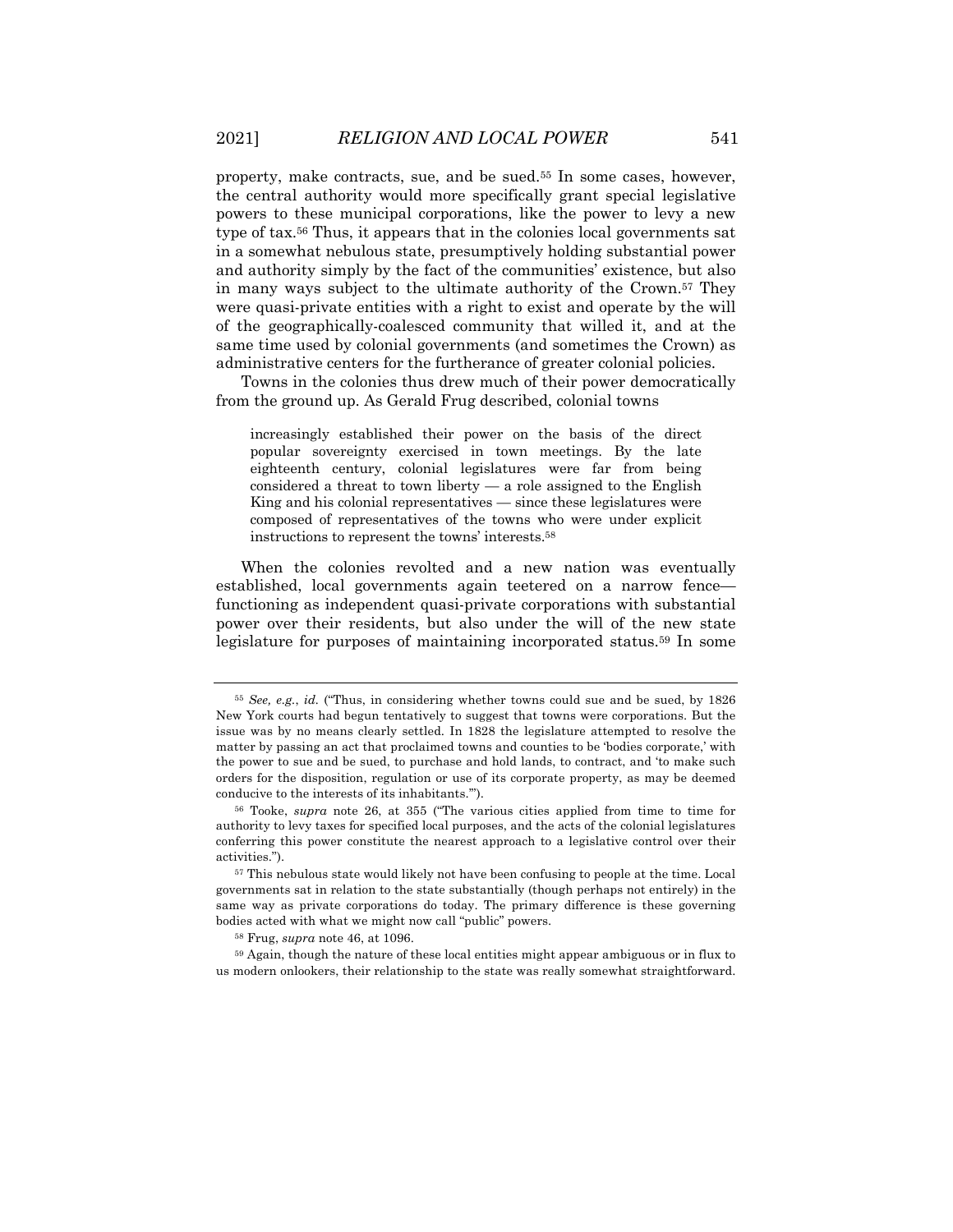states, like Connecticut and Rhode Island, the powers of local governments resulting from incorporation were deemed to flow from the new state legislature (even if the original corporate charter came from the English Crown).60 As Charles Tooke later noted, after the American Revolution, and "from the organization of the new state governments[,] it was assumed that the legislature was the source of all *new corporate powers*."61

It is important to note what that does not necessarily mean. It does not mean that local governments received all their powers from states, or that local governments were primarily administrative arms of states.62 State supremacy in the early United States appears to have been mostly about those powers granted by corporate charter. So, just as a state legislature through a corporate charter could give a locality the right to be considered as a person for certain purposes under the law of that state, so too the state could change course and by legislative action stop treating the locality as such a person. This state power, in my view, says little to nothing of state supremacy over actions that localities take under their customary powers;<sup>63</sup> under their seemingly natural authority to legislate over their community consistently with that community's democratically expressed wishes.

Before and after the American founding, local governments were not primarily treated like states, or like administrative arms of states. They were treated more like voluntary associations allowed to exercise power by those who chose to, or happened to, live under their territorial jurisdiction. In a way, then, localities in England and the United States often functioned as manifestations of true social contracts in ways that larger entities did not and perhaps cannot.64 Because of their limited geographic size, often relatively homogenous cultural makeup, and responsiveness to the will of residents, local governments existed as

 $62$  After all, as Charles Tooke described it, legislative power over local governments at this time was still "extremely limited." *Id.*

They were subject to state control as to their corporate status in the same way that modern corporations' corporate status can largely be dictated by state law. The relationship was less like that of superior and subordinate governments than of the state and private associations.

<sup>60</sup> Tooke, *supra* note 26, at 351.

<sup>61</sup> *Id.* at 355.

<sup>63</sup> Again, central governments from before the American Revolution often simply identified preexisting powers of local governments. Just as a church or a private company needs no permission to declare and enforce rules over its members, so too were localities allowed to operate as to their residents without much constraint.

<sup>64</sup> Larger entities perhaps cannot function in this way because the larger the jurisdiction's geographic area, the more difficult it is for people to voluntarily move somewhere else.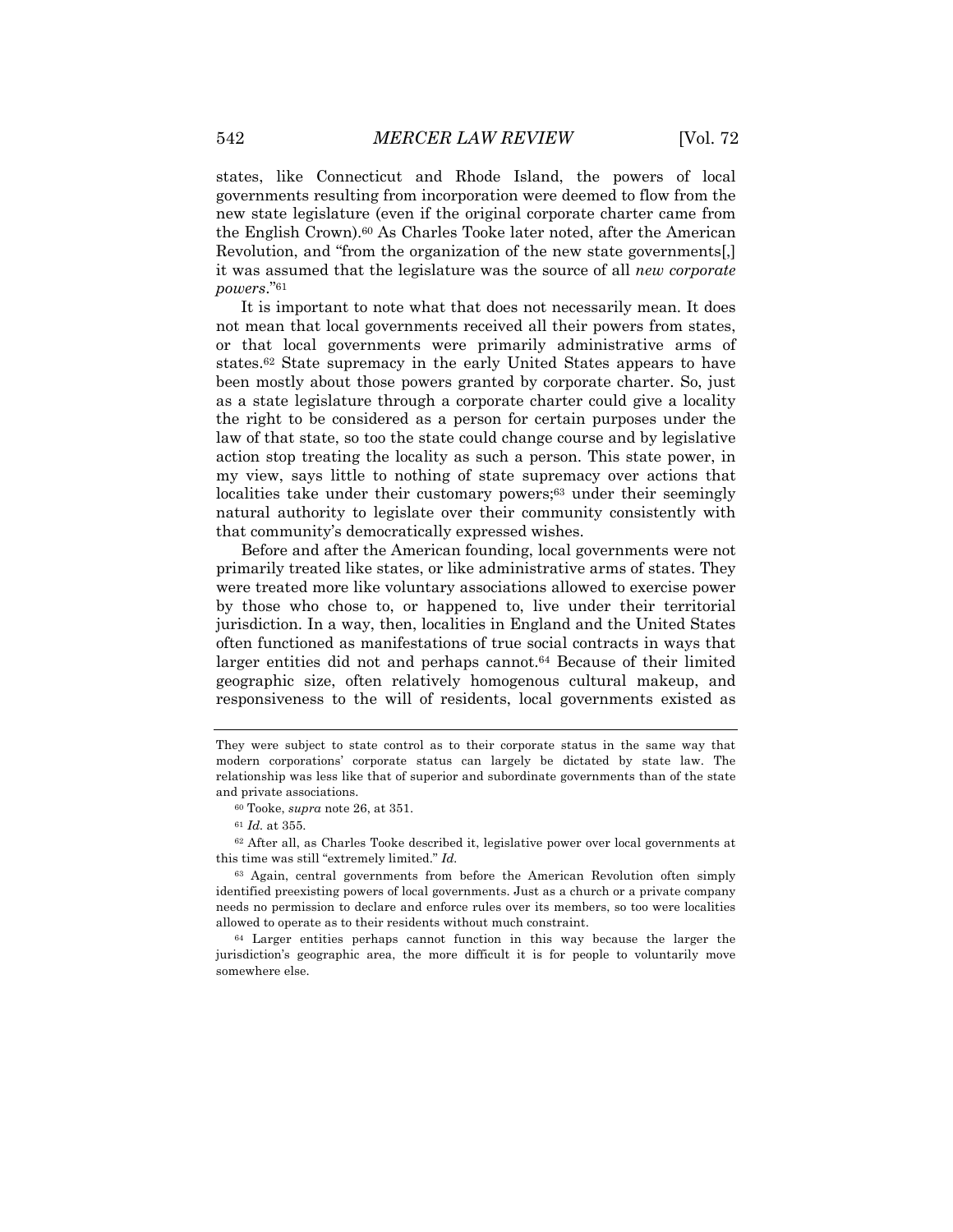beacons of democratic ideals, mostly independently of any outside grants of power.

Significantly, these local bodies often waded directly into matters of religion. The customary powers of boroughs in England in the 1600s, even for non-incorporated boroughs, included the right to "have a way to their church, or to make By-lawes for the reparations of the Church, the well ordering of the Commons and such like things."65 A Connecticut court in 1796 held that "[e]very town incorporated by law contains in it all the rights, powers and privileges of an ecclesiastical society, and are subject to all duties: and so long as they remain one entire body may manage their ecclesiastical concerns in town meetings . . . ."66 As the Supreme Court has noted, local government in the 1700s and 1800s gave grants directly to religious schools for the education of poor citizens.67 One reason for this heavy "entanglement" between local government and religion appears to be that local communities were often relatively homogenous from a religious standpoint, and operated under "parishes," local units of church government.68 Parish authority and other forms of community government sometimes operated in an interlocking and overlapping way, and courts (among other entities) apparently did not see this as a problem.69 Indeed, when a state granted corporate status to a town or parish, the citizens of that locality were still generally bound to their preexisting obligations to the local government.70 Overall, in these early local jurisdictions, "the relationship... between the aspects of association represented by the town and the aspects of association represented by the family and by religion was often quite close."71 Although England itself in the sixteenth through eighteenth centuries fluctuated between oppressive national religious establishments and relative individual freedom, the right of local entities to operate amongst their own communities was never seriously questioned.72 Localities could therefore "practice" religion to the same degree individuals could. And in the colonies, though territory-wide establishments were common, smaller groups of people were often

<sup>65</sup> Williams, *supra* note 51, at 386.

<sup>66</sup> *Id.* at 419 (emphasis added).

<sup>67</sup> Espinoza v. Montana Dept. of Rev., 140 S. Ct. 2246, 2258 (2020) (citing MCCONNELL, ET AL., *supra* note 17, at 318–19).

<sup>68</sup> Williams, *supra* note 51, at 419–20 (describing such parishes).

<sup>69</sup> *Id.*

<sup>70</sup> *Id.*

<sup>71</sup> Frug, *supra* note 46, at 1097.

<sup>72</sup> JOHN WITTE, JR., & JOEL A. NICHOLS, RELIGION AND THE AMERICAN CONSTITUTIONAL EXPERIMENT 18–20 (4th ed. 2016).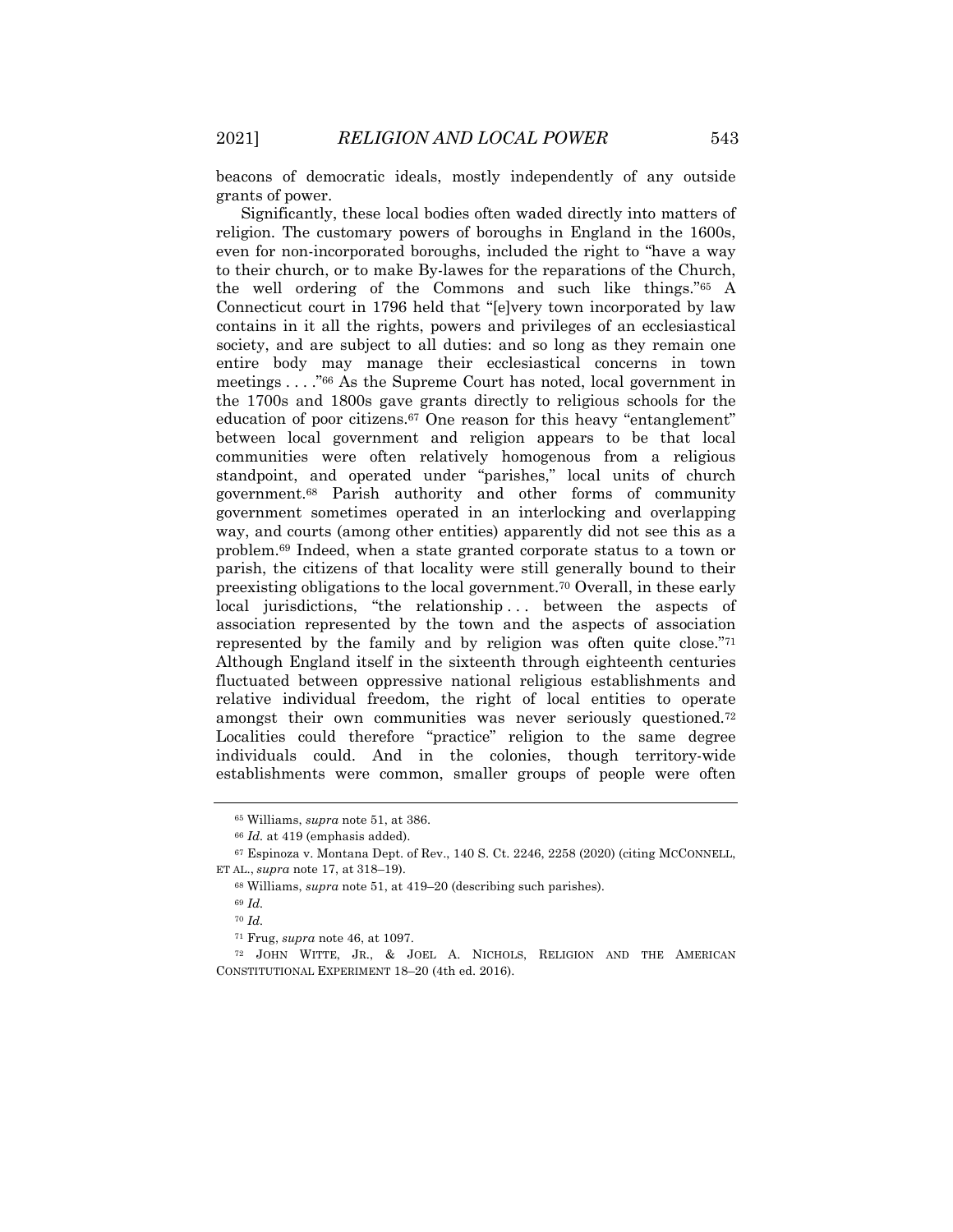expressly allowed to collectively operate under their own set of religious convictions.73 Exemplary of the relative freedom and power of religious corporate bodies, in 1820 James Madison made a point to argue against their ability to perpetually acquire property.74

Thus, in the founding era, local governing bodies, incorporated or not, held substantial autonomy to act in areas closely implicating religion. This power was largely inherent, not the result of a grant from the Crown, colony, or state.

# **2. The Wrong Turn of Modern History**

Of course, most modern readers of the law assume that local government power relating to church-state issues is not nearly as broad as this historical account describes. So, what brought about the change? Many factors contributed, of course, but I will discuss a couple primary checkpoints: the views made famous by John F. Dillon and the culmination and enshrinement of such views in the Supreme Court's opinion in *Hunter v. City of Pittsburgh*.75 These views solidified local governments' radically subordinate status to their respective state governments. After explaining the view solidified by these sources, I will critique that view as relying on a misunderstanding of the history of local power.

Strong local government autonomy mostly ruled the day until the mid to late 1800s.76 By that time, classic liberal principles, through which people often viewed society as primarily divided between the state and the individual, could not manage local governments' dual or overlapping status.77 Thus, the distinction of private corporations and public corporations was fabricated, and local governments were thrown into the latter.78 And slowly, the smaller "public" institutions had to fall

<sup>77</sup> *Id.* at 1099 ("On a deeper level, the corporation represented an anomaly to liberal thinkers who envisioned the world as sharply divided between individual rightholders and state power, the ruled in conflict with the ruler. The corporation exhibited traits of both poles: it was part ruled and part ruler, both an association of individuals and an entity with state-granted power.").

<sup>78</sup> *Id.* at 1099–1100 ("The corporation as an entity that was simultaneously a rightholder and a power wielder thus disappeared. In its place emerged the private corporation, which was an individual rightholder, and the public corporation, an entity that was identified with the state. The very purpose of the distinction was to ensure that some corporations, called 'private,' would be protected against domination by the state and that others, called 'public,' would be subject to such domination.").

<sup>73</sup> *Id.* at 22.

<sup>74</sup> MCCONNELL, ET AL., *supra* note 17, at 62.

<sup>75</sup> 207 U.S. at 161.

<sup>76</sup> Frug, *supra* note 46, at 1108 (explaining that "prior to the 1850's, local autonomy remained largely intact").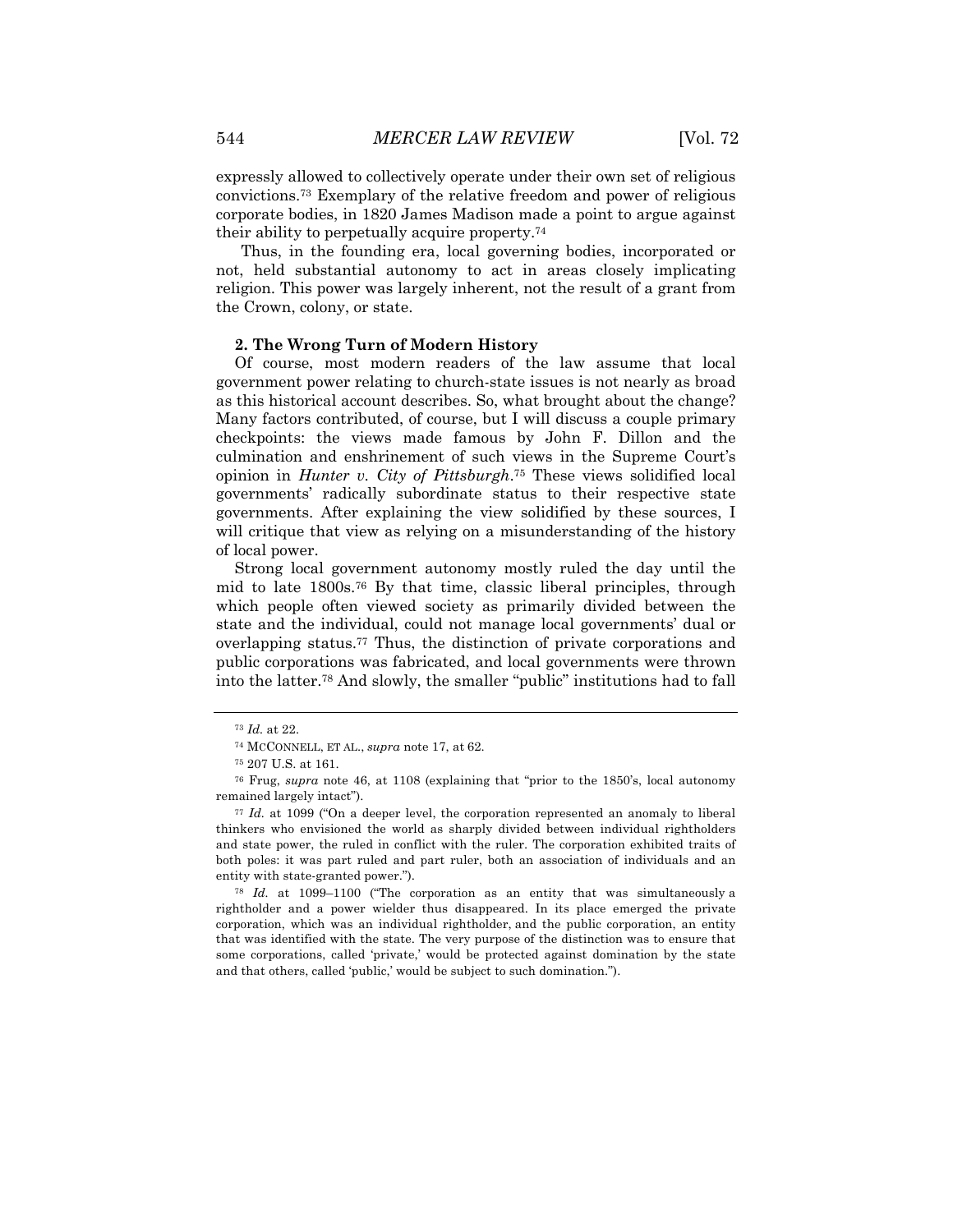in line under the larger public institution—the state.79 Exemplary of this developing perspective is the view of John F. Dillon, who for a time served on the Supreme Court of Iowa. In his opinion, "[m]unicipal corporations owe their origin to, and derive their powers and rights wholly from, the [state] legislature. It breathes into them the breath of life, without which they cannot exist. As it creates, so it may destroy. If it may destroy, it may abridge and control."80 Dillon thus thought that because corporate status is granted by the state, the state has plenary authority over all dealings of the municipal corporation if not limited by a state constitutional provision.

Not all of his contemporaries agreed, though. Thomas Cooley of the Michigan Supreme Court, commenting on the rights of local governments, said that "when the state reaches out and draws to itself and appropriates the powers which from time immemorial have been locally possessed and exercised . . . we seem forced back upon and compelled to take up and defend the plainest and most primary axioms of free government  $\dots$ ."<sup>81</sup> He thus viewed the preservation of local government power against significant encroachments by the state as a fundamental protection of democracy and personal liberty:

The doctrine that within any general grant of legislative power by the constitution there can be found authority thus to take from the people the management of their local concerns, and the choice, directly or indirectly, of their local officers, if practically asserted, would be somewhat startling to our people, and would be likely to lead hereafter to a more careful scrutiny of the charters of government framed by them, lest sometime, by an inadvertent use of words, they might be found to have conferred upon some agency of their own, the legal authority to take away their liberties altogether.82

Unfortunately, Judge Cooley's view did not win out in the long run. Beyond the purifying force of predominant liberal thought, sociological concerns demanded city subjugation. Racist and classist views permeated the minds of many in power, driving them to find a way to keep at bay the "mob-like" actions of cities, thought to be overrun with the working class, immigrants, and racial minorities.83

<sup>79</sup> *Id.*

<sup>80</sup> City of Clinton v. Cedar Rapids & M.R.R. Co., 24 Iowa 455, 475 (1868).

<sup>81</sup> People ex rel. Le Roy v. Hurlbut, 24 Mich. 44, 109 (1871).

<sup>82</sup> *Id.* at 97.

<sup>83</sup> Frug, *supra* note 46, at 1107–08 ("Indeed, the vision of cities as being the home of 'mobs,' the working class, immigrants, and, finally, racial minorities, is a theme that runs throughout much of nineteenth and twentieth century thought.").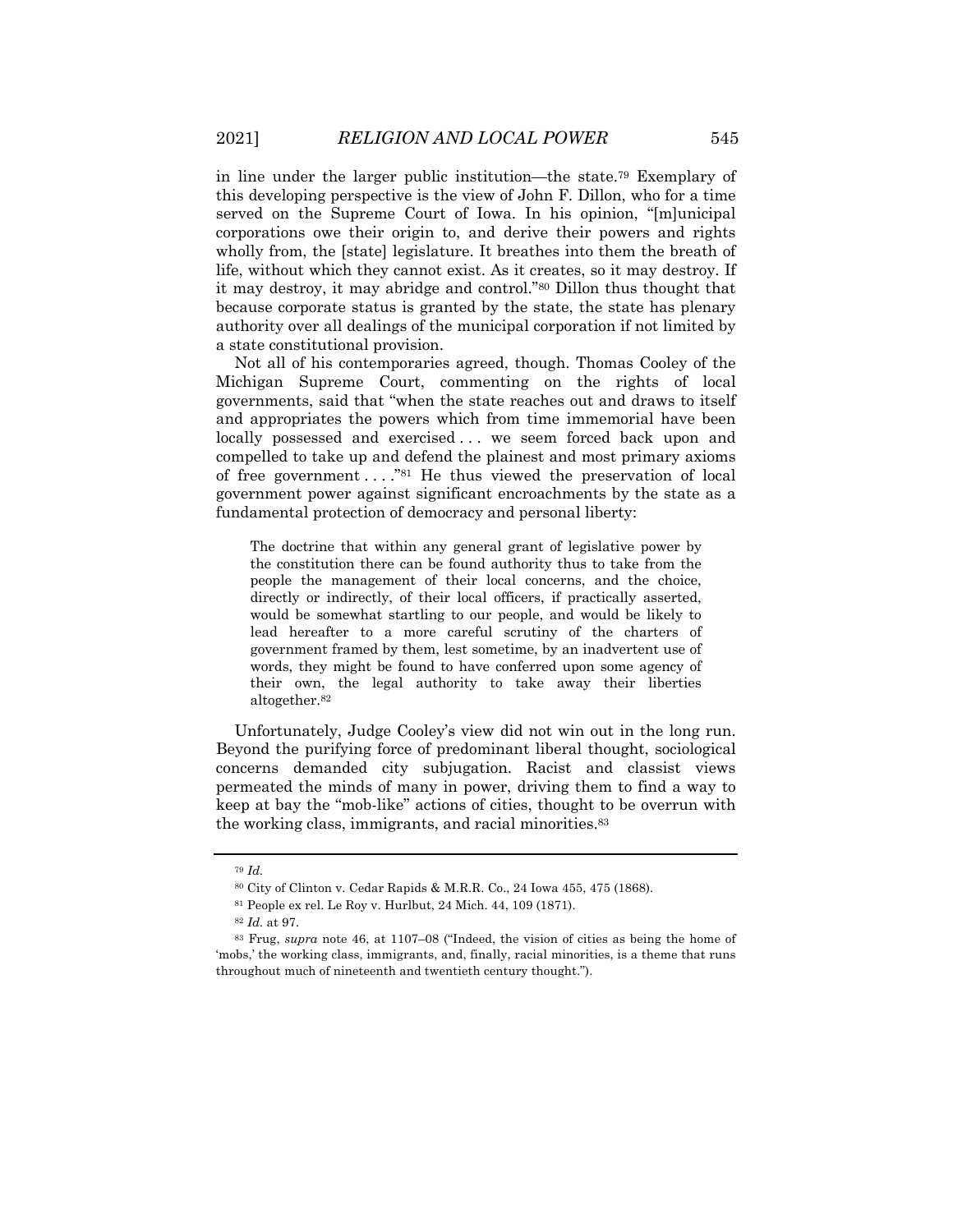By the early 1900s, the United States Supreme Court had laid the final straw breaking local autonomy and solidifying the categorically inferior status of localities across all states. In *Hunter v. City of Pittsburgh*, the Supreme Court considered a dispute between the City of Pittsburgh and the nearby City of Allegheny, which was to be annexed into Pittsburgh. Even though the majority of the affected Allegheny residents opposed the annexation, a Pennsylvania statute allowed it under a provision that approved of such annexations if the majority of voters, which here also included Pittsburgh residents, were in favor of the action. The Court was asked to consider whether the annexation violated various constitutional rights of citizens of Allegheny or impaired a contract between the City of Allegheny and its residents that contemplated taxation only by that city for the purpose of providing services to only those residents.84

The Supreme Court rejected these claims, and also took the time to lay down a sweeping statement on the inferiority of municipal corporations. It said that "[m]unicipal corporations are political subdivisions of the State, created as convenient agencies for exercising such of the governmental powers of the State as may be entrusted to them."85 The Court then went on to explain that just as states have complete discretion to grant corporate status to local entities, so too they have complete discretion to limit the powers of those entities, and the United States Constitution places no constraints on such withdrawals of local power.<sup>86</sup>

That perspective spread like wildfire among the states. Within fifteen years of *Hunter*, "Dillon's position on state control of cities was 'so well recognized that it [was no longer] open to question.'"87 Thus, the prevailing assumption since then has been that for local governments to act, they must have received that power to act from their state. States have approached this local-state relationship in different ways, ranging from a presumption of local authority, unless the state affirmatively limits local power, to a presumption of no local authority, unless a state affirmatively grants power. These approaches are broadly categorized as forms of either "[H]ome [R]ule" (presuming local power)88 or "Dillon's

<sup>84</sup> 207 U.S. at 174–77.

<sup>85</sup> *Id.* at 178.

<sup>86</sup> *Id.* at 178–79.

<sup>87</sup> Frug, *supra* note 46, at 1115 (citing WILLIAM MUNRO, THE GOVERNMENT OF AMERICAN CITIES 53 (1923)).

<sup>88</sup> *See, e.g.*, State ex rel. Haynes v. Bonem, 114 N.M. 627, 631 (1992) (describing New Mexico's home rule statute at the time).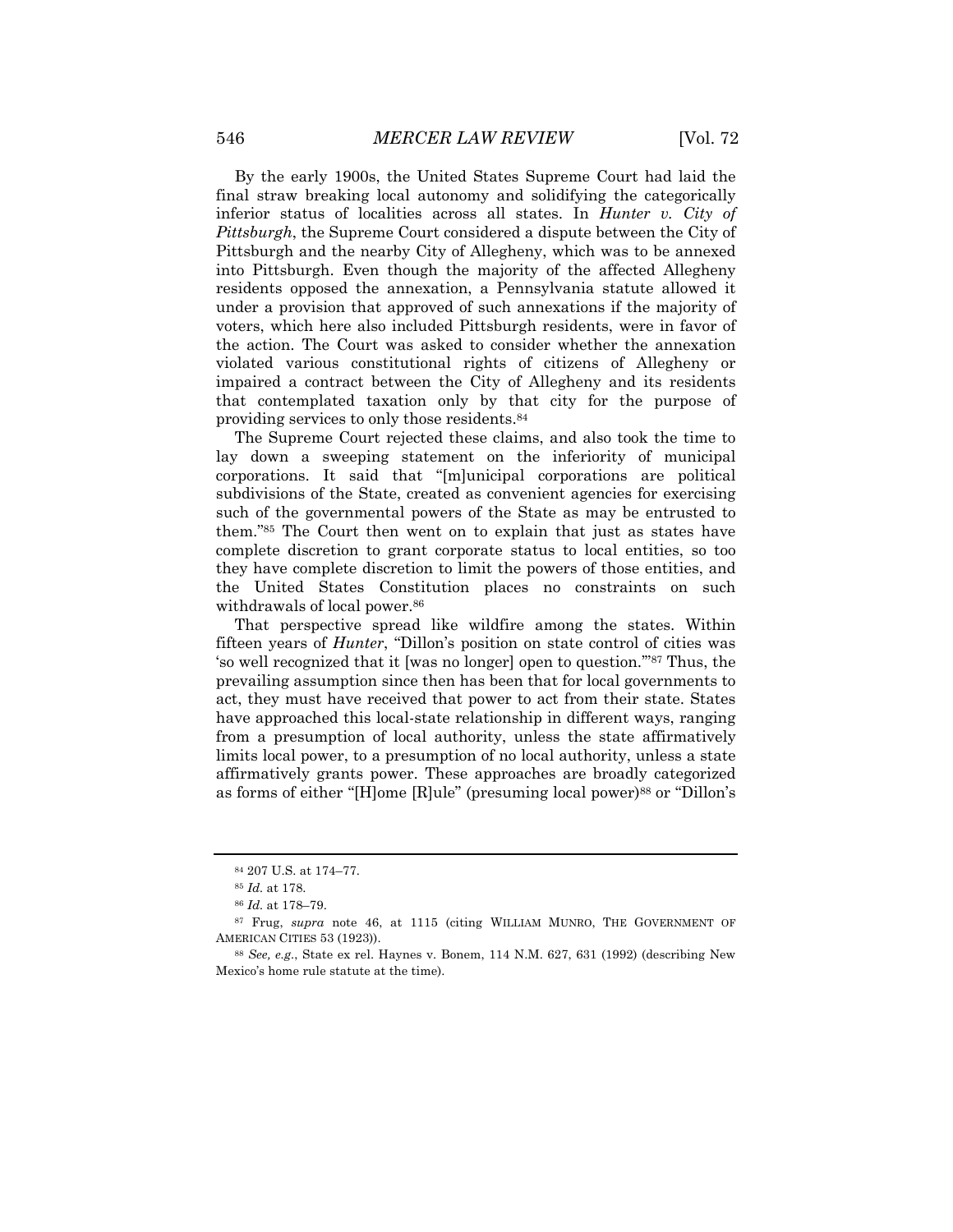Rule"89 (named after John Dillon and presuming no local power). These approaches, though, at least share in common the ultimate fundamental assumption articulated in *Hunter*: that a state can limit local power without any constraints other than those that are selfimposed.

This assumption rests on a misapplication of history. As the reasoning of John Dillon and of the Supreme Court in *Hunter* shows, the foundational legal fact supporting a principle of total local subordination to the state apparently is incorporation. Because the state grants corporate status to the municipal corporation, as the argument goes, the municipality owes its entire existence to the state. And if the municipality's existence is entirely state-dependent, then its powers are also entirely state-dependent. Thus, if the state has the right to create or not create the municipality, it has the right to exercise its control over the municipality without constraint.90 Municipal corporations, then, are simply political subdivisions of states administrative arms—existing primarily to enact their state's policies.

The problem with this line of reasoning can be identified by referring back to the history of local governments generally and municipal corporations specifically. As described above, historically local governments often preceded state and national governments or otherwise sprung up and exercised power without action by the "state." And when those central governments did get involved, they often recognized powers of the localities as a matter of customary fact; the localities were not necessarily "granted" powers. When a state did choose to grant corporate status to a locality, that act was not typically about delivering a new set of legislative powers. It was instead about allowing the locality to be treated as a person for various purposes under state law—suing and being sued, holding property, and contracting. A more accurate assessment of this history, then, shows that states perhaps had significant power over the corporate status of localities. But the localities' power to legislate as to local affairs was a natural result not of an action by the state but of local community association and democratic expression.

An analogy may be useful. Imagine neighbor A does not own a lawn mower and thus has never mowed her back yard. Neighbor B, tired of seeing the overgrowth next door, lends a lawn mower to neighbor A and

<sup>89</sup> *See, e.g.*, S. Constructors, Inc. v. Loudon Cty. Bd. of Educ., 58 S.W.3d 706, 712 (Tenn. 2001) ("It is from this rationale—that local governments have no inherent right to autonomous self-government—that the rule of strict construction of local governmental authority arises in this state.").

<sup>90</sup> *See supra* note 87 and accompanying text.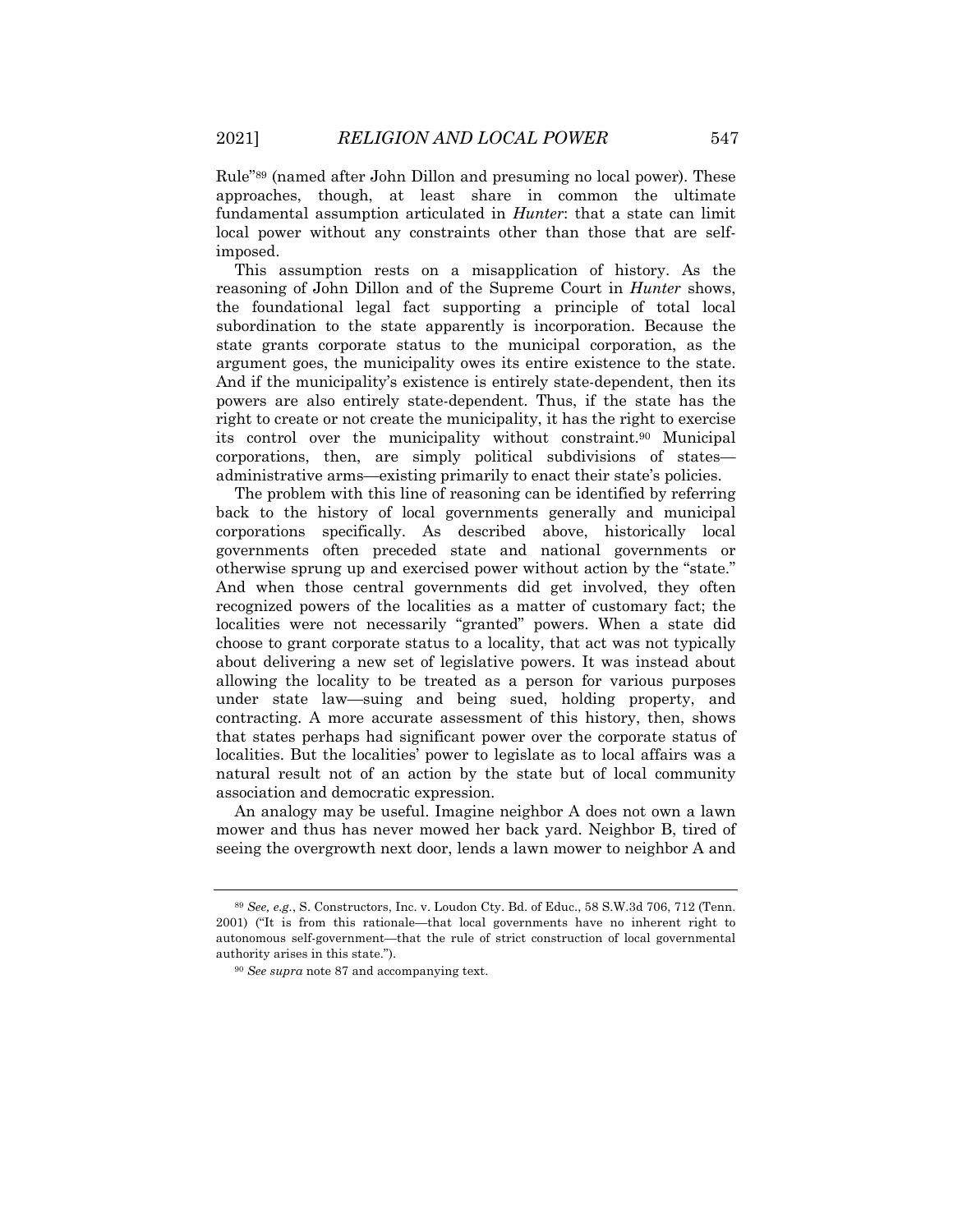says, "use this to mow your backyard." If I employed the reasoning of *Hunter*'s broad declaration of local inferiority, I might absurdly say that neighbor B now controls all aspects of what neighbor A can and cannot do with her back yard. But if I took a more reasoned approach, I might instead say that neighbor B simply has the right to take the lawn mower back, preventing neighbor A from continuing to mow. Neighbor A might be subordinate to neighbor B's will as to the use of the lawn mower, but not as to the use of the back yard, to which neighbor A always had a right to generally use as she wished.91

Curiously, during the time the Supreme Court failed to recognize the historical status of localities when it meant preserving their power against states, it did treat localities as distinct when doing so meant limiting their power. In 1890, the Court addressed a case in which a county government argued they were shielded from a lawsuit in federal court by the Eleventh Amendment, which by its terms protects states.92 Although the Court recognized the close relationship between a county and state, it rejected the county's argument, holding the Eleventh Amendment only protects true state entities.<sup>93</sup> It explained that,

while the county is territorially a part of the State, yet politically it is also a corporation created by and with such powers as are given to it by the State. In this respect it is a part of the State only in that remote sense in which any city, town, or other municipal corporation may be said to be a part of the State.94

Thus, by the early 1900s, the Court inhibited local power in two ways, and did so contrary to history in one of those ways. Its decision to treat localities as fundamentally distinct from states under the Eleventh Amendment was correct, but it failed to apply that distinction as it should have when discussing the powers of localities vis-à-vis the state more generally.

The historical account described above prompts significant questions beyond the scope of this Article. Should *Hunter* be overruled entirely? Do local governments possess some sort of customary or common-law right to self-government—a right that can be leveraged to defend against state or federal action? Might the answer to that question depend on the history of the particular locality (such as whether and

<sup>91</sup> Of course, this analogy should not be stretched beyond its limited purpose. I do not mean to say that state and local governments do or did relate to each other as "neighbors."

<sup>92</sup> Lincoln Cty. v. Luning, 133 U.S. 529 (1890).

<sup>93</sup> *Id.* at 530.

<sup>94</sup> *Id.*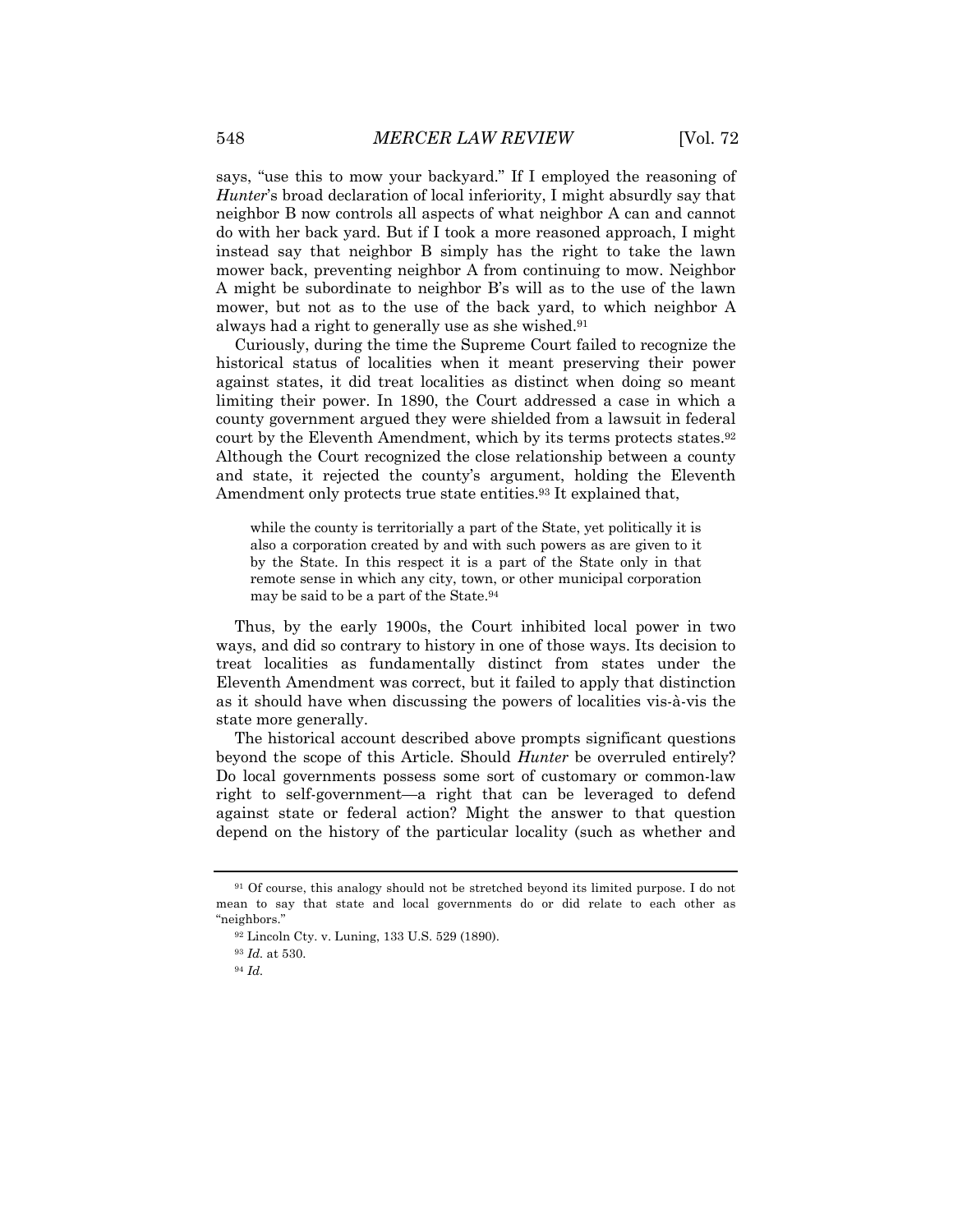with what powers the locality "preexisted" the state or the corporate charter)? For the purposes of this Article, though, this history means something more specific in the context of religion: local governments should not categorically be considered purely as subdivisions or administrative arms of the states in which they reside. And if they are not, then treating them identically to states under the religion clauses likely reflects a misunderstanding of those entities' historical nature and function. History showcases the central democratic role local governments have played regarding matters of religion. And, as the next subsection explains, this history is justified by democratic and utilitarian principles.

#### *B. Democratic Ideals and Local Power in Church-State Matters*

There's a reason why local governments historically had significant discretion over church-state matters: decentering such power and discretion across local governments furthers democratic principles and makes room for public expression of community ideals in ways that actions of states and the federal government likely cannot. In modern times, though, many people are skeptical of local power and discretion.95 Understandably so, because such authority has been used in the past to harm vulnerable populations.<sup>96</sup> But local governments, when given the chance, are also often the first governments to enact positive change.97 Some people, then, likely see local governments as

<sup>95</sup> *See, e.g.*, Jonathan Chait, *Why the Worst Governments in America Are Local Governments*, N.Y. MAG., INTELLIGENCER, Sept. 7, 2014, https://nymag.com/intelligencer/2014/09/ferguson-worst-governments.html (last accessed June 20, 2020) (contending that "[t]he myth of localism is rooted deep in our political psyche. Left and right alike use *small* and *local* as terms of approbation, *big* and *bureaucratic* as terms of abuse. None of us is equipped to see that the government that actually oppresses us is that which is closest to us").

<sup>96</sup> This has been especially true on matters of race. Nearly all the laws passed that enforced segregation in the Jim Crow South were enacted and enforced by state and local governments. Likewise, before the Supreme Court's decision in Loving v. Virginia, 388 U.S. 1 (1967), all the policies against interracial marriage were enacted and enforced by state and local governments. Consider also San Francisco's unconstitutional ordinance from the 1880s that appeared to establish a neutral permitting system but was applied discriminatorily against people of Chinese descent. Yick Wo v. Hopkins, 118 U.S. 356, 369–70 (1886).

<sup>&</sup>lt;sup>97</sup> Cities and states have, for example, led the charge to ban discrimination based on natural hair, even though the federal government has not made a similar move. Mariel Padilla, *New Jersey is Third State to Ban Discrimination Based on Hair*, N.Y. TIMES, Dec. 20, 2019, https://www.nytimes.com/2019/12/20/us/nj-hair-discrimination.html (last accessed June 20, 2020) (describing the several cities and states that had taken such action as of late 2019).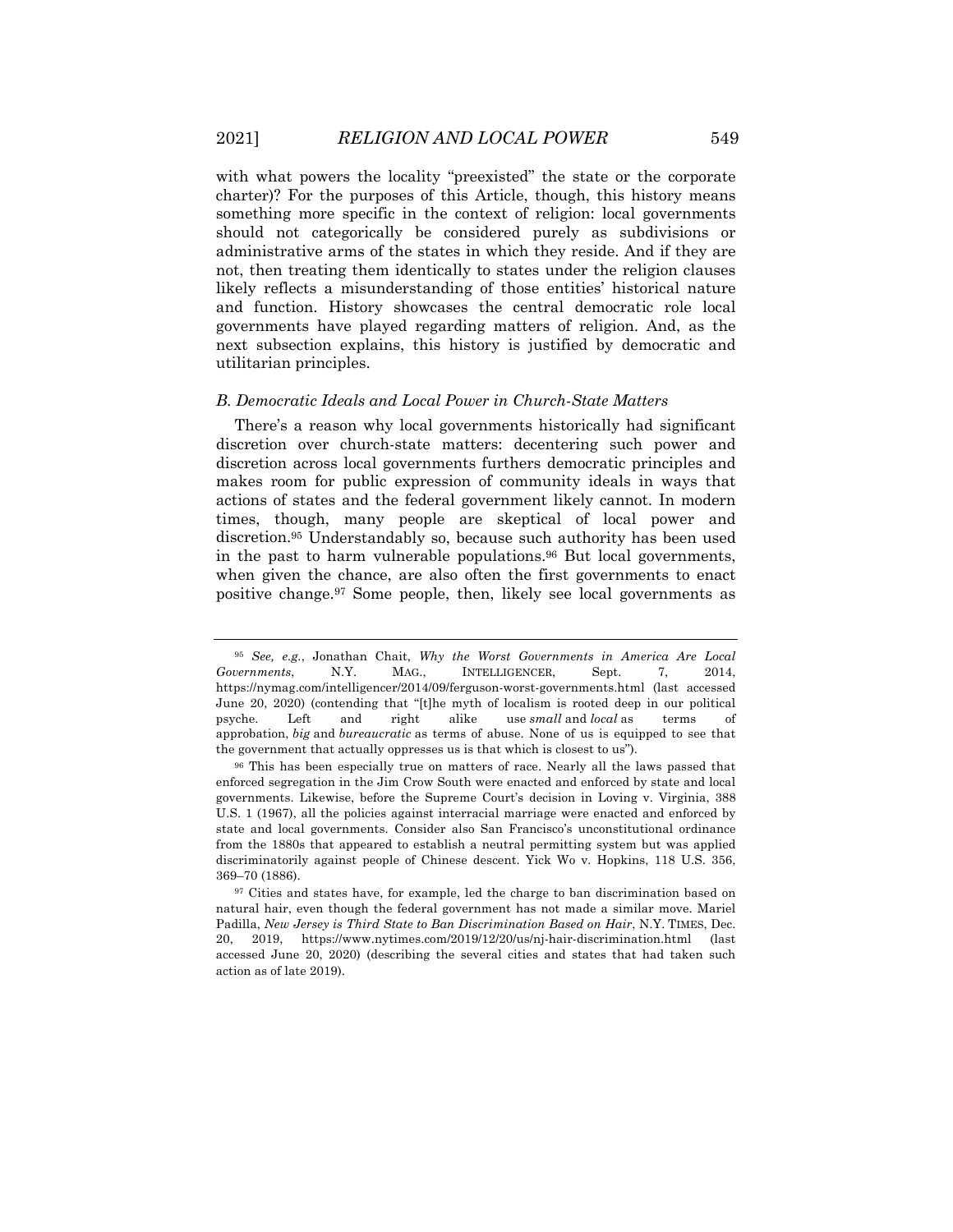high-risk, high-reward. This Article challenges that characterization. It argues that when the balance of power over matters affecting religion is shifted from centralized to decentralized governing centers, more people benefit in the aggregate and fewer are significantly harmed, including groups that are minorities on the national scale. Thus, local government power in some substantive areas is instead low-risk, high-reward. Specifically, in the realm of religious liberty, dispersing political power among the tens of thousands of local governments across the United States would lead both to less infringement on individual religious liberty and to more cooperative government support for the common good.98 Additionally, local government power provides a necessary avenue by which communities can chart their own course, affirming their unique values in a public setting. Thus, our church-state jurisprudence should, to the extent possible within certain broad constraints, result in less frequent invalidation of local government actions under both the Establishment Clause and the Free Exercise Clause. <sup>99</sup>

As a general rule, the nation as a whole is more diverse (ethnically, religiously, racially, and economically) than most local jurisdictions are

<sup>98</sup> Erin Duffin, *Number of Cities, Towns and Villages (Incorporated Places) in the United States in 2019, By Population Size*, STATISTICA, June 2, 2020, https://www.statista.com/statistics/241695/number-of-us-cities-towns-villages-bypopulation-size/ (last accessed June 20, 2020).

<sup>99</sup> These broad constraints, related to the substantive law, may look substantially similar to those outlined by Professor Hills. He explains that, based on Supreme Court precedent, many different approaches to support for religion may be permissible depending on the factual situation:

Dividing the doctrine into judicially crafted rules that forbid, allow, or require discrimination on the basis of religion to avoid coercion of either religious believers or non-believers, one can conveniently organize the precedents discussed above into six categories:

I. Discrimination in favor of religion to avoid coercion of religious believers is . . . .

A. . . . . required: E.g., *Hosanna-Tabor*, *Yoder*'s "hybrid" exception,

*Sherbert*'s balancing test for "systems of individualized exemptions"; B. . . . . allowed: E.g., *Amos*, *Cutter*;

C. . . . . forbidden: E.g., *Texas Monthly*, *Estate of Thornton*

II. Discrimination to avoid coercion of religious non-believers is . . .

A. . . . . required: E.g., Remnants of *Lemon*'s "secular effects" test in *Zelman*;

B. . . . . allowed: E.g., *Locke v. Davey*;

C. . . . . forbidden: E.g., *Widmar*-*Rosenberger*, *Trinity Lutheran Church v. Comer*.

Hills, *supra* note 19, at 945–46.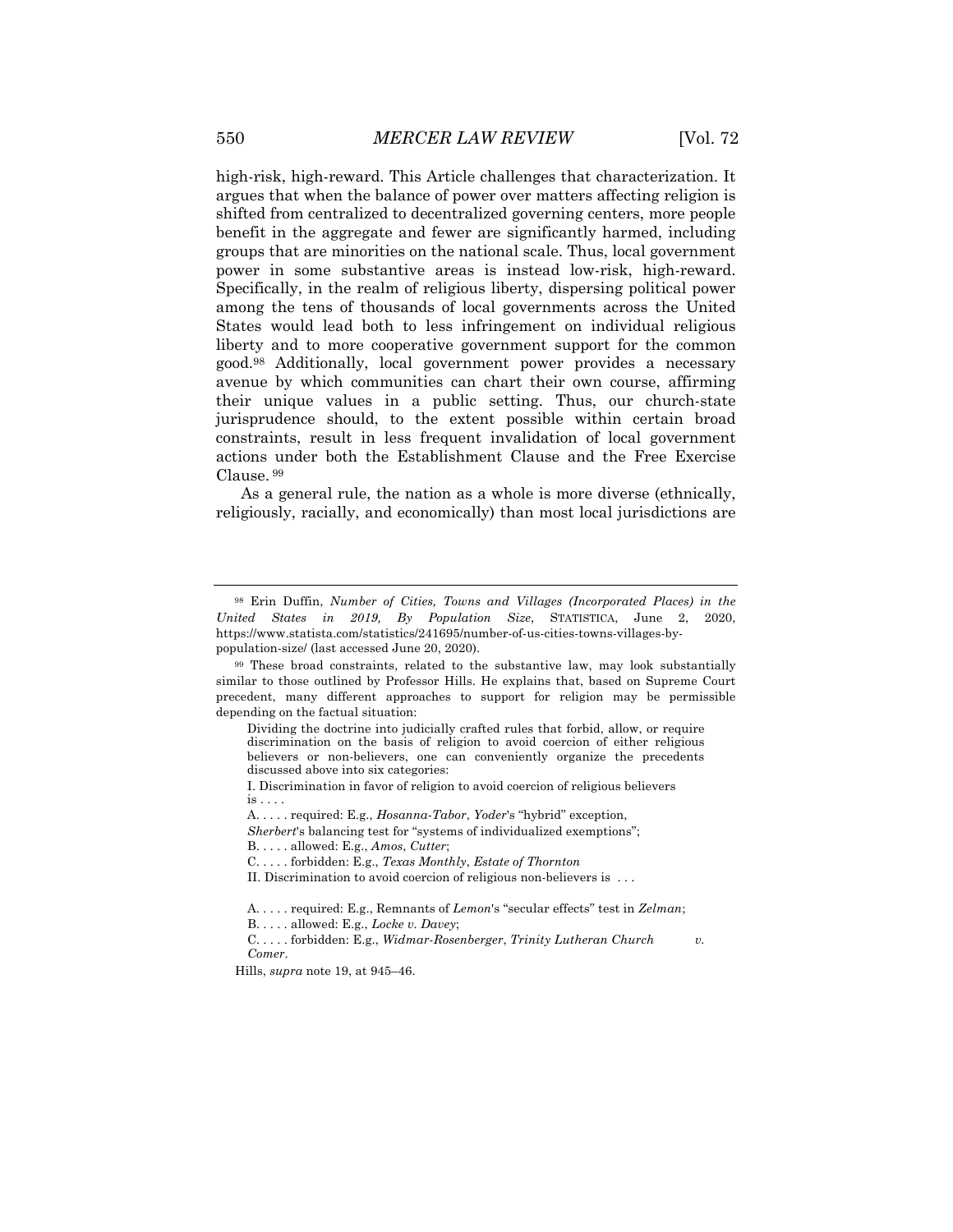when considered in isolation.<sup>100</sup> For example, around twenty-one percent of people in the United States identify as Catholic.101 Fifty percent of people in Lafayette, Louisiana identify as Catholic,102 but only five percent do so in Shreveport, Louisiana.103 That same overall trend likely continues for other religious or nonreligious groups—many localities across the nation contain many more persons of one demographic than the national average, and contain far fewer persons of another demographic than the national average. The reasons for this relative homogeneity are complex and will not be addressed in this Article. What this Article will address, though, are some implications of that general fact.

The main implication of that fact is that a system of diverse policies among local governments is more likely to cater to the preferences of more people than would a single nationwide policy. Imagine that, at the national scale,104 fifty percent of people support, and fifty percent oppose, exempting religious institutions from zoning laws limiting property owners to use their properties for residential uses only. But then look more closely. Imagine that there are four cities in the nation. In two of them, cities A and B, the division is still about fifty-fifty. But in the other two it is more one-sided: in city C seventy percent of the populace supports the exemption and thirty percent opposes; in city D seventy percent oppose and thirty percent support.

If Congress passed a law declaring that local governments must grant religious entities such an exemption from certain general laws,

<sup>100</sup> *See* William H. Frey, *Six Maps that Reveal America's Expanding Racial Diversity*, THE BROOKINGS INSTITUTION, Sept. 5, 2019, https://www.brookings.edu/research/americas-racial-diversity-in-six-maps/ (containing a map depicting that in most counties in the United States, all racial minorities are less represented than in the United States population overall, and that in relatively few counties are more than one racial minority more represented than on the national level); Yishai Blank, *City Speech*, 54 HARV. C.R.-C.L. L. REV. 365, 390 (2019) (referencing "[t]he relative homogeneity of local populations and the relatively lower number of issues that concern many local communities").

<sup>101</sup> *America's Changing Religious Landscape*, PEW RESEARCH CENTER, May 12, 2015, https://www.pewforum.org/2015/05/12/americas-changing-religious-landscape/ (last accessed June 20, 2020).

<sup>102</sup> *Denominational Distribution: The Most Catholic and Protestant Cities in the U.S.*, BARNA GROUP, Mar. 15, 2018, https://www.barna.com/research/denominationaldistribution/ (last accessed June 20, 2020).

<sup>103</sup> *Diocese of Shreveport by the Numbers*, ARKANSAS CATHOLIC, Jan. 27, 2020, https://www.arkansas-catholic.org/news/article/6363/Diocese-of-Shreveport-by-thenumbers (last accessed June 20, 2020).

<sup>104</sup> This hypothetical could likewise be applied to a state.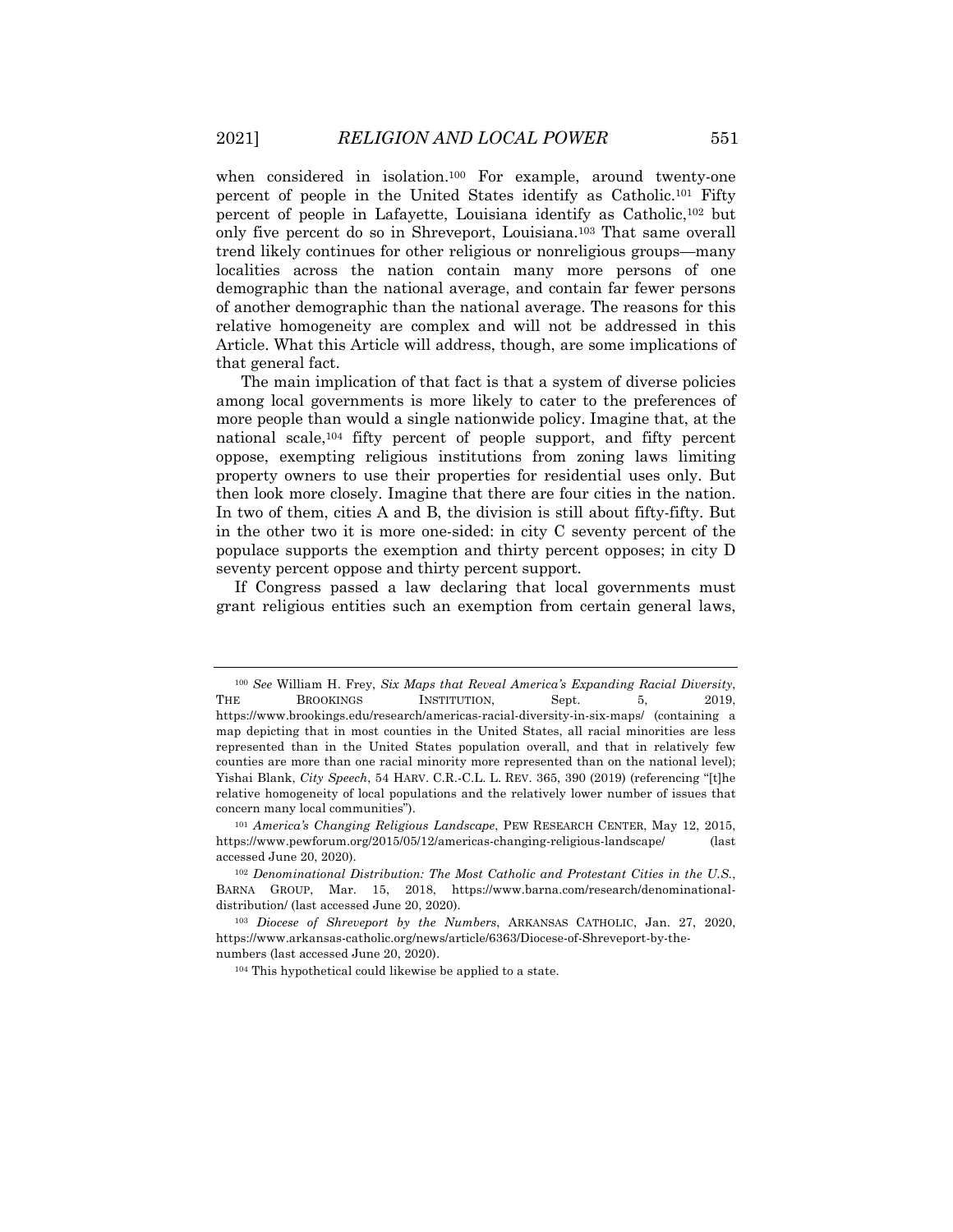fifty percent of the nation's populace would be satisfied and fifty percent would be displeased.

But what if, instead, Congress abstained, and local governments were allowed to decide the issue themselves? In City C such a law requiring exemptions would probably pass, and in City D it probably would not. Perhaps for cities A and B, one would decide one way and one would decide the other way. The overall result is that a higher percentage of the overall population would be satisfied with the law governing its jurisdiction. Sixty percent would be pleased, and forty percent would be displeased.105 Compared to the number of people satisfied by a unified policy in a 300-million-person nation divided fiftyfifty, that is a massive difference. In reality, many localities' populations are likely even more homogenous than the above example assumes, so the improvement in overall satisfaction under a system of local variance would likely be even greater. But the example illustrates the point which some scholars have raised: as a general rule, when governing decisions are made by those closer to the governed, the decisions are more likely to reflect the views of the governed.106

Tapping into these principles, Yishai Blank argues that localities should have certain free speech rights. Although he does not tailor his argument to religion specifically, he explains that when cities are allowed to express their unique views, they become a necessary component to the pursuit of certain goals: "participatory democracy, minority protection, policy experimentation, economic efficiency, and redistribution . . . ."107

Professor Hills provides a related utilitarian justification for greater state and local power regarding religious free exercise and establishment specifically. He explains that, assuming state and local governments are at least constrained from venturing to the very extremes of free exercise infringement or religious establishment, local and state variation will lead to more people being more satisfied with the policies governing their jurisdiction.108 In my view, this argument is especially compelling when applied to localities, and less so when

<sup>105</sup> For example, if each percentage point in this example is one person, then a total of 240 people would be pleased, compared to 160 displeased; this amounts to sixty percent pleased and forty percent displeased.

<sup>106</sup> *See, e.g.*, Hills, *supra* note 19, at 952 ("Just as proportional representation better ensures [sic] the representation of each interest than first-past-the-post plurality voting, federalism better assures representation for each reasonable point of view than national legislation.").

<sup>107</sup> Blank, *supra* note 103, at 389.

<sup>108</sup> Hills, *supra* note 19, at 954–59.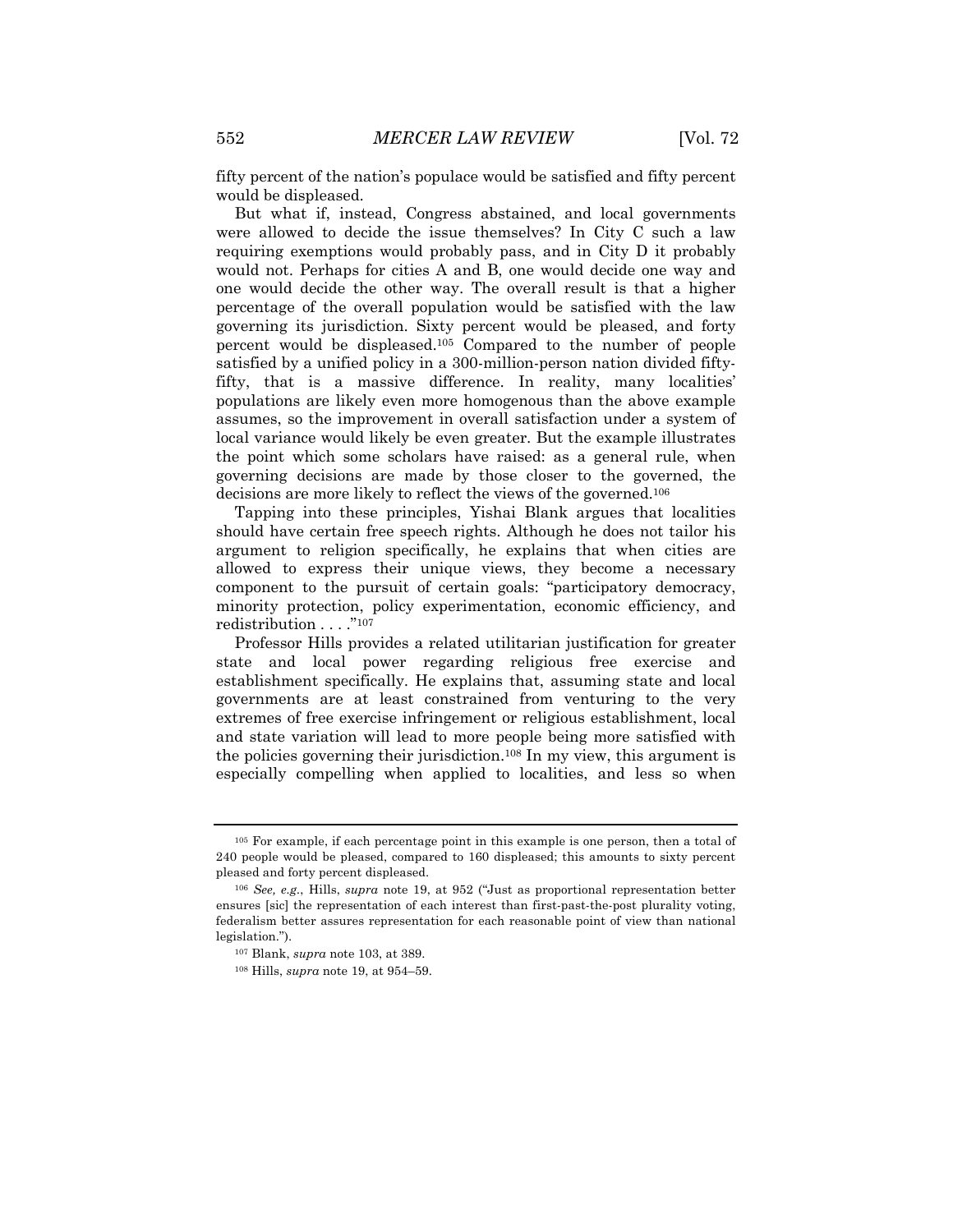applied to states. But I am in agreement with much of Professor Hills's underlying theory.

Professor Schragger likewise argues for greater deference to local government actions on matters of religion, but he does so primarily based on the importance of dispersing both governmental and religious power instead of allowing an agglomeration of such powers in one or a couple centers.109 He claims dispersion of political power away from centralized governments and toward local governments (1) prevents the amassing of power mobilized to help or hurt religion, and (2) challenges private religious power that may become overambitious and thus dangerous to those affiliated with minority faiths.110 In this way, he challenges the classic Madisonian position that smaller jurisdictions are more vulnerable to factional takeover than larger jurisdictions.<sup>111</sup> Professor Schragger thus persuasively argues that the stakes are higher for centralized governments than for local governments. If a "faction" gains enough influence in the U.S. Congress to enact its will, then it can pass nationwide laws that contravene the preferences (or worse, violate the rights) of potentially more than half of the nation's 325 million people.

A Madisonian could of course respond that, although the consequences of factional takeover of Congress might be more severe than factional takeover of various counties or cities, such a takeover is substantially less likely to occur at the national level because of the overall diversity of the United States populace.112 I agree that, generally, larger jurisdictions may be more resistant to factional takeover. In my view, however, certain political realities weaken that position when applied to the United States. First, the structure of the United States Congress openly gives more weight to the preferences of rural citizens than it does to urban citizens.113 Whether justified or not,

<sup>109</sup> Schragger, *supra* note 18, at 1815.

<sup>110</sup> *Id.*

<sup>111</sup> *Id.*

<sup>112</sup> THE FEDERALIST NO. 10 (James Madison) ("The smaller the society, the fewer probably will be the distinct parties and interests composing it; the fewer the distinct parties and interests, the more frequently will a majority be found of the same party; and the smaller the number of individuals composing a majority, and the smaller the compass within which they are placed, the more easily will they concert and execute their plans of oppression.")

<sup>113</sup> The Constitution provides for equal representation of states in the Senate, U.S. CONST. art. I, § 3, cl. 1, and representation in House of Representatives based on the population of the state, U.S. CONST. art I, § 2, cl. 1. Each state is, however, guaranteed at least one representative in the House. *Id.* The result is a great disparity between the power of one person's vote in a sparsely populated state and that of someone's vote in a densely populated state. This also translates to disproportionate voting power in the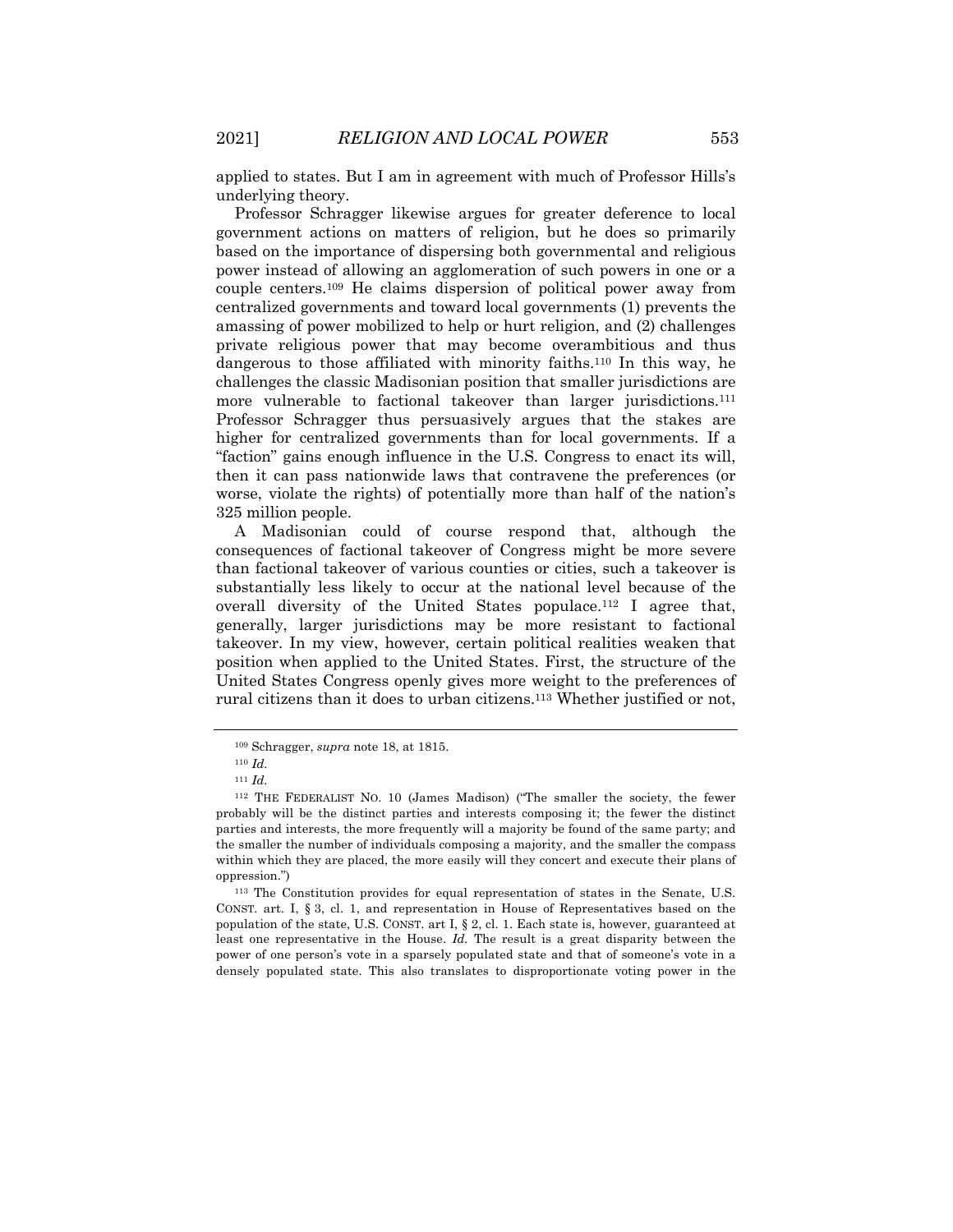every state, regardless of its population, is guaranteed at least two senators and one representative in Congress (and at least three electoral votes toward choosing the President). And because urban areas are generally more diverse—culturally, racially, and religiously diverse perspectives are less represented institutionally at the national level.

This apparent failure of representative democracy may be exacerbated by gerrymandering and hyperpartisanship. Because the Supreme Court of the United States has declined to weigh in substantively on political gerrymandering,114 states are mostly free to continue the practice unless they constrain themselves. Without exploring here what, if any, constraints should apply to states' drawing of congressional districts or state legislative districts, partisan gerrymandering could undeniably have certain effects. One obvious effect is that many voting districts are more Democratic or more Republican than they would be without intentional line drawing to make them that way. Thus, candidates and incumbents in those districts have less incentive to choose ideologically moderate solutions to policy problems. A conservative candidate or representative can be more conservative, and a liberal candidate or representative can be more liberal, without jeopardizing their chances of election or reelection. The bottom line: perhaps, compared to James Madison's hopes and expectations, Congress is less likely to pick moderate compromises and more likely to swing back and forth between more extreme policies depending on which party holds the majority of seats in both houses. Thus, an improper local government action is by nature less harmful, and perhaps not substantially more likely to occur, than a similar action taken by a federal or state government.<sup>115</sup>

Finally, local variation is preferable to standardization in the area of religion because people can more easily relocate to another town than

electoral college. As an example, Wyoming (a rural, sparsely populated state) has a population of around 580,000 and has three electoral college votes. The ration of population to electoral college votes is about 193,000:1. New Jersey (a state made up mostly of urban and dense suburban areas) has a population of about 8,820,000 and fourteen electoral college votes; a ratio of about 630,000:1. So a single Wyoming citizen's vote is worth over three times that of a New Jersey citizen's vote.

<sup>114</sup> *See* Rucho v. Common Cause, 139 S. Ct. 2484, 2508 (2019) (treating the issue as a nonjusticiable political question).

<sup>115</sup> Of course, many other factors come into play, some of which may support the Madisonian position. For example, the smaller size and relative homogeneity of localities compared to larger jurisdictions may mean that local governments do not benefit from the same sort of protective inertia as that of their larger counterparts. Local government policies may change more quickly than state and federal policies, so bad policies (and good policies) may come into effect at the local level with less warning.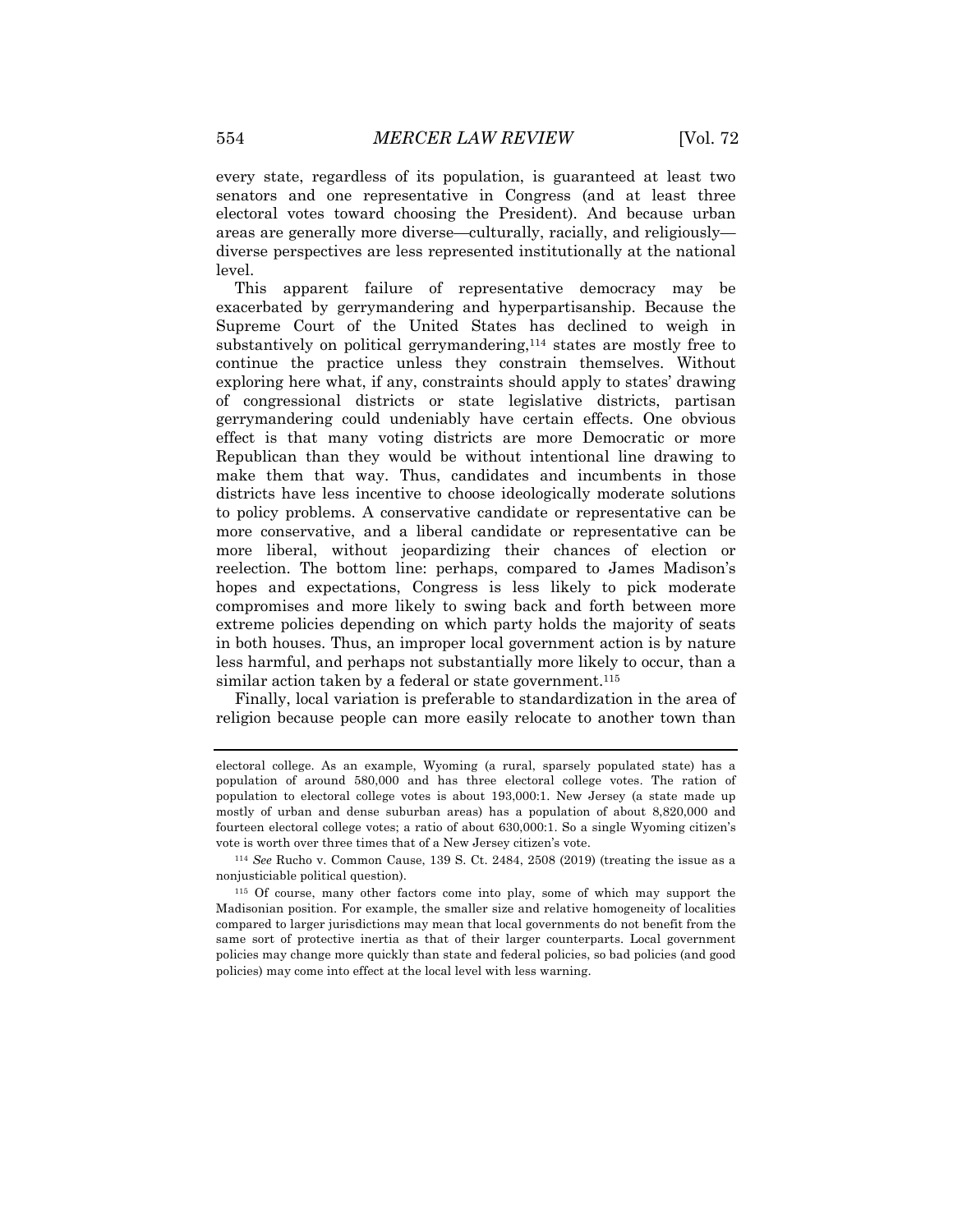they can to another country. This familiar justification of course, echoes Charles Tiebout's famous theory that citizens, as consumer voters, vote with their feet by moving to localities with policies that better suit their desires.116 I do not assume that all residents can relocate without much difficulty, or that local governments are always likely to change their policies to attract more taxpaying residents or businesses. Instead, I simply argue that a bad local law is far less consequential than a similarly bad federal or state law. If Atlanta passed a law declaring that landowners are not allowed a religious exemption from certain zoning regulations, many landowners would have the means to move to another city with a different policy.117 But if Congress declared the same thing, far fewer landowners would have the means to move to another country to avoid the law's effects.118

In my view, then, principles of democracy and self-governance, as well as quasi-utilitarian considerations, support allowing local governments more discretion than the federal and state governments regarding laws touching religion. But perhaps this invites a different sort of question: why not go even smaller? Why not totally decentralize decision-making power, down to the individual level? In other words, why not favor a system in which government at all levels could do essentially nothing that touched religion—no laws even resembling any sort of support for religion, and no laws that have any negative effect on any sort of religious practice? This argument carries some logical force at first blush. If the better decisionmaker is the one closer to those affected by the decision, then theoretically the best decisionmaker of all is the individual deciding their own course of action. I will not evaluate here the various and longstanding arguments for and against libertarianism more generally. But I will briefly describe why I think this approach may be bound to fail in the specific context of religion.

Put simply, many religious belief systems demand a prominent public presence. Take as an example, the most common broad religious affiliation in the United States, Christianity. One central claim of

<sup>116</sup> Charles Tiebout, *A Pure Theory of Local Expenditures*, 64 J. POL. ECON. 416, 417– 24 (1956). Professor Blank also relies on Tiebout's theory to justify free speech rights for cities. *Supra* note 100, at 396–97.

<sup>117</sup> Being able to simply say "go somewhere else" does not justify a bad law. But for laws within the broad bounds of constitutionality that are still harmful or problematic to some people, moving may sometimes be a good option. It is, at least, better than being trapped under the force of that law.

<sup>118</sup> Of course, the people who would have the means to move are disproportionately wealthier. Although fewer lower-income people could easily take advantage of a favorable set of policies under another local government across state or elsewhere, at least more people even from lower incomes could move to another locality than to another country.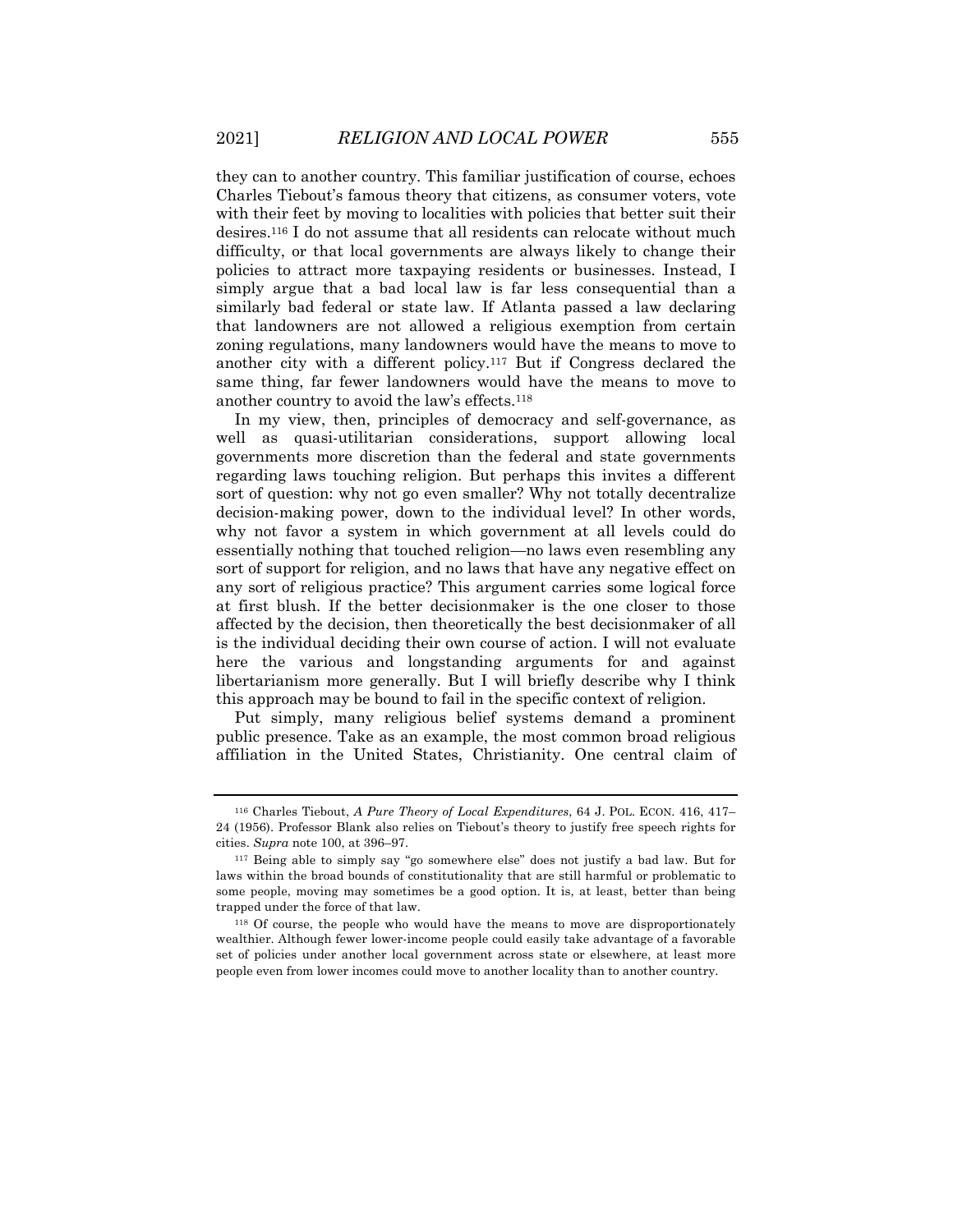Christianity is that "Jesus is Lord."119 This pivotal credal phrase likely originated in the Greek language spoken in much of the Roman Empire in the early Common Era. "Kyrios Iesous" ("Jesus is Lord") appears to be an open and opposing alteration to the imperial affirmation "Kyrios Kaiser" ("Caesar is Lord").120 From the roots of Christianity, then, Christians have affirmed their core conviction that Jesus, and not the political ruler or rulers of the day, is the true and ultimate governing authority. That conviction, carried through the related hope of the "Lord's Prayer" that God's kingdom would "come . . . on earth as it is in heaven,"<sup>121</sup> has driven strands of Christianity to seek to institute governing policy that they view as consistent with the intentions of Jesus for the world. Such pursuits have no doubt looked quite diverse over time and between Christian sub-groups. But many share some form of a belief that the kingship, or deity, of Jesus bears directly on how governing bodies should operate and the laws they should or should not enact.122

Thus, at least significant sub-groups within major religions may demand that certain rules be implemented through their adherents' daily actions at the society-wide level. And, often, that means religion seeks to spread its views or the implications of its views through the coercive force of government. The Establishment Clause, at least as it has been applied in the past sixty or so years, would appear to stand

<sup>121</sup> *Matthew* 6:10.

<sup>119</sup> *See, e.g.*, *Romans* 10:9 ("[I]f you confess with your lips that Jesus is Lord and believe in your heart that God raised him from the dead, you will be saved."); *Philippians* 2:10–11 (" . . . so that at the name of Jesus every knee should bend, in heaven and on earth and under the earth, and every tongue should confess that Jesus Christ is Lord, to the glory of God the Father").

<sup>120</sup> Ruth Padilla DeBorst, *Confessing Resistance or Complicit Silence?*, 12 J. OF LATIN AM. THEOLOGY, No. 1, 7, 8 (2017) ("When the Roman Emperor claimed *Kyrios Kaiser* (Caesar is Lord), daring followers of the Way sung, 'At the name of Jesus every knee shall bow and every tongue confess that Jesus Christ is Lord'. . . .").

<sup>122</sup> For example, a resolution by the Southern Baptist Convention, the largest Protestant denomination in the United States, declares that "[a]ll Christians are under obligation to seek to make the will of Christ supreme in our own lives and in human society . . . ." *On Gospel Allegiance and Political Engagement*, Southern Baptist Convention, 2019, https://www.sbc.net/resource-library/resolutions/on-gospel-allegianceand-political-engagement/(last accessed June 20, 2020). And a Vatican statement on Catholic political engagement explains that "[f]aith in Jesus Christ, who is 'the way, the truth, and the life' (J[ohn] 14:6), calls Christians to exert a greater effort in building a culture which, inspired by the Gospel, will reclaim the values and contents of the Catholic Tradition." Vatican Congregation for the Doctrine of the Faith, *Doctrinal Note on Some Questions Regarding The Participation of Catholics in Political Life*, Nov. 24, 2002, https://www.vatican.va/roman\_curia/congregations/cfaith/documents/rc\_con\_cfaith\_doc\_20 021124\_politica\_en.html (last accessed June 21, 2020).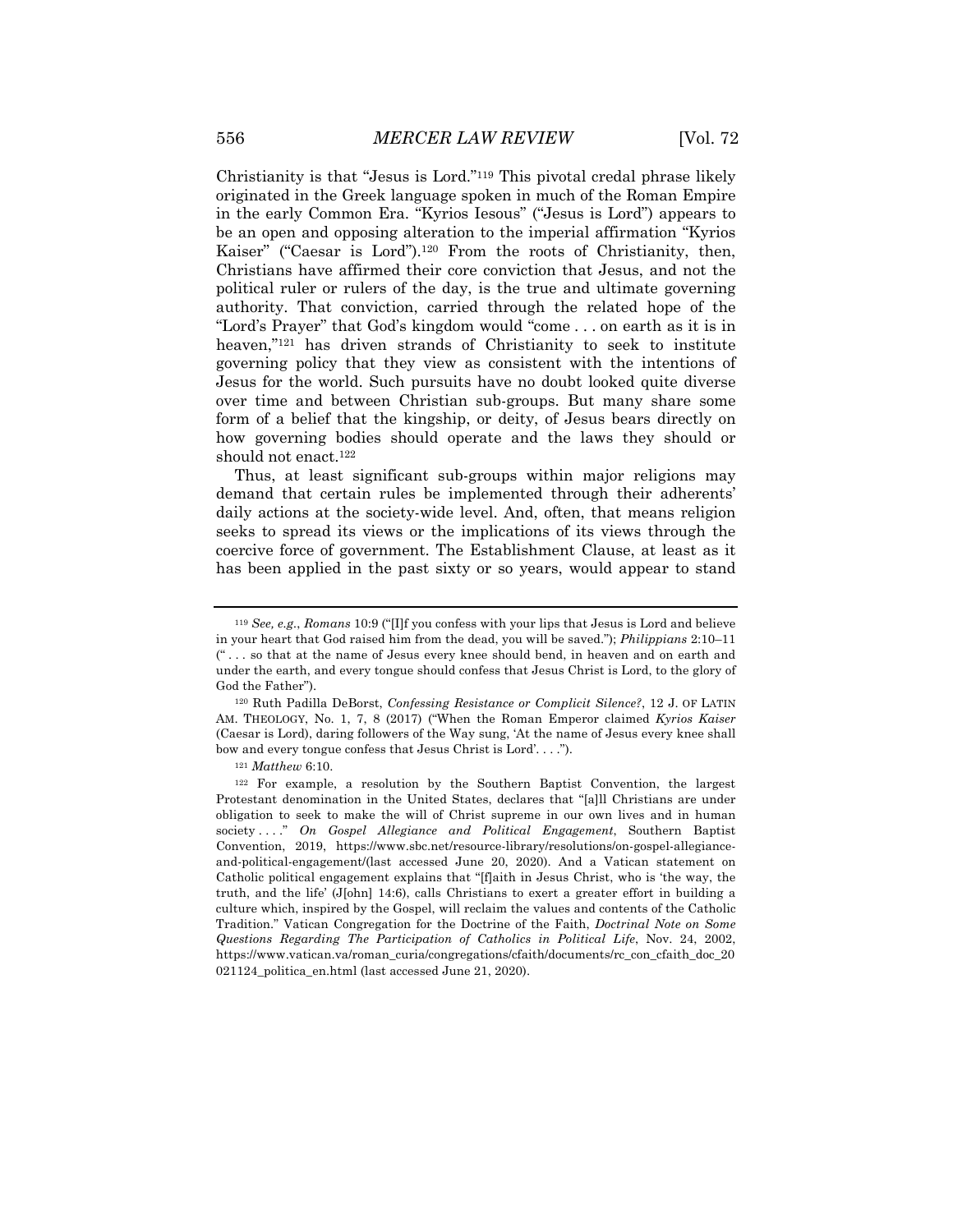opposed to some such efforts. But the pressure has nonetheless continued from religious groups to recognize religious interests in the public sphere through government authority.123 For people who sincerely believe their views demand community-wide recognition and implementation, vacating the public sphere and sticking to private personal piety is not an option—such a path would, in their view, both contravene God's will and abandon a sincere pursuit of the public good. Accordingly, some scholars, noting "that some religions are communal in nature," have suggested that complete disestablishment at the local level perhaps means that some "believers are not able to live their religiously grounded way of life, because the only communities permitted under the Establishment Clause are diverse, pluralistic regimes with no official religion."124

Simply taking those points as anthropological or sociological facts, and not weighing the merits of the religious adherents' beliefs, an extreme libertarianism or individualism likely cannot adequately accommodate such prevalent and diverse religious convictions that demand communal expression (indeed, it is no historical accident that so many local governing bodies sprang up organically and democratically and exercised influence over the religious life of the local community). Some religious factions125 will always seek to leverage government force toward their desired ends. Thus, pressure will always push on governing bodies to take actions that could be construed as "establishing" a religion or religious belief system. Increasing local government power and discretion in areas touching religion, then, provides a better avenue through which to channel that ever-present force than if individuals were the only "policymaking" bodies to be found.126 And placing that power with local governments instead of a

<sup>123</sup> *See, e.g.*, Town of Greece v. Galloway, 572 U.S. 565, 570 (2014) (holding that a town practice of opening public meetings with a clergy-led prayer, that was typically uniquely Christian in nature, did not violate the Establishment Clause).

<sup>124</sup> MCCONNELL, ET AL., *supra* note 17, at 73.

<sup>125</sup> Here this term is not used in a necessarily negative sense. It only refers to a subset of a religion with a unified public goal.

<sup>&</sup>lt;sup>126</sup> Professor Blank argues that cities, because of their relative internal homogeneity and relative closeness between the government and community compared to larger jurisdictions, are necessary avenues by which communities speak their views. Blank, *supra* note 103, at 389–90 ("Local governments generally enable people to collectively engage in political matters in order to become masters of their own fate as a community. The relative homogeneity of local populations and the relatively lower number of issues that concern many local communities—though not true in many large or even medium size cities—makes consensus easier to reach and allows people to deliberate controversial matters.").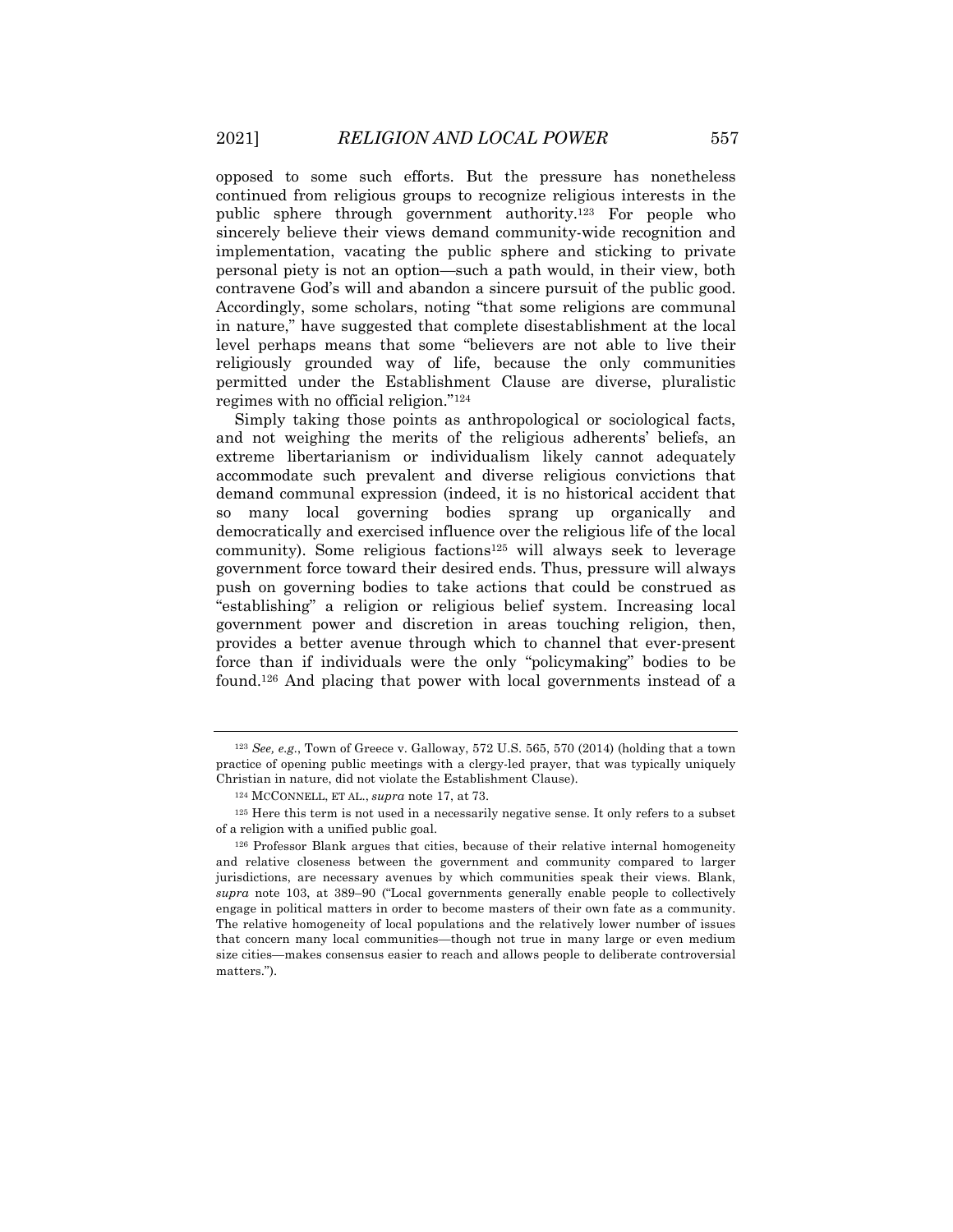larger centralized government will help minimize the consequences when a religious faction does capture power.<sup>127</sup>

Finally, it is important to emphasize that, though the theories this Article articulates could potentially justify greater local power in many substantive areas, this Article only argues for such autonomy for matters directly implicating religious liberty. Other issues implicating other class distinctions, like race, may not be as suited for local variance. A fuller theory of which other substantive areas might be well-served by a revived localism is beyond this Article's scope. But for the time being it suffices to say that although some issues like explicit racial discrimination have been largely settled in the court of public opinion (at least in the nominal sense, as a large majority of people for some time now has categorically disfavored discrimination based on race), issues of religious freedom have continued to evade any sort of meaningful national consensus.

Thus, not only have local governments historically served as unique bastions of independent self-governance, they also happen to be the best suited governments to do so regarding matters implicating religion. As Professor Blank has said, "[l]ocal governments generally enable people to collectively engage in political matters in order to become masters of their own fate as a community."128 Because local governments are more likely to choose policy positions favored by more of the citizens subject to the government measures, more citizens on the whole will be satisfied when the power is dispersed among the many and diverse governing bodies of this nation's towns and cities. And for those citizens who are displeased by the decisions of their local government, moving elsewhere is more feasible than moving to escape the entire country. So, compared to a system in which governmental power is centralized at the federal or state government, or even radically dispersed to the individual level, this system of local discretion and variation provides a greater opportunity for America's citizens to propagate their community's desired values in a meaningful way with more limited negative externalities. Such a system fits comfortably with our democratic ideals.

<sup>127</sup> Professor Schragger makes a related point based on another concern. Schragger, *supra* note 18, at 1875 ("Indeed, religious privatism has become the Court's solution to the problem of church-state relations. But this privatism raises its own concerns: by bypassing localities and asserting broad norms of government neutrality, the Court has inadvertently undermined the civic community as both a relevant political entity and a counterweight to private religious power.").

<sup>128</sup> Blank, *supra* note 103, at 389–90.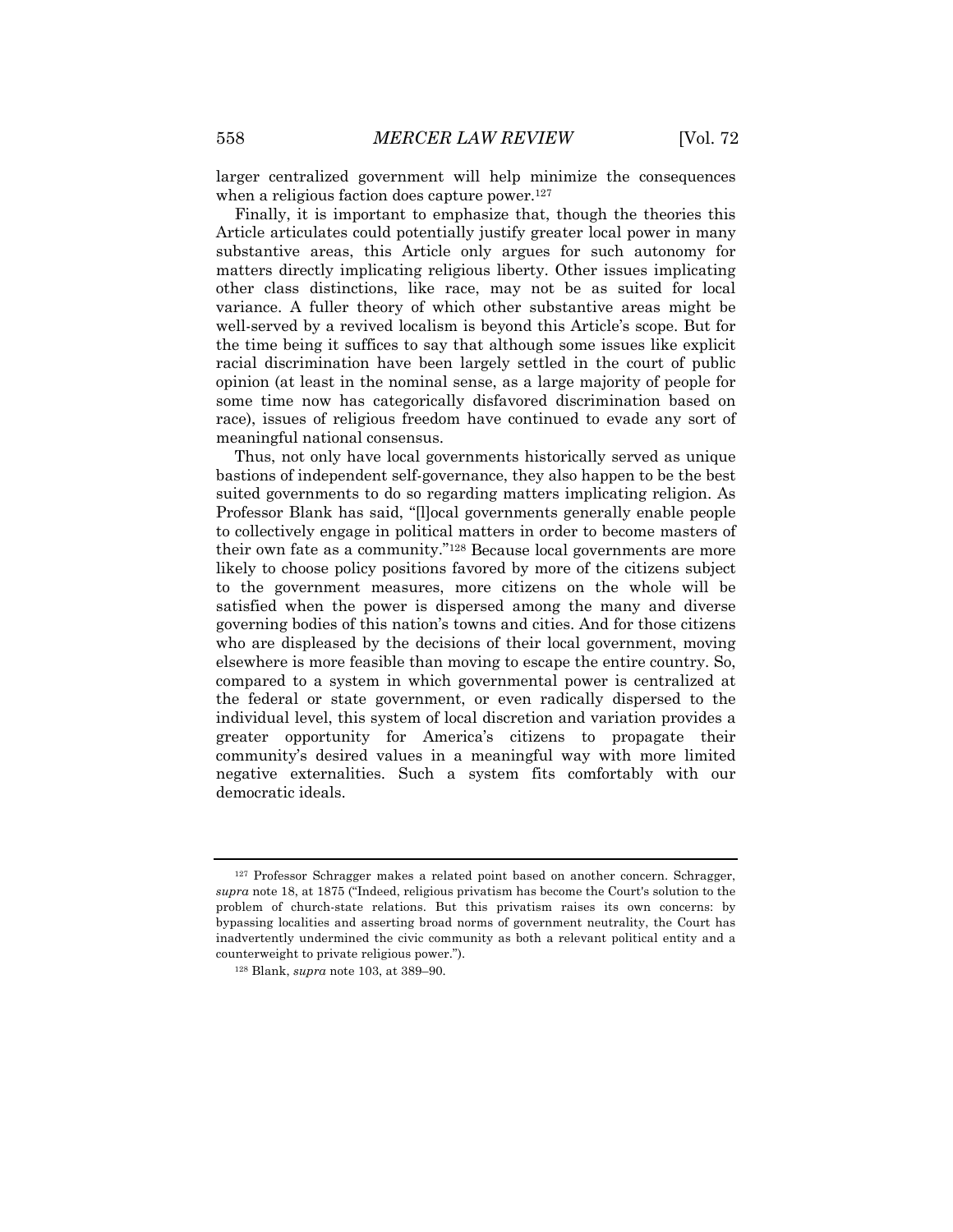#### III. EVALUATING RECENT TRENDS AT THE SUPREME COURT

Despite the historical and theoretical advantages of a system of local discretion, the Supreme Court has not distinguished between different levels of government when considering religion clause challenges. Although the Rehnquist Court gave some signs of deferring to the political branches of governments in general,129 the Roberts Court has pushed a slightly different direction. Over the last fifteen or so years, the Supreme Court has limited government discretion, especially on the free exercise side, even while maintaining some leniency on the establishment side. The result, some commentators have argued, may be that governments, from the smallest to the largest, must affirmatively support religion if they want to support anyone at all.130 Supreme Court jurisprudence thus has failed to account for the history and theory described in Part I that supports local autonomy on matters of religion.

There is no need here to recount all the relevant Supreme Court decisions up until the late stages of the Rehnquist Court; Professor Schragger explored those cases extensively.<sup>131</sup> He noted that, by and large, the Supreme Court has not directly relied on the level of the government entity when determining the constitutionality of a government action under the religion clauses.132 But he also argued

<sup>131</sup> Schragger, *supra* note 18, at 1832–37.

<sup>132</sup> *Id.* at 1838 ("Granted, neither Smith nor Boerne made an institutionalist argument that state or local governments can be trusted to act responsibly toward religious

<sup>129</sup> Schragger, *supra* note 18, at 1816 (speaking of the Rehnquist Court and explaining that "[o]n the Free Exercise Clause side, the Supreme Court has rewritten the requirements for religious accommodation, holding in Smith v. Employment Division that generally applicable neutral laws may be applied to religiously motivated activity without meeting a compelling interest test," and describing that "on the Establishment Clause side, the Court has recently lifted the traditional limitation on public funding of religious education with its decision in Zelman v. Simmons-Harris that a voucher regime that permitted Cleveland school children to use public monies to attend religious schools did not violate the Establishment Clause").

<sup>130</sup> *See, e.g.*, Edward Correia, *Trinity Lutheran Church v. Comer: An Unfortunate New Anti-Discrimination Principle*, 18 RUTGERS J. L. RELIGION 280, 294 (2017) ("First, Trinity Lutheran creates a very narrow channel through which the government must navigate. If it goes too far in providing assistance, it violates the Establishment Clause, but once any benefit is permitted by the Establishment Clause, it is also required by the Free Exercise Clause to be offered to religious organizations, including pervasively sectarian organizations such as churches. Deciding when a government program violates the Establishment Clause in direct aid cases is not easy. Thus, many states would prefer to take a more cautious approach to avoid this complicated line-drawing. The decision in Trinity Lutheran takes that choice away from them. There is no intermediate zone of discretion for states attempting to draw a more cautious Establishment Clause line. Or, another way of saying it is that the Locke version of 'play in the joints' is probably dead.").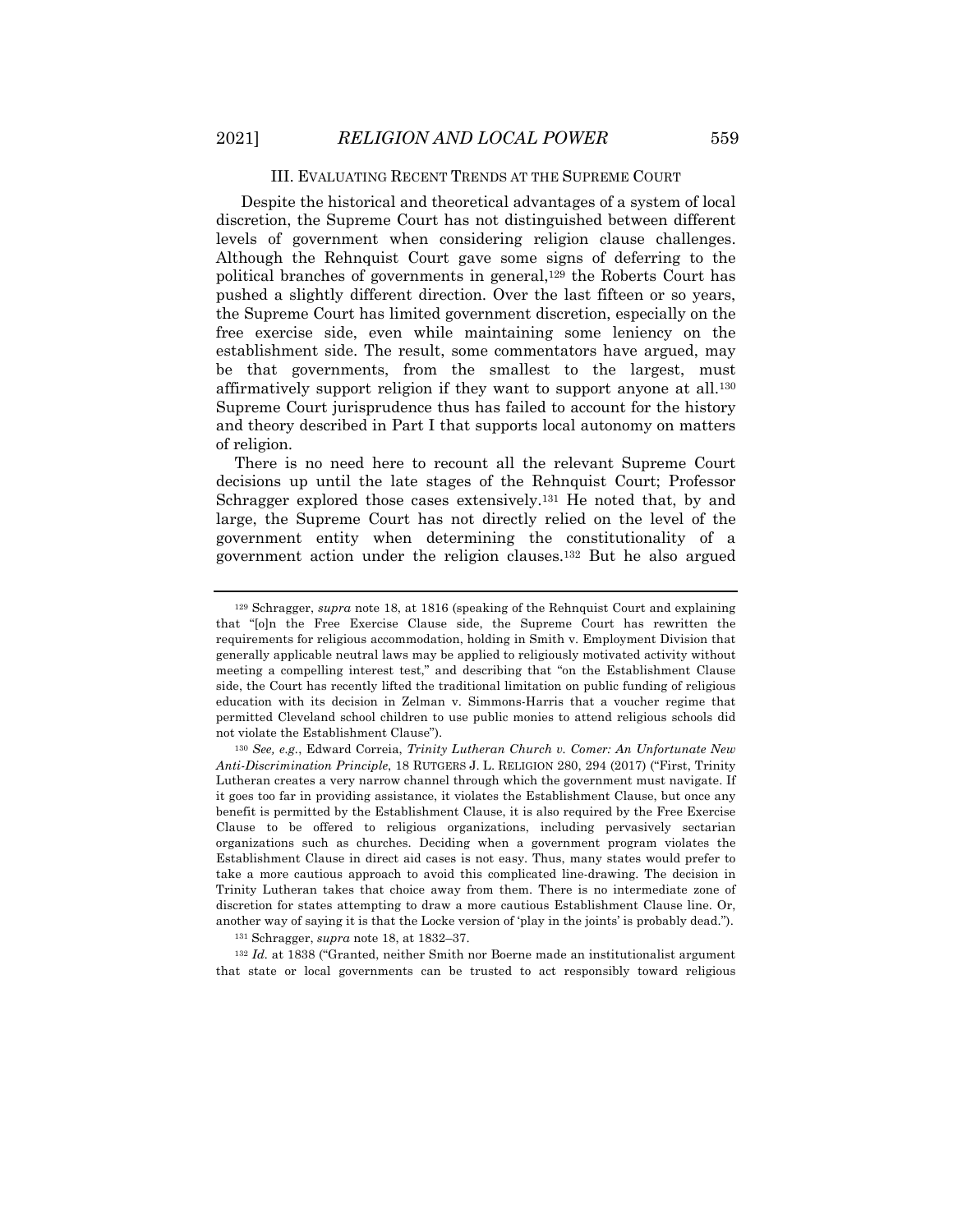that the Court had moved toward allowing more discretion to policymaking branches generally in the area of funding.133 This trend was showcased most obviously by the decision in *Locke v. Davey*.134 In that case the Court held that the Free Exercise Clause did not require the State of Washington to provide a scholarship to a student who otherwise would have qualified based on the scholarship's criteria but was disqualified because he wanted to use the funds to study devotional theology.135 More specifically, the Court described such governmental action as that which falls within the "play in the joints"—not covered by either of the religion clauses.136 So, though the State of Washington likely could have funded the plaintiff's schooling without violating the Establishment Clause, it did not have to fund the schooling to comply with the Free Exercise Clause.137 The *Locke* decision thus secured some room for policymaking branches of governments to act without constraint from the religion clauses of the federal constitution. That decision applies to all governments throughout the United States, not to local governments alone. But, in a way, it won half the battle for local autonomy.

However, the Roberts Court may interpret the Free Exercise Clause more broadly, and so limit the discretion of government actors. In *Trinity Lutheran*, the Court held that the State of Missouri violated the Free Exercise Clause by not issuing a grant to a school operated by a church.138 In that case, the state created a grant program by which educational entities could be reimbursed for funds spent to rubberize playground surfaces. The plaintiff church (which operated a school with a playground) applied for the grant. Based on the criteria set forth by the state's program, the school ranked highly on the list of prospective recipients. But the state denied the grant because of the school's religious status based on a state constitutional provision that prohibited any public funds from going to religious institutions.139

<sup>139</sup> *Id.* at 2017–18.

minorities, or that the dispersal of political authority is a necessary component of religious liberty.").

<sup>133</sup> *Id.* at 1865. Professor Schragger also argues that the combination of *Smith* and *Boerne* gives (or should give) more room for localities to chart their own course on matters of religion without federal interference. *Id.* at 1837–38.

<sup>134</sup> 540 U.S. 712 (2004).

<sup>135</sup> *Id.* at 715. He was disqualified under a "no-religious-aid" provision in the Washington State Constitution.

<sup>136</sup> *Id.* at 719.

<sup>137</sup> *Id.*

<sup>138</sup> 137 S. Ct. at 2024–25.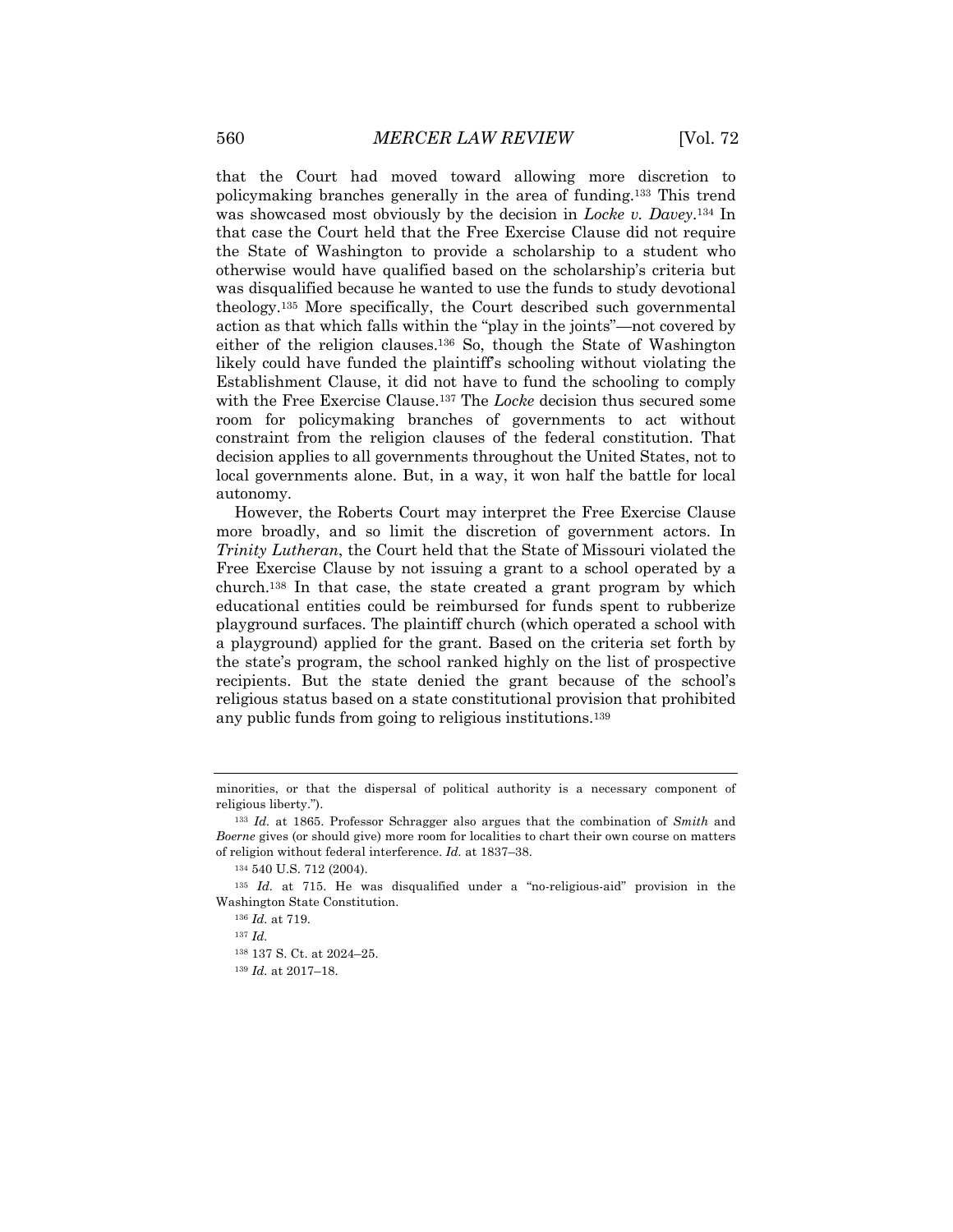The Supreme Court held that exclusion from the grant program violated the school's free-exercise rights.140 It is still somewhat unclear how broad that decision was.<sup>141</sup> For example, perhaps the result would have been different if the funds were to be used for a purpose that appeared more "religious" than a playground—say, if the grant program supported building renovation costs and the plaintiff sought funds to help with its renovation of a worship center. At the very least, the Court's decision could give some support to a broader principle: that governments must always fund religious entities if they also want to fund any other private entities.142

This reading is bolstered by the Court's recent decision in *Espinoza v. Montana Department of Revenue*.143 That case arose from a state program that gave scholarship funds to students attending private schools. When the petitioners sought to use such scholarship funds at religious schools, the state supreme court struck down the entire program under a state constitutional provision that, like the provisions in *Locke* and *Trinity Lutheran*, prohibited aid to religious institutions.144 The Supreme Court of the United States decided that application of the no-aid provision violated the Free Exercise Clause.145 Despite objections that the government action was more similar to that of *Locke v. Davey*,146 the Court held that the state could not exclude religious entities from the program.147 It did not claim to abandon *Locke v. Davey*, but instead attempted to distinguish it. The Court said that governments may avoid funding religious actions (like pursuing an education to become a minister) but could not exclude people or entities from funding programs based on their religious status.148 Ultimately, it viewed the latter as "indirect coercion" and thus a "punishment" for the free exercise of religion.149

<sup>140</sup> *Id.* at 2024–25.

<sup>141</sup> The Court distinguished *Locke v. Davey* because in its view the *Trinity Lutheran* case involved discrimination based on the religious status of the claimant, whereas the program in *Locke* allowed funds to religious individuals, but not to support religious action. *Id.* at 2023.

<sup>142</sup> *See, e.g.*, Correia, *supra* note 130.

<sup>143</sup> 140 S. Ct. 2246 (2020).

<sup>144</sup> *Id.* at 2251.

<sup>145</sup> *Id.* at 2263.

<sup>146</sup> *Id.* at 2257.

<sup>147</sup> *Id.* at 2261 ("A State need not subsidize private education. But once a State decides to do so, it cannot disqualify some private schools solely because they are religious.").

<sup>148</sup> *Id.* at 2256.

<sup>149</sup> *Id.* at 2256–57.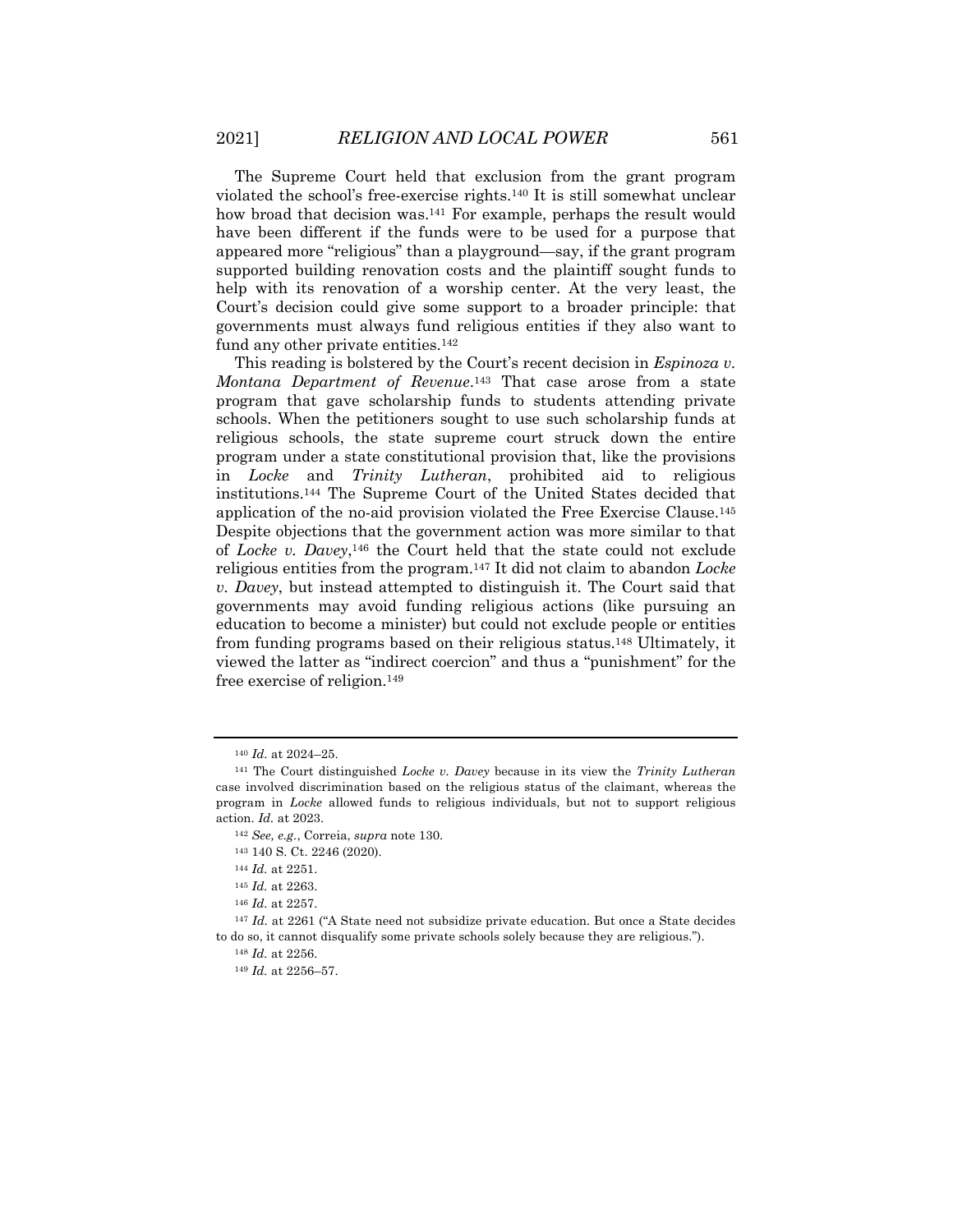For the purposes of this article, the point of discussing these cases is not necessarily to evaluate the merits of the Court's understanding of the Free Exercise Clause as applied to the governing entities in those particular cases (generally states or state agencies). It is to point out another problem: that the expanded understanding of the Free Exercise Clause applies against local governments just as much as it does against the federal government and to states, and so limits the discretion of governments operating over even the smallest jurisdictions. This trend is of course substantially strengthened by the federal Religious Land Use and Institutionalized Persons Act of 2000 (RLUIPA)150 and the propagation of state-level Religious Freedom Restoration Acts (RFRAs).151 Such provisions intentionally constrain governments even beyond what the Free Exercise Clause requires. They identify situations in which government actions affecting religious interests must satisfy strict scrutiny. And significantly, they likely affect local government power most of all.152

On the issue of government-supported religious expression under the Establishment Clause, however, the Roberts Court appears to be taking a more deferential approach. But this deference may not ultimately benefit local governments. In *Town of Greece v. Galloway*, the Court upheld the practice of a locality beginning its public meetings with prayer, most often led by local Christian clergy.153 In the Court's view, even sectarian prayers at public meetings, if not conducted in a way that coerces members of the public into taking part, do not violate the Establishment Clause.154

The Court has recently signaled its continued narrower interpretation of the Establishment Clause across a range of factual contexts. In *American Legion v. American Humanist Association*,*<sup>155</sup>* the Court decided that the State of Maryland's display of forty-foot-tall cross on public land as part of a World War I memorial did not violate

<sup>150</sup> 42 U.S.C. § 2000cc.

<sup>151</sup> More than twenty states have passed such provisions in response to the Supreme Court's decision in City of Boerne v. Flores, 521 U.S. 507 (1997), that held the federal RFRA was unconstitutional as applied to state and local governments.

<sup>152</sup> RLUIPA targets land use, which is a policy area traditionally handled by local governments. Richard Briffault, *Our Localism: Part I--The Structure of Local Government Law*, 90 COLUM. L. REV. 1, 3 (1990) ("Land use control is the most important local regulatory power."). So, the federal statute forcefully limits local governments in one of the primary areas they typically have discretion.

<sup>153</sup> 575 U.S. at 569–70.

<sup>154</sup> *Id.* at 589–90.

<sup>155</sup> 139 S. Ct. 2067 (2019).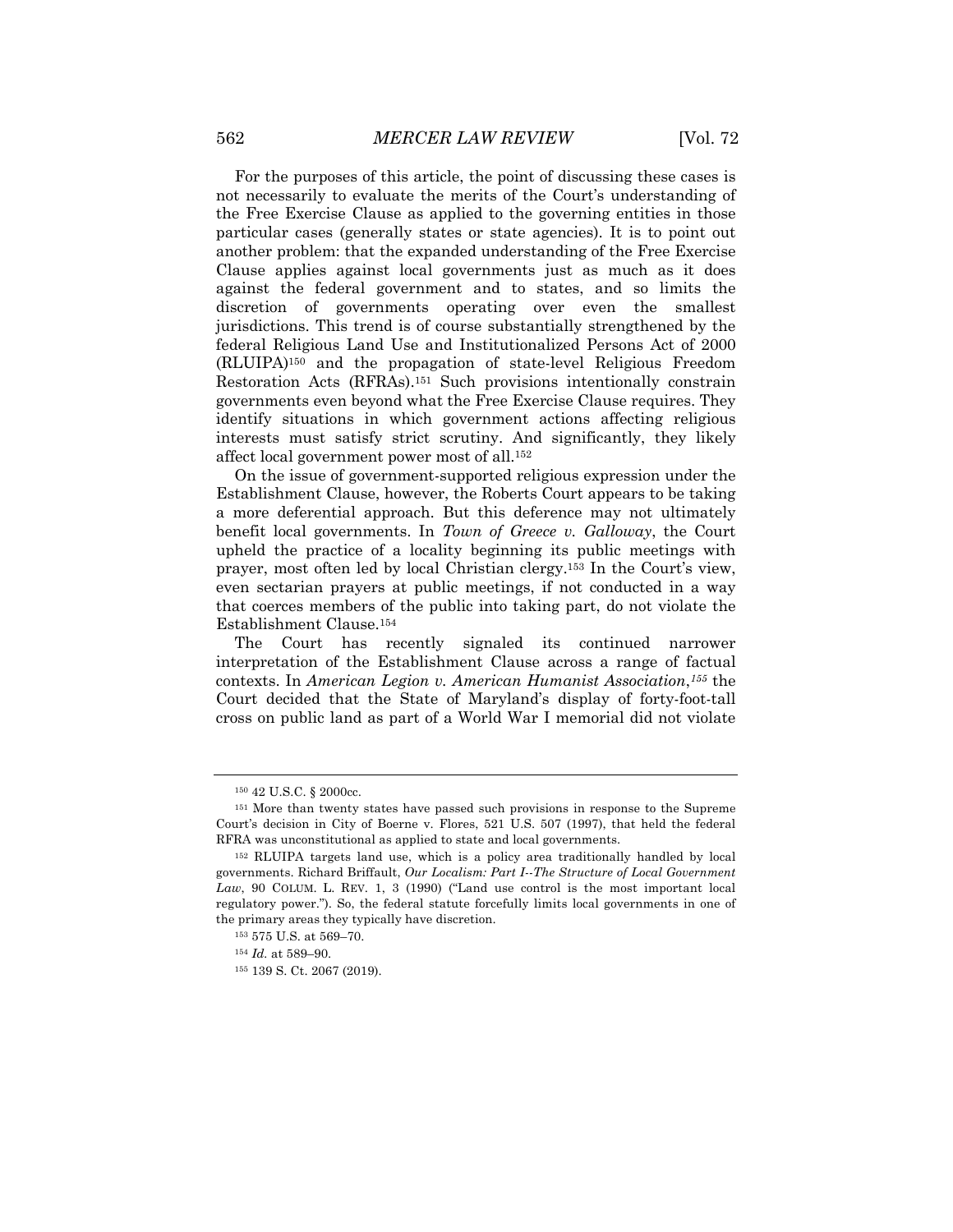the Establishment Clause.156 Applying a presumption that historically standing monuments are constitutional, and over arguments that a cross is necessarily Christian, the Court held the cross in that context had acquired a secular meaning, and therefore the state's maintenance of the cross did not impermissibly establish a religion.157 That decision thus may provide more leeway to governments that want to display symbols with religious significance on government land.

The Court's religion jurisprudence over the last fifteen or so years certainly resists any simple characterization. But there does appear to be a general trend of operating under a slightly more expansive understanding of the Free Exercise Clause158 and a more limited understanding of the Establishment Clause. The overall effect, then, is to raise both the floor and ceiling; policymakers at all levels of government can choose between supporting religious interests to the same degree as they support anything else or, in some special circumstances, supporting religious interests more than other interests. Little discretion is allowed, though, to governing bodies that want to support some interests, but not religious ones.

There are several intertwined problems with this trend as it relates to the discretion afforded to local governments. First, although it appears to give all governments more space to support religious messages or entities either financially or symbolically, it does not necessarily allow localities to take the contrary path. This system therefore inhibits the goal of diversity between localities because no government may take a course of action that avoids supporting religion, unless that government chooses to support no one at all. Second, the recent trend appears to give about as much discretion to states and the federal government as it does to localities.159 That is a problem for

<sup>156</sup> *Id.* at 2074.

<sup>157</sup> *Id.*

<sup>158</sup> The Court's decision in South Bay United Pentecostal Church v. Newsom, 140 S. Ct. 1613 (2020), may be a minor counterexample to this trend. In that case, the Court denied an injunction requested by California churches against enforcement of a California policy that sought to limit the spread of the pandemic-causing disease known as COVID-19. The policy limited the number of people who could attend a religious service. *Id.* at 1613 (Roberts, C.J., concurring). Chief Justice Roberts, who voted with the majority, wrote his own opinion that explained the policy appeared consistent with the Free Exercise Clause because it subjected churches to the same gathering restrictions as concerts, sporting events, and other large gatherings. *Id.* The Court's decision prevailed over objections that the policy treated religious interests as inferior to secular interests because many other businesses, such a grocery stores, restaurants, and hair salons, were not subject to the same restrictions. *Id.* at 1614 (Kavanaugh, J., dissenting).

<sup>159</sup> Of course, one major exception is laws in areas beyond the reach of Congress's comparatively more limited powers.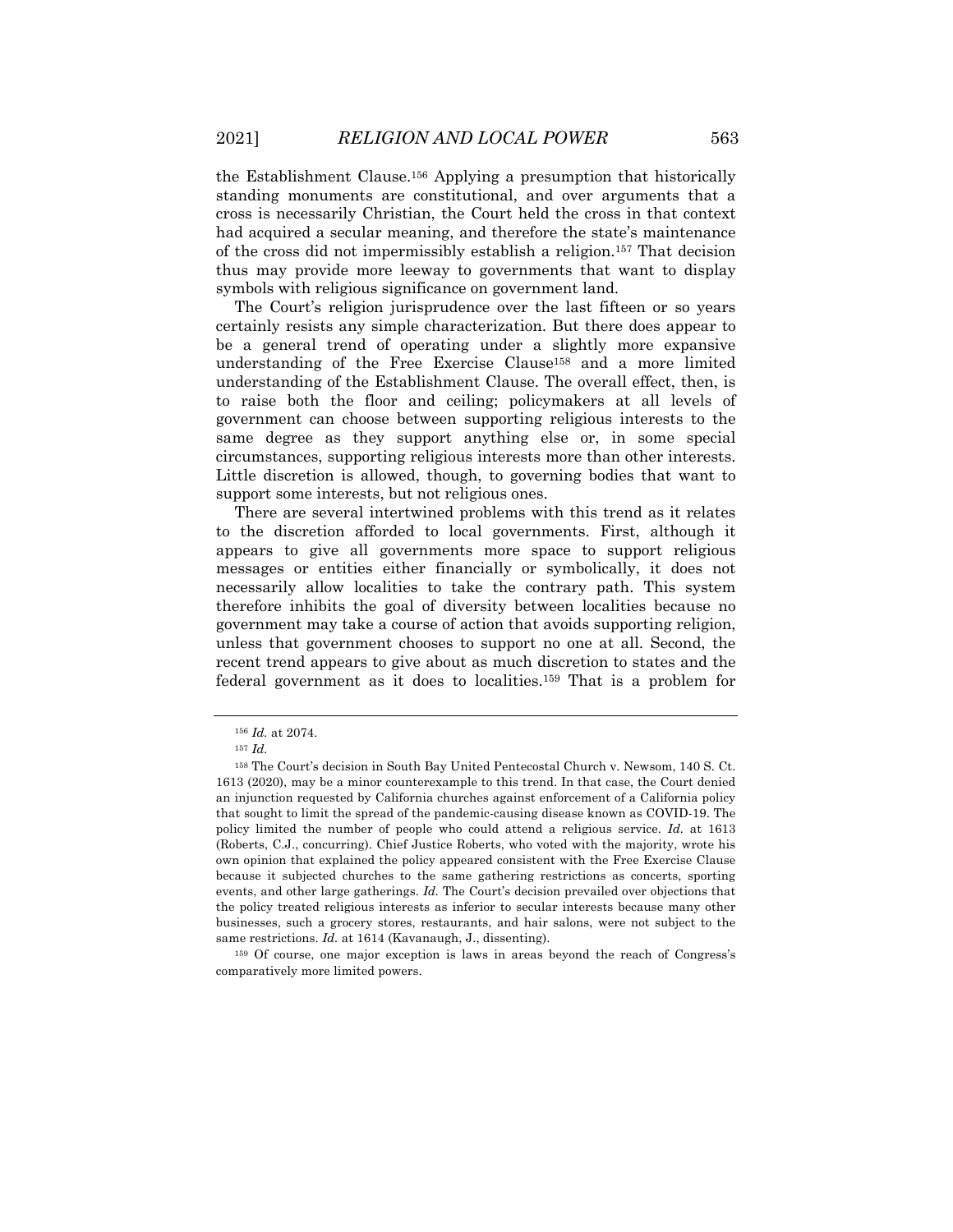localities because of the hierarchy built into the United States system of federalism. Once the state or federal government acts in its discretion, like it did with RLUIPA, to provide some additional support for religious entities, local governments are often powerless to chart their own course in that subject area.160 So, this incomplete "discretion for all" trend under the Establishment Clause in fact provides more discretion for the federal government and state governments than for localities. It is as if someone declared to a father and his financiallydependent son, "each of you may choose to take a vacation to either Aruba or New York." The freedom to choose only truly extends to the son to the extent the father does not object to the son's choice. In other words, the Supreme Court's relative lenience toward religious establishments, when applied to the federal government and state governments, allows the federal government and states to limit localities' discretion on the free-exercise side.<sup>161</sup>

#### IV. LETTING LOCAL DISCRETION IN THROUGH THE BACK DOOR

Is there a bright side? Sort of. The Supreme Court has not explicitly foreclosed considering the local nature of a government actor in churchstate disputes. The various balancing tests the Court employs give some room for lower courts to consider such factors, and doing so could result in more lenience to local governments in these cases than that afforded to the states and the federal government. Moreover, even if a court does determine that a local government action is problematic under the religion clauses, when choosing a remedy, the court should often choose a narrower remedy that allows the government to continue its popular programs even while providing relief to the specific parties those programs might harm most. These approaches are second-best to the ideal of the Supreme Court explicitly recognizing the unique nature of local governments in its substantive religion clauses analysis. Nevertheless, if courts follow these approaches, they can create some necessary space for community expression and local variation that will serve the democratic and liberty interests of this nation's people.

<sup>160</sup> A federal law preempts a conflicting state or local law. And because, as a general rule, local governments have recently been treated purely as creatures of state law. A state law often preempts a conflicting local law.

<sup>161</sup> Again, RLUIPA is a good example of this phenomenon. The Supreme Court has not held the land use provisions of RLUIPA violate the Establishment Clause, so local governments must operate with limited discretion in the substantive areas covered by that federal statute.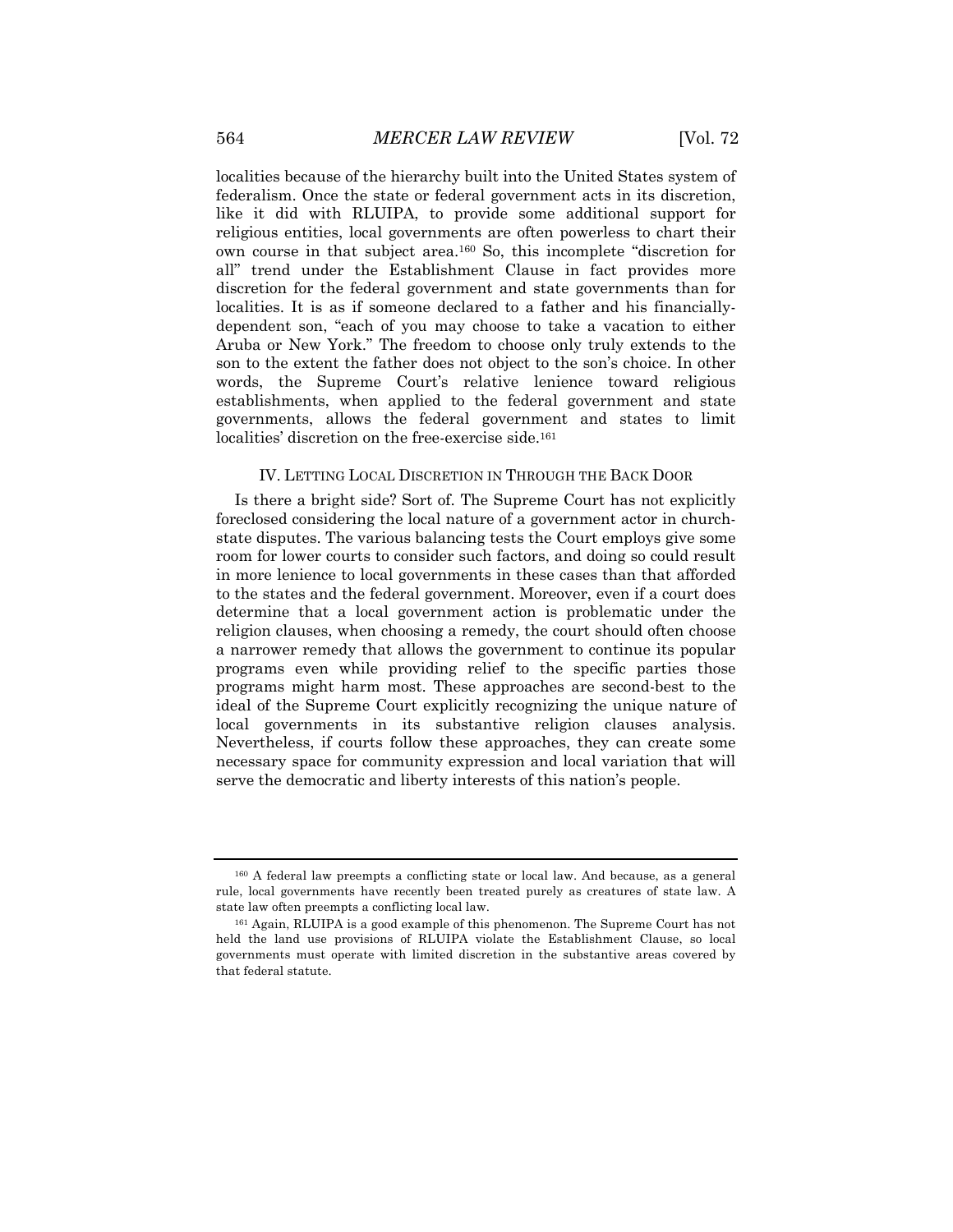# *A. Balancing Tests*

Although the Supreme Court has not recognized the distinct historical nature of local governments as great bulwarks of selfgovernment and community expression, it has not gone as far as to say that a local government's status as a local government is entirely irrelevant. Indeed, the Court's analysis in several cases over the last few decades provides a precedent-rooted way for courts to consider such a factor moving forward. By incorporating a variety of balancing tests into both Free Exercise Clause and Establishment Clause jurisprudence, the Court has paved the way to consider whether local government actions may be less burdensome on the interests each religion clause aims to protect. These balancing analyses exist on the free-exercise side from both the vestiges of pre-*Employment Division v. Smith*<sup>162</sup> foundational case law and from statutes calling for a form of elevated scrutiny. And the balancing analyses are even more diverse and ad hoc on the Establishment Clause side, where the factual and historical context of a government display or program is central. All in all, the "level," so to speak, of the government actor performing the challenged action can and should matter in these analyses. And, typically, factoring in that consideration will lead to greater deference for local governments than for the state and federal governments.

# **1. Free Exercise Balancing**

Free Exercise Clause claims are governed by the standard set by the Supreme Court in *Employment Division v. Smith*.163 Under that standard, a claimant is not entitled to a religious exemption from a neutral and generally applicable law that incidentally burdens the claimant's religious practice.164 But in some cases a form of elevated scrutiny analysis still applies. These include when the government action being challenged specifically targets religion,165 when the nature

<sup>162</sup> 494 U.S. 872 (1990).

<sup>163</sup> Often a religious freedom claim will be brought not directly under the Free Exercise Clause, but under a statute such as the federal RFRA or a state RFRA. In such circumstances the *Smith* standard would not apply.

<sup>164</sup> *Smith*, 494 U.S. at 878–79.

<sup>165</sup> Masterpiece Cakeshop, Ltd. v. Colo. Civ. R. Comm'n, 138 S. Ct. 1719, 1724 (2018) (holding the claimant's free-exercise rights were violated when the government commission that pursued an action against him exhibited hostility and animus toward the claimant's religious viewpoint); Church of the Lukumi Babalu Aye, Inc. v. City of Hialeah, 508 U.S. 520, 524 (1993) (holding that an ordinance that targeted a single religious group because of its religion-motivate animal sacrifice practice violated the Free Exercise Clause).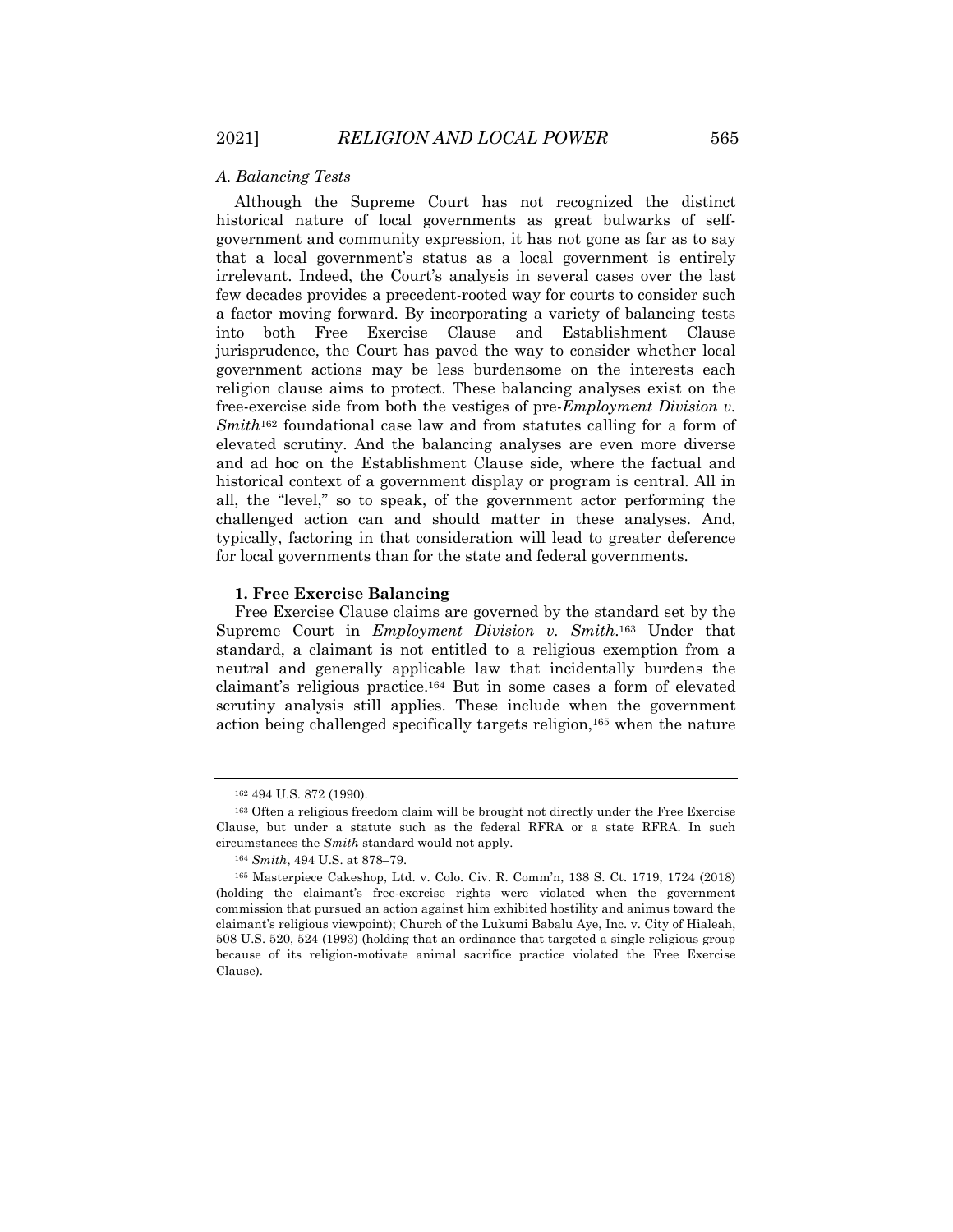of the government action invites individualized exemptions,166 and when the government action burdens a "hybrid" right—one that involves elements of religious exercise and other fundamental rights like free speech.167 In such cases, the government must show that its action is narrowly tailored in pursuit of a compelling government interest.

Local governments should have an easier time making such a showing than their state and federal counterparts. First, a local government action is likely to be more "narrowly tailored," in the general sense of that term, than a law of similar substance passed by a government that presides over a larger and more diverse jurisdiction.168 Second, local governments historically have held the role of legislating for the sake of health, safety, morals, and the general welfare.169 And they have done so as a manifestation of voluntary community association and self-government. Because of this historical understanding of local government power, when local governments take any sort of action toward these four classic ends, the interest it pursues is, I argue, more "compelling" compared to a similar action by the federal government, which possesses no such police power and is not as equipped institutionally to take such action.170 Finally, even compared to state governments, local governments are, for the reasons described in Part I, well-suited to be a means by which citizens express their values publicly.171 For all these reasons, courts should recognize that the scales ought to be tilted in local governments' favor more than in states' or the federal government's favor when their actions are subject to elevated scrutiny.

An example related to "hybrid rights" cases may be helpful here. Imagine a local schoolboard policy that allows community members and organizations to use school auditoriums after school hours for certain

<sup>166</sup> *Smith*, 494 U.S. at 884.

<sup>&</sup>lt;sup>167</sup> *Id.* at 881 (describing cases that fit that category).

<sup>168</sup> Throughout this section, the "narrow tailoring" I conceive of is admittedly different than that which is dictated by modern doctrine. Modern doctrine, at least in the context of religious exemptions, often asks whether a government action is narrowly tailored as to its effects on an individual claimant; I ask whether the government action more generally is as narrow as it could be to substantially serve the relevant government interest.

<sup>169</sup> *See, e.g.*, Berman v. Parker, 348 U.S. 26, 32 (1954) ("Public safety, public health, morality, peace and quiet, law and order — these are some of the more conspicuous examples of the traditional application of the police power to municipal affairs.").

<sup>&</sup>lt;sup>170</sup> I do not argue that all actions of local governments are in pursuit of compelling interests. But, because of those entities' unique role as catalysts of self-government, associational and democratic rights are more at stake when a local action is challenged than when a state or federal action is challenged.

<sup>171</sup> *See supra* part II.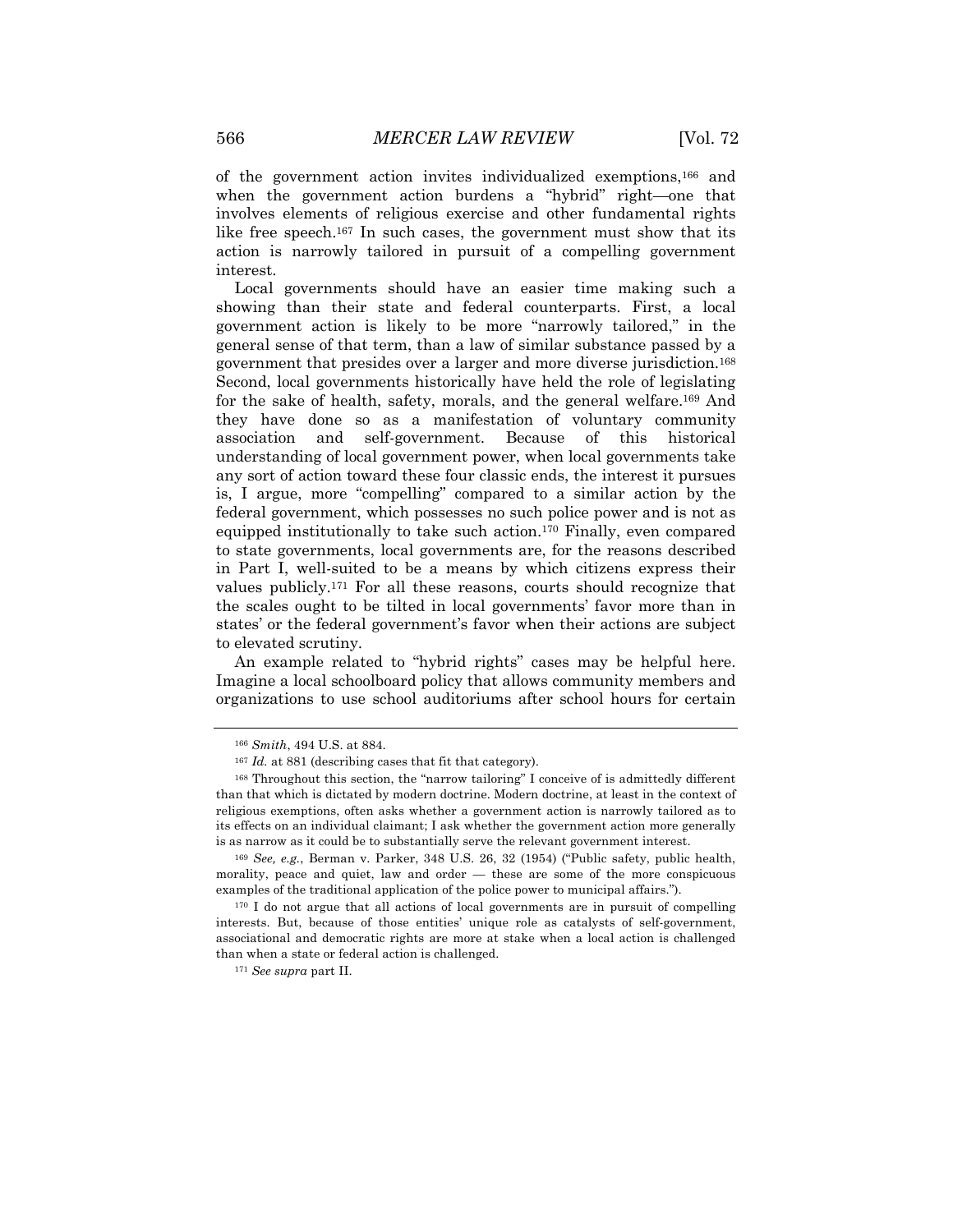types of public events, but not for religious services of any kind. Then picture that a religious group brings a lawsuit claiming the policy not only infringes on its free exercise of religion, but it is also impermissible viewpoint discrimination in violation of the First Amendment's Free Speech Clause.172 Although the law is not precisely clear on what a claimant must show to have the claim considered as one that alleges a violation of a "hybrid" right, if the claim is treated as hybrid, then it will be subjected to an elevated form of scrutiny.173 So, the schoolboard in this example may have to show that the policy is no more restrictive than necessary to support a compelling government interest.

Such a policy should be at least a little easier for a local school board to justify compared to a similar law at the federal level (say, a policy that no federal funds will go toward any school district that allows certain religious groups to use its facilities). The decisions of the local school board affect only the community covered by that board's jurisdiction. That community's population may strongly favor avoiding giving public support to religious institutions. So, when faced with limited space and time with which to use that space, and the consequences of community backlash if the space is used by religious groups, perhaps a decision not to open school facilities to religious services is a more reasonable approach. In other words, the policy is less likely to be burdensome on a large number of individuals or groups, and there's not as likely to be an even-less-burdensome course of action than the one the school board chose (short of ending all non-student use of school facilities). Conversely, the federal policy sets the standard for a wide range of diverse communities across the nation. It therefore is more burdensome on religious interests overall because it mandates, or at least strongly encourages, all localities to prohibit religious groups from using school facilities, whether or not the people of that locality are generally in favor of such a policy. Similarly, the federal policy is, in a way, less narrowly tailored. It claims on behalf of all localities an interest of avoiding all affirmative support for religious interests, but only some of the localities' populaces actually support that interest.

This principle holds especially true when the motivation behind a government action that infringes on a hybrid right (like in the example above) is to avoid giving positive support to religion and thereby offending or causing other harm to people who object to such religious

<sup>&</sup>lt;sup>172</sup> These facts share some similarities with those of Lamb's Chapel v. Center Moriches Union Free School District, 508 U.S. 384 (1993), and Good News Club v. Milford Central School, 533 U.S. 98 (2001).

<sup>173</sup> *See Smith*, 494 U.S. at 881.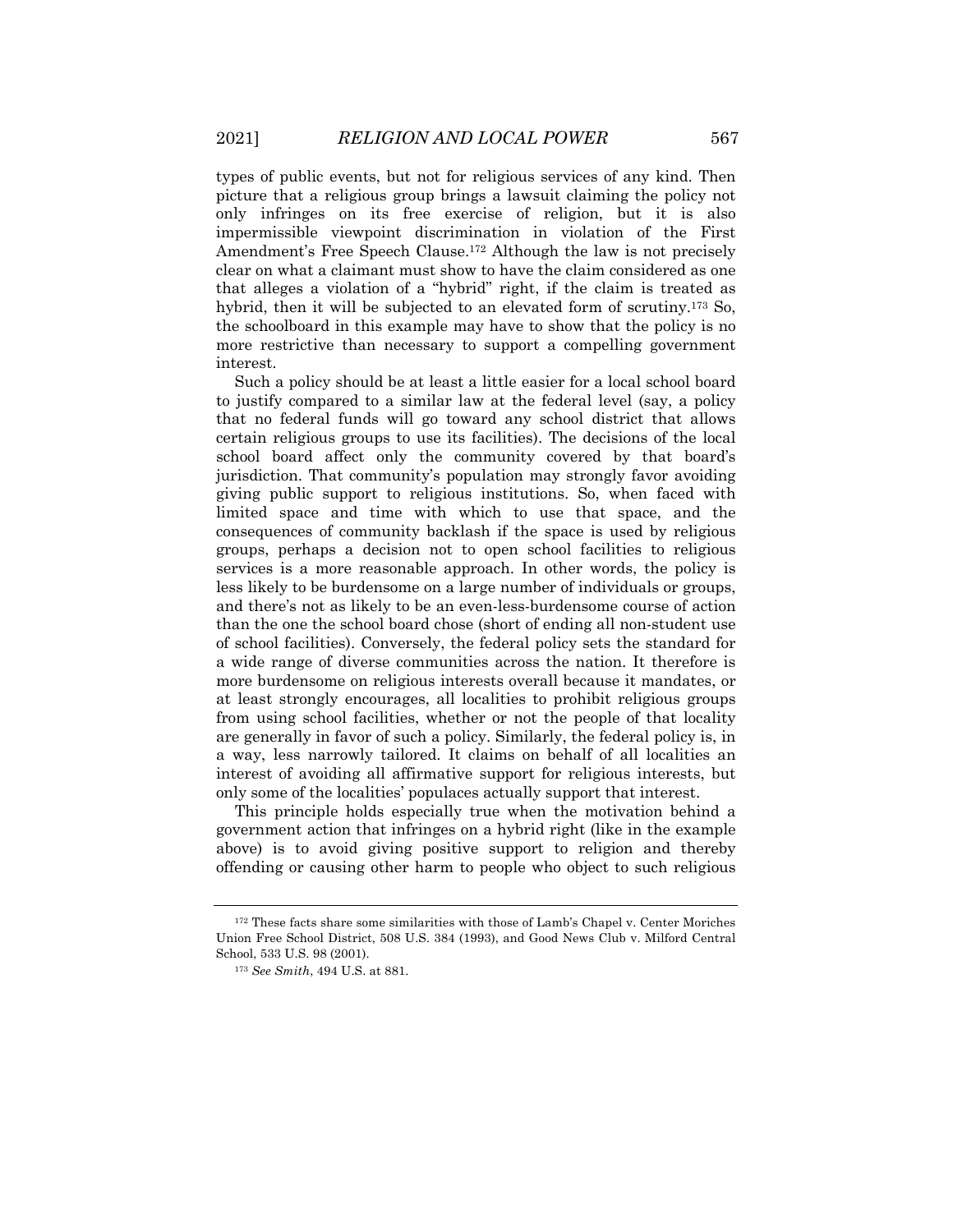interests.174 A uniform federal policy toward such a goal mandates that policy everywhere, even in those localities where few to no one would be offended by government support for the exercise of the hybrid right. To put it in simple mathematical terms, a federal no-religious-aid policy perhaps hinders the interests of 10,000,000 religious people for the sake of 10,000,000 people who would be offended by government support for the religious exercise. But if localities were allowed to chart their own courses based on the preferences of their own more homogenous populaces, then a different result could emerge: perhaps the interests of only twenty percent of religious claimants are harmed for the sake of around eighty percent of people who would have been offended or otherwise harmed by a policy supporting those interests.175 This at least goes to show that when the federal government acts in the interest of avoiding offense or other psychological harm to nonreligious people, it often acts too broadly; it could pursue its interest without inhibiting as many religious people if it provided for a system tailored by locality.176

Local governments have traditionally served the role of legislating for the health, safety, morals, and general welfare of the communities they govern. Because of their smaller size and greater homogeneity, they are able to take a more targeted approach towards pursuing those important ends. The federal government and state governments are not as institutionally equipped to make such judgment calls on divisive issues. So, when local governments are tasked with demonstrating that their action narrowly pursues an important interest, courts should

<sup>174</sup> In both *Trinity Lutheran* and *Espinoza*, the Supreme Court appears to have communicated that, short of an Establishment Clause violation, establishment "concerns" are not compelling interests justifying an infringement on Free Exercise Clause rights. These statements should be limited to the facts of those cases, which involved apparent discrimination against entities based on religious status by a state agency.

<sup>&</sup>lt;sup>175</sup> This may be the case because localities tend to be more homogenous than the nation as a whole. So, if the large majority of a localities' populace would be offended by a particular sort of government aid to a religious interest, that means a small minority would be in favor of such aid. If the local government acts in accordance with the wishes of the substantial majority, it gets a lot more "bang for its buck," harming far fewer and satisfying far more.

<sup>&</sup>lt;sup>176</sup> This admittedly unconventional conception of narrow tailoring does not fit as neatly in cases where the claimant challenges a law that provides for a system of individualized exemptions. That's because when a government wants to justify not granting an exemption in those circumstances, it likely must show that its policy of not granting that particular exemption is narrowly tailored. In such cases, under existing doctrine at least, it would probably not be relevant whether the government's program is narrowly tailored in the broader sense discussed in this section.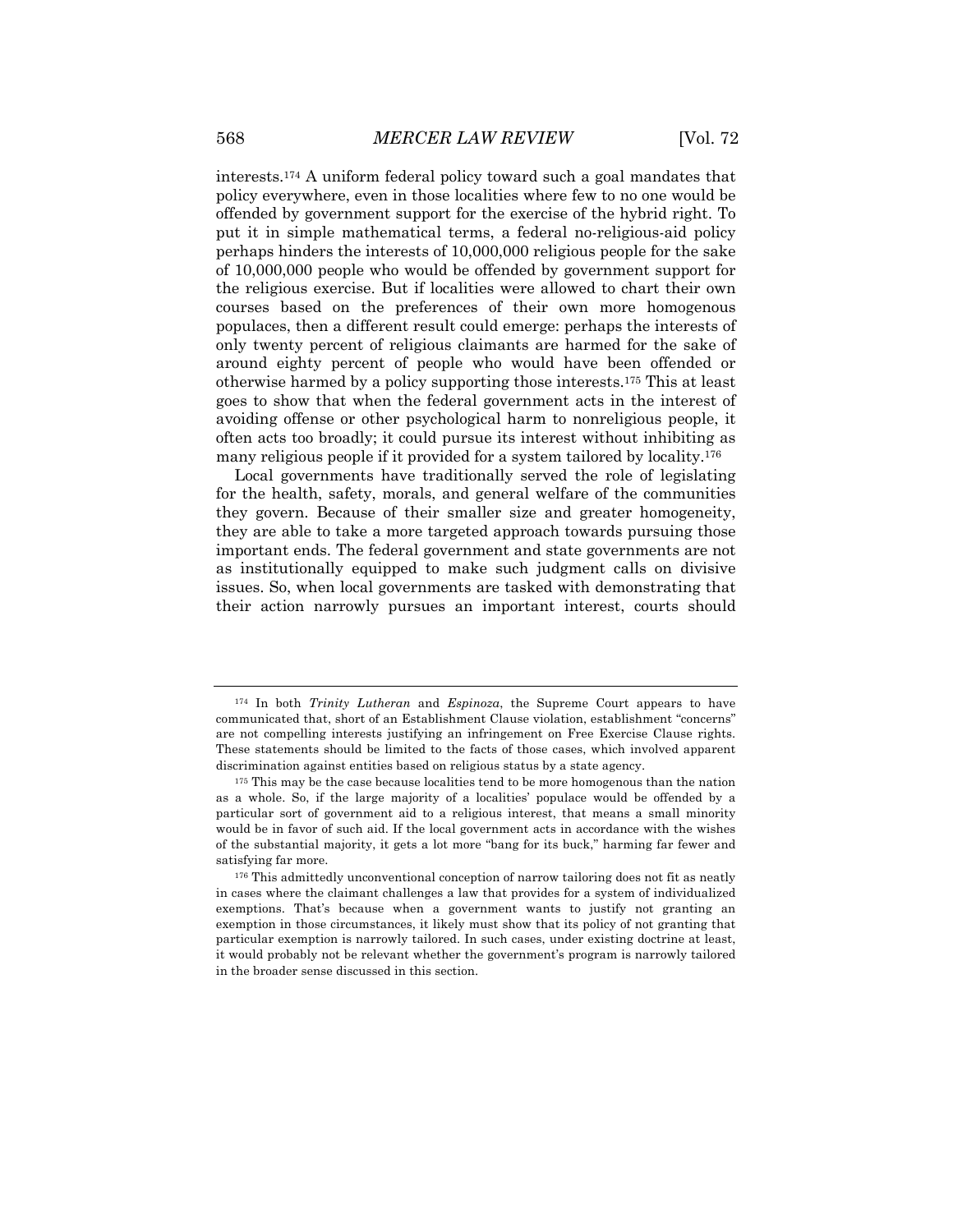assume that it is more likely the case than if a larger government was the primary actor.177

#### **2. Establishment Clause Balancing**

Even though the Supreme Court does not work under a tiered scrutiny framework when considering Establishment Clause challenges to government action,178 it does operate under a vaguely defined collection of balancing tests. And under these tests, local governments should have an easier time justifying laws alleged to support an establishment of religion.

When, for example, courts consider Establishment Clause challenges to government funding of religious entities, they often apply a loose derivation of the *Lemon* Test, which considers the purpose and effect of the government action.179 Such an approach is exemplified by the Supreme Court's decision in *Zelman v. Simmons-Harris*.180 In that case, the Court considered a state program that provided school vouchers to students from lower-income families in a city school district.181 The vouchers were redeemable at any private school, including religious schools, and ninety-six percent of the students in the program used the voucher to enroll in religious-affiliated schools.182 The Court held that the program did not violate the Establishment Clause.183 It applied a test that considered the purpose and effect of the program.184 Even though the result of the program combined with the private personal choices of families was to support religious institutions much more than non-religious institutions, the program was constitutional because it

<sup>&</sup>lt;sup>177</sup> Under existing doctrine, the burden would still likely be on the government to prove a compelling interest and sufficiently narrow tailoring. Based on the arguments made in this Article and others, though, perhaps courts should consider flipping the burden to the claimant in some cases, requiring it to show either that the local government's interest is not sufficiently important or that its method of pursuing that interest is overly broad.

<sup>178</sup> Yet, perhaps it should. Richard Fallon has laid out a compelling case. Richard H. Fallon, Jr., *Tiers for the Establishment Clause*, 166 U. PA. L. REV. 59 (2017). *See also* Scott J. Ward, *Reconceptualizing Establishment Clause Cases as Free Exercise Class Actions*, 98 YALE L. J. 1739 (1989) (arguing that Establishment Clause claims should be evaluated like Free Exercise Clause claims on a broader scale).

<sup>179</sup> Lemon v. Kurtzman, 403 U.S. 602, 612–13 (1971) (explaining that government actions must have a secular purpose, must have a primary effect that neither advances nor inhibits religion, and must not foster excessive entanglement between government and religion).

<sup>180</sup> 536 U.S. 639 (2002).

<sup>181</sup> *Id.* at 644–45.

<sup>182</sup> *Id.* at 644–45, 647.

<sup>183</sup> *Id.* at 644.

<sup>184</sup> *Id.* at 648–49.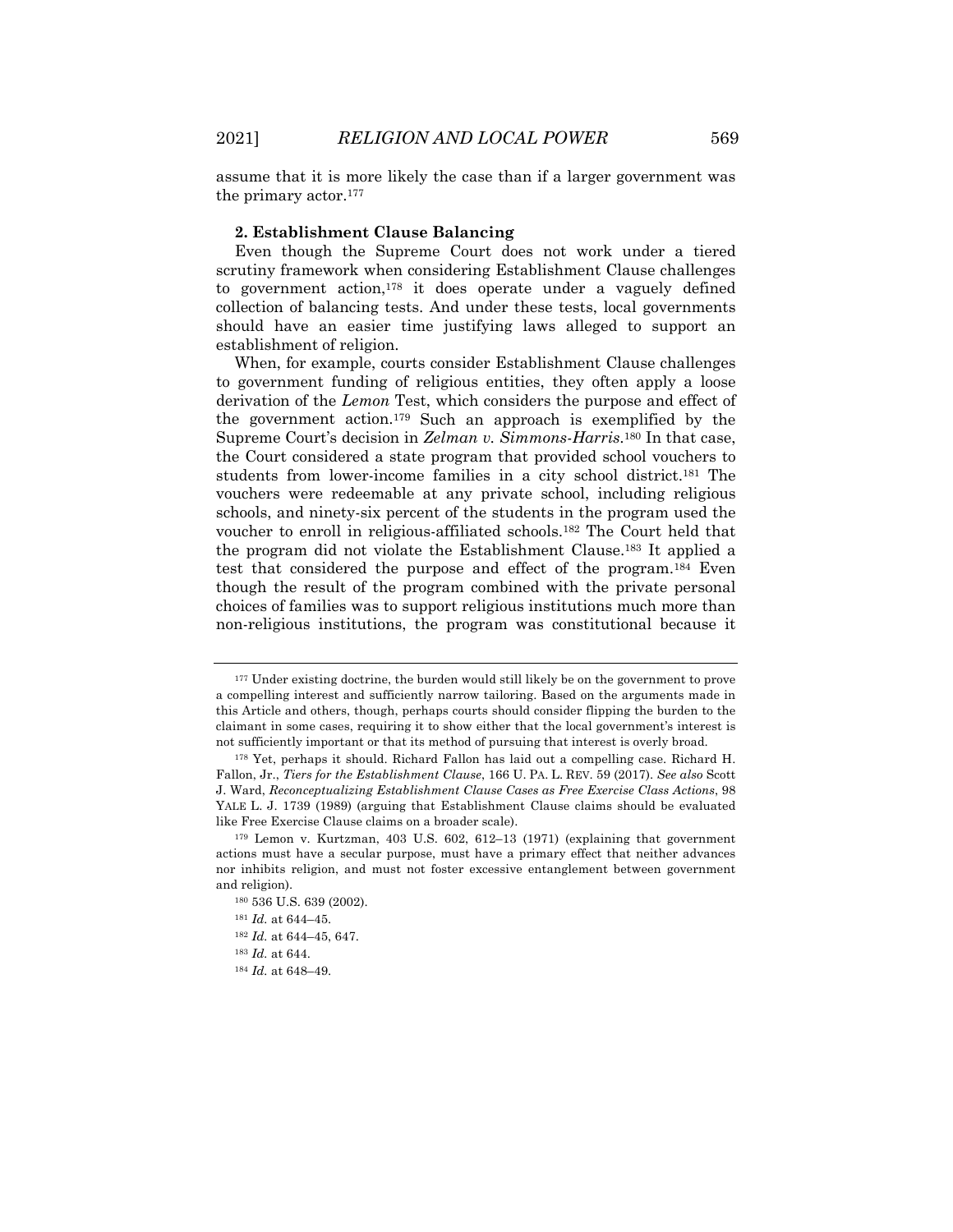had a secular purpose—educating children—and did not specifically incentivize people to support religious interests.185 The Court's analysis thus appears to deviate from a traditional *Lemon* analysis in that under it, a government action could still be upheld even if every prong of the test is not precisely met (i.e., even if the program has the effect of substantially supporting religion). Importantly, it appears that the Court is willing to balance a variety of considerations when determining whether a government action violates the Establishment Clause, including whether the action is intended to support religion, whether it has the effect of doing so, and whether it encourages people to support religion by private choice.

Courts also balance a variety of factors when considering whether public displays and monuments conveying religious themes violate the Establishment Clause. In such cases, a court more or less simply considers whether the facts of the case make it appear as though the public display establishes a religion. Yet, even if the display does clearly communicate a religious message, it may still be permissible depending on the context. In *Cnty. of Allegheny v. American Civil Liberties Union Greater Pittsburgh Chapter*,186 the Court held the solitary display of a crèche on courthouse steps was unconstitutional, but upheld the display of a menorah next to a large Christmas tree and a sign celebrating freedom.187 Similarly, in *McCreary Cnty v. American Civil Liberties Union of Kentucky*,188 the Court struck down a five-year-old solitary display of the Ten Commandments at a courthouse,189 but in *Van Orden v. Perry190* the Court upheld a several-decades-old display of the Ten Commandments amidst other monuments on the grounds of a state capitol.191 From these cases, among others, the Court gradually developed the "reasonable observer" or "endorsement" test, which asks whether a reasonable observer seeing the government-supported display would think the government was endorsing a particular religion over others, or religion over irreligion.192

- <sup>190</sup> 545 U.S. 677 (2005).
- <sup>191</sup> *Id.* at 681.

<sup>192</sup> *Cnty of Allegheny*, 492 U.S. at 620 ("Given all these considerations, it is not 'sufficiently likely' that residents of Pittsburgh will perceive the combined display of the tree, the sign, and the menorah as an 'endorsement' or 'disapproval . . . of their individual religious choices.' *Grand Rapids,* 473 U.S. at 390. While an adjudication of the display's effect must take into account the perspective of one who is neither Christian nor Jewish,

<sup>185</sup> *Id.* at 652–53.

<sup>186</sup> 492 U.S. 573 (1989).

<sup>187</sup> *Id.* at 601–02, 620–21.

<sup>188</sup> 545 U.S. 844 (2005).

<sup>189</sup> *Id.* at 851, 881 (2005).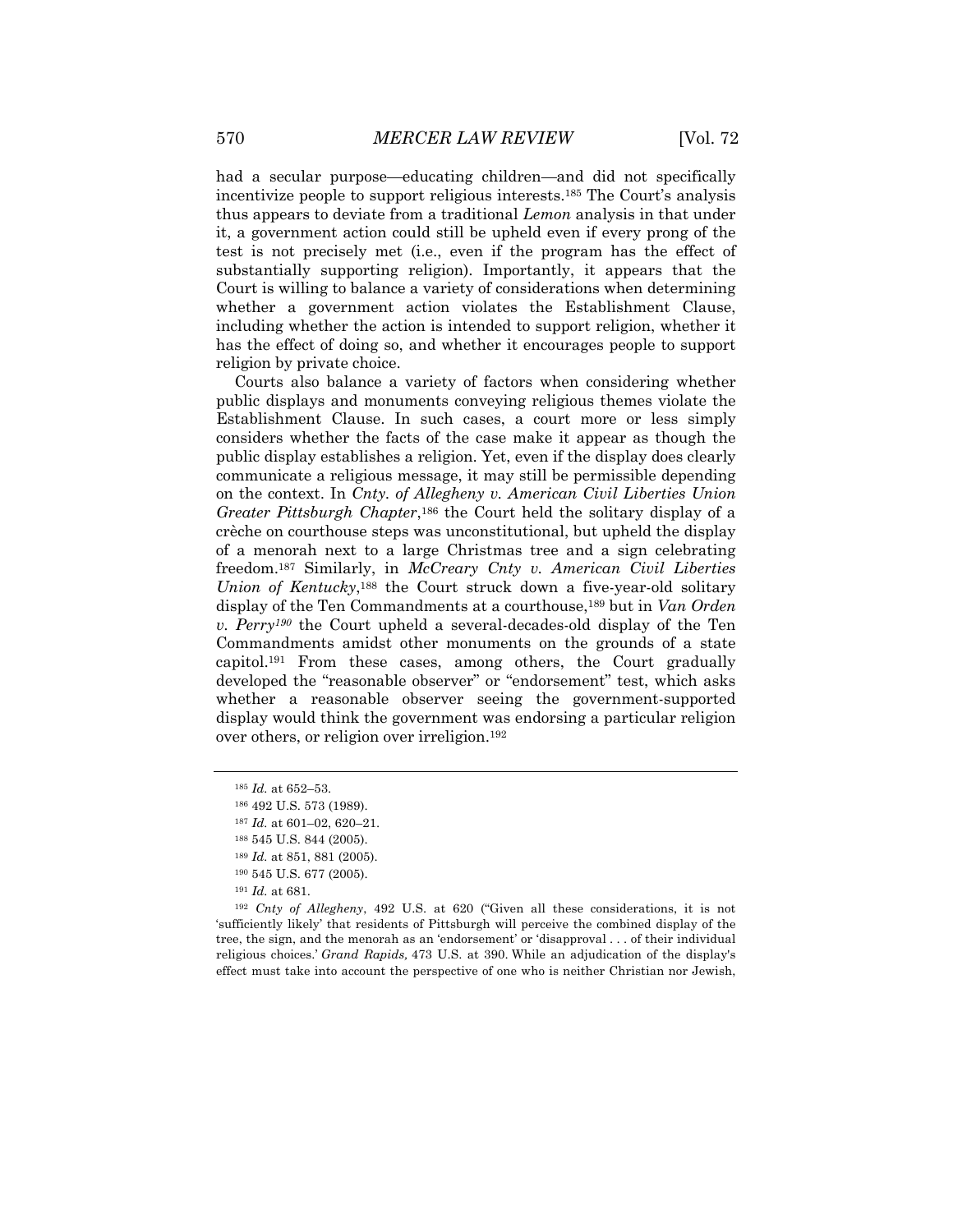From a review of all of these Establishment Clause cases, it is clear that when courts are called on to decide whether a government action violates the Establishment Clause, they must consider a wide collection of factors. Depending on the factual context of the case, these factors could include the intent behind the government action, the degree to which the action encourages religious behavior, and the religious and cultural history of the jurisdiction.

Perhaps most importantly for the purposes of this Article, a proper application of the "reasonable observer" or "endorsement" test might demand consideration of the nature of the specific jurisdiction under the government at issue. It remains somewhat of an open question whether the "reasonable observer" is defined in relation to some sort of nationwide average, or by the citizens of the specific town. But it seems most likely that the answer should be something closer to the former. In *County of Allegheny*, the Court hinted that the reasonable observer is one who is familiar with the locality.193 Moreover, Justice Breyer, the only justice voting with the majority in both *McCreary County* and *Van Orden* (which were decided on the same day), explained that one factor to consider is whether the display of the religious symbol had historically garnered divisiveness among people in that locality.<sup>194</sup> So, it appears that, under the endorsement test, the nature of the jurisdiction in which the display is erected matters.195

If that is so, then a locality might have a better chance of surviving an Establishment Clause challenge than, say, the federal government. Because the United States as a whole is more diverse than most

as well as of those who adhere to either of these religions, *ibid.,* the constitutionality of its effect must also be judged according to the standard of a 'reasonable observer' . . . .").

<sup>193</sup> *See id.* (considering the impact the display would have on "residents of Pittsburgh" specifically).

<sup>194</sup> *Van Orden*, 545 U.S. at 702 (Breyer, J., concurring in the judgment) ("As far as I can tell, 40 years passed in which the presence of this monument, legally speaking, went unchallenged (until the single legal objection raised by petitioner). And I am not aware of any evidence suggesting that this was due to a climate of intimidation. Hence, those 40 years suggest more strongly than can any set of formulaic tests that few individuals, whatever their system of beliefs, are likely to have understood the monument as amounting, in any significantly detrimental way, to a government effort to favor a particular religious sect, primarily to promote religion over nonreligion, to 'engage in' any 'religious practic[e],' to 'compel' any 'religious practic[e],' or to 'work deterrence' of any 'religious belief.' *Schempp,* 374 U.S., at 305 (Goldberg, J., concurring).")

<sup>195</sup> The Supreme Court on one occasion identified this approach favored by Justice Breyer, but made a point to note (at least in a Free Exercise Clause context) that such an approach does not appear to hold precedential weight. *Espinoza*, 140 S. Ct. at 2259–60. So, at least in funding cases in which a religious entity claims improper anti-religious discrimination, the Court does not appear to be on the cusp of consistently adopting such an approach.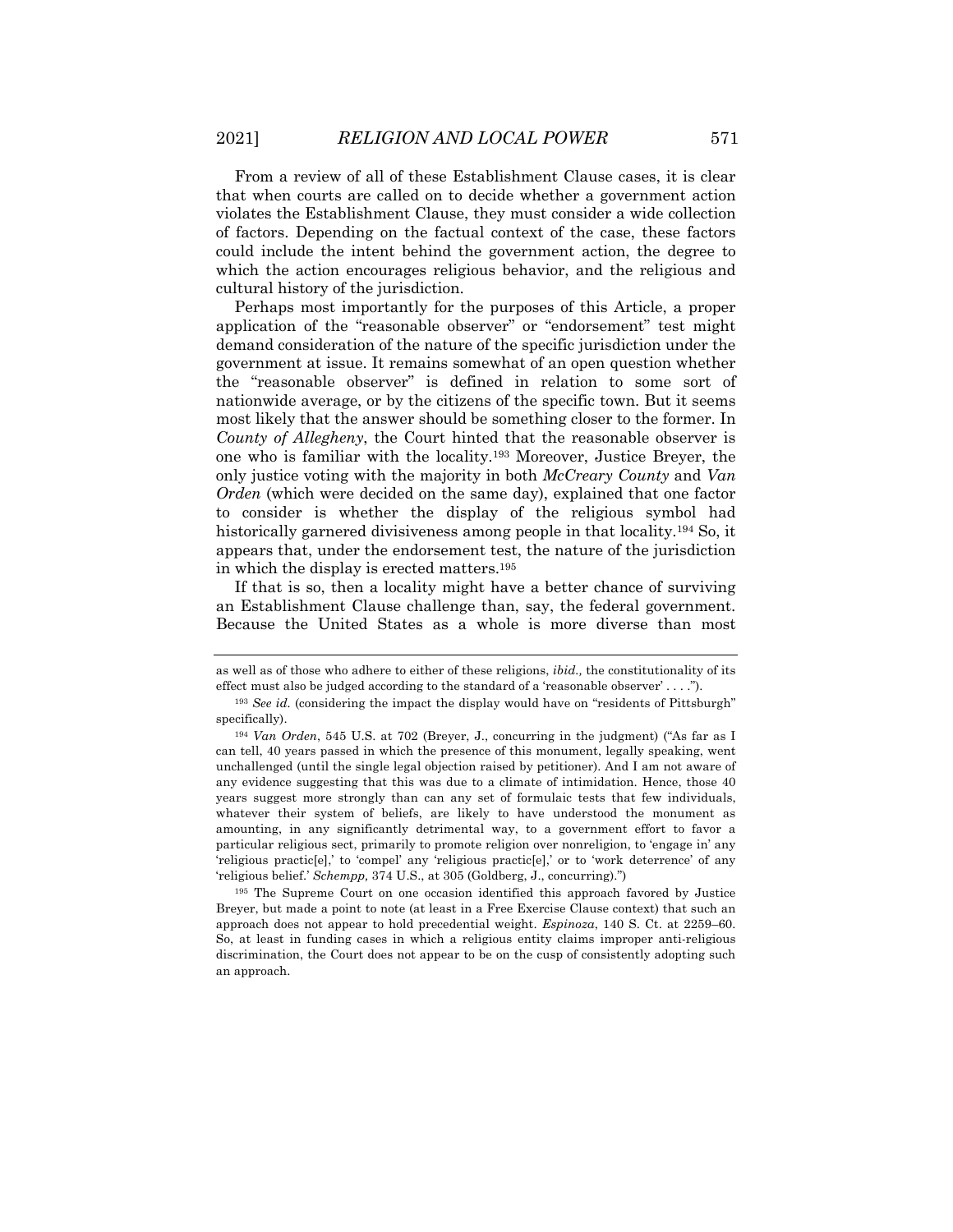localities, a "reasonable observer," as defined only by a locality's populace, would be more attuned to the culture and history of the locality than a reasonable observer, as defined in reference to the populace of the entire United States, would be attuned to any single United States "culture" regarding religious symbols. So, an action of a government over a more culturally homogenous locality would less likely appear to be an improper establishment of religion than would the same action taken by the federal government, or even a state. Simply put, a nativity scene looks less like an establishment of religion when displayed in a public park in a town where eighty percent of households have their own nativity scenes, but looks more like an establishment of religion when placed on the National Mall in Washington, D.C., at the "center" of a nation that is more religiously diverse.

The Supreme Court's analysis in *Town of Greece* exemplifies this principle as well, even if unintentionally. There, the Court upheld a town's practice of opening town meetings with a prayer from local Christian clergy that was often sectarian in nature.196 Among the reasons the Court gave for why this practice did not violate the Establishment Clause was that the religious makeup of the town itself was heavily Christian.197 Because the town was so heavily Christian, the Court implied, the fact that the prayers were largely Christian did not establish a religion; it only reflected the town's demographics.198 Presumably, then, the case might have turned out differently had it centered on the United States Congress opening sessions with only Christian prayers, because the United States overall is not as heavily Christian as the town of Greece.199

Here is the overall point: the way the Supreme Court has analyzed Establishment Clause challenges does not foreclose considering the nature of the government actor and relevant governed jurisdiction. Although the Court has not formally recognized such a consideration,

<sup>196</sup> *Town of Greece*, 572 U.S. at 570.

<sup>&</sup>lt;sup>197</sup> *Id.* at 585 ("The town made reasonable efforts to identify all of the congregations located within its borders and represented that it would welcome a prayer by any minister or layman who wished to give one. That nearly all of the congregations in town turned out to be Christian does not reflect an aversion or bias on the part of town leaders against minority faiths.").

<sup>198</sup> *Id.*

<sup>199</sup> The Court in *Town of Greece* did not signal that sectarian Christian prayers would be problematic even in Congress. But it did explain that Congress brings in ministers of various faiths to deliver prayers. *Id.* at 578–79. So, if Congress did what the town of Greece did and nearly all the prayers were specifically Christian, the analysis might be different.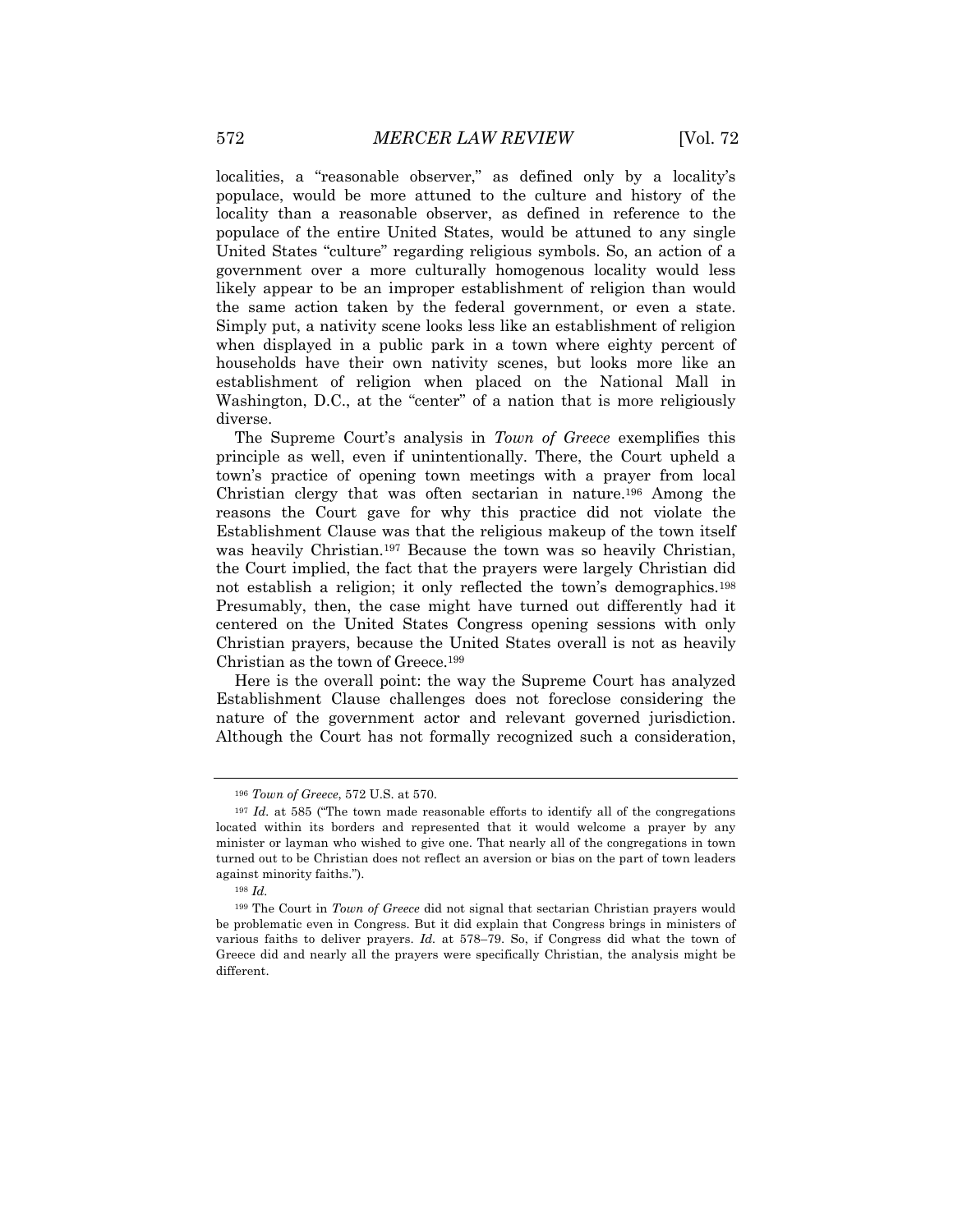such facts can (and I think must) factor into the Courts' analyses. Local governments are closer to the people they govern, and so, are generally more likely to reflect the cultural and religious mores of that populace than the national government or state governments. That being so, a local government action with religious significance is less likely to be a harmful "establishment" of religion contrary to the mores of the populace and more likely to reflect a culture that will at times express its deep convictions through the arm of government. So, to answer the question posed in the introduction—should a mayor's Thanksgiving Day proclamation that specifically gives thanks to Jesus be treated the same as a similar proclamation by the President of the United States? probably not.

# *B. The Remedies-Based Remedy*

Now that I have explained why the substance of the Supreme Court's religion jurisprudence does not foreclose an inquiry into the "level" of the government actor, I will next explain why Courts should also prefer certain remedies over others when considering challenges to local government action under the religion clauses, and how existing doctrine can support them in doing so. First, courts should adhere closely to the preference for as-applied challenges instead of facial challenges when a religion clause claim is brought against a local government. Second, in such situations courts should prefer individualized remedies over broader injunctions. By following both of these principles, courts could further the discretion of local governments over religion that this Article claims is desirable while adhering to the foundational principles of the law of remedies.

# **1. Favoring As-Applied Challenges**

The Supreme Court has explained on several occasions that when a law is challenged on federal constitutional grounds, courts should tend toward resolving the lawsuit as an as-applied challenge instead of a facial challenge.200 That directive should be followed vigorously when a local government action is the target of the constitutional challenge. Courts that do so respect the value of local government discretion while also securing the essential rights of citizens most harmed by local government actions that affect religion.

<sup>200</sup> *See infra* note 207.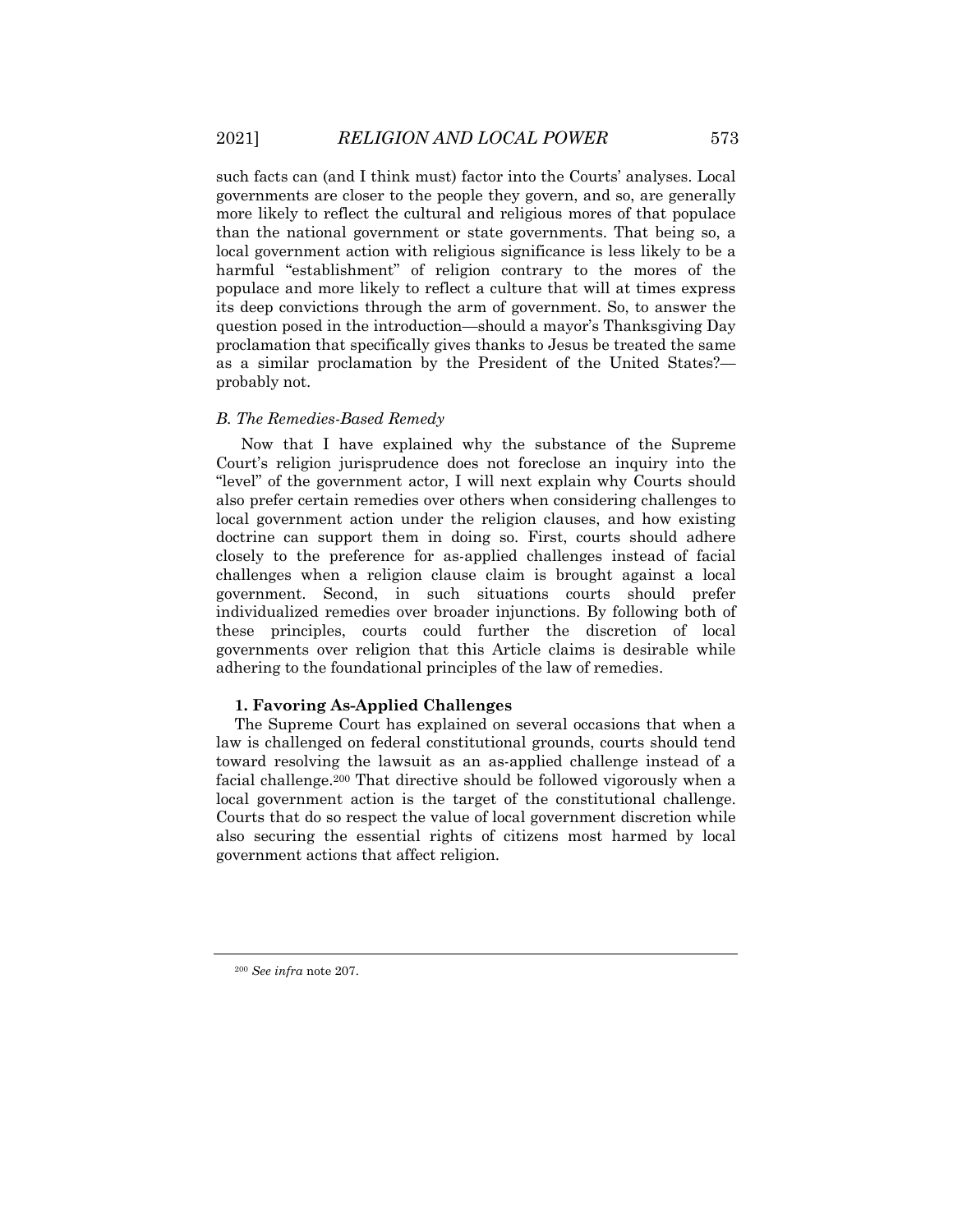In many constitutional cases, the Roberts Court has emphasized its preference for as-applied challenges over facial challenges.201 Whereas an as-applied challenge asks only whether a law or other government action improperly infringes on the constitutional rights of the individual claimant or claimants, a facial challenge typically contests the government action in all its possible applications.202 A government action is therefore facially unconstitutional only if there is no conceivable application of that action that is permissible under the Constitution.203 Such a showing is obviously more difficult for a claimant to make than a showing that the government action is unconstitutional as applied.204 And courts, in their remedial discretion, may avoid even considering the facial validity of a government action when a plaintiff could succeed on the more limited as-applied theory.

The rationale behind this approach is somewhat similar to that of the constitutional-avoidance theory of statutory interpretation. Under that theory, or "canon," if a court is tasked with interpreting an ambiguous statutory provision and one permissible reading of the provision might make the statute unconstitutional, the court will gravitate toward another permissible reading of that provision that does not render the provision constitutionally problematic.205 Such an approach, some would say, is one of judicial restraint. It allows as much action of the legislative branch to remain in place as possible, under the assumption that a legislature would prefer to have a potentially less-robust version of its statute stay on the books than have no valid statute at all.206

Likewise, the preference for as-applied challenges is an exercise of judicial restraint. It essentially says that courts should not decide more

<sup>201</sup> Gillian E. Metzger, *Facial and As-Applied Challenges Under the Roberts Court*, 36 FORDHAM URB. L. J. 773, 775–83 (2009); Gonzales v. Carhart, 550 U.S. 124, 167 (2007); Ayotte v. Planned Parenthood of Northern New England, 546 U.S. 320, 328–29 (2006).

<sup>202</sup> Alex Kreit, *Making Sense of Facial and As-Applied Challenges*, 18 WM. & MARY BILL RTS. J. 657, 657 (2010).

<sup>203</sup> United States v. Salerno, 481 U.S. 739, 745 (1987) ("A facial challenge to a legislative Act is, of course, the most difficult challenge to mount successfully, since the challenger must establish that no set of circumstances exists under which the Act would be valid.").

<sup>204</sup> *Id.*

<sup>205</sup> N.L.R.B. v. Catholic Bishop of Chicago, 440 U.S. 490, 500 (1979) ("In a number of cases the Court has heeded the essence of Mr. Chief Justice Marshall's admonition in *Murray v. The Charming Betsy,* 2 Cranch 64, 118, 2 L. Ed. 208 (1804), by holding that an Act of Congress ought not be construed to violate the Constitution if any other possible construction remains available.").

<sup>206</sup> *See, e.g.*, *id.* at 500–01 (explaining that the Court looks for a clear expression of Congress's intent before construing an ambiguous statutory provision in a way that would render the provision problematic under the Constitution).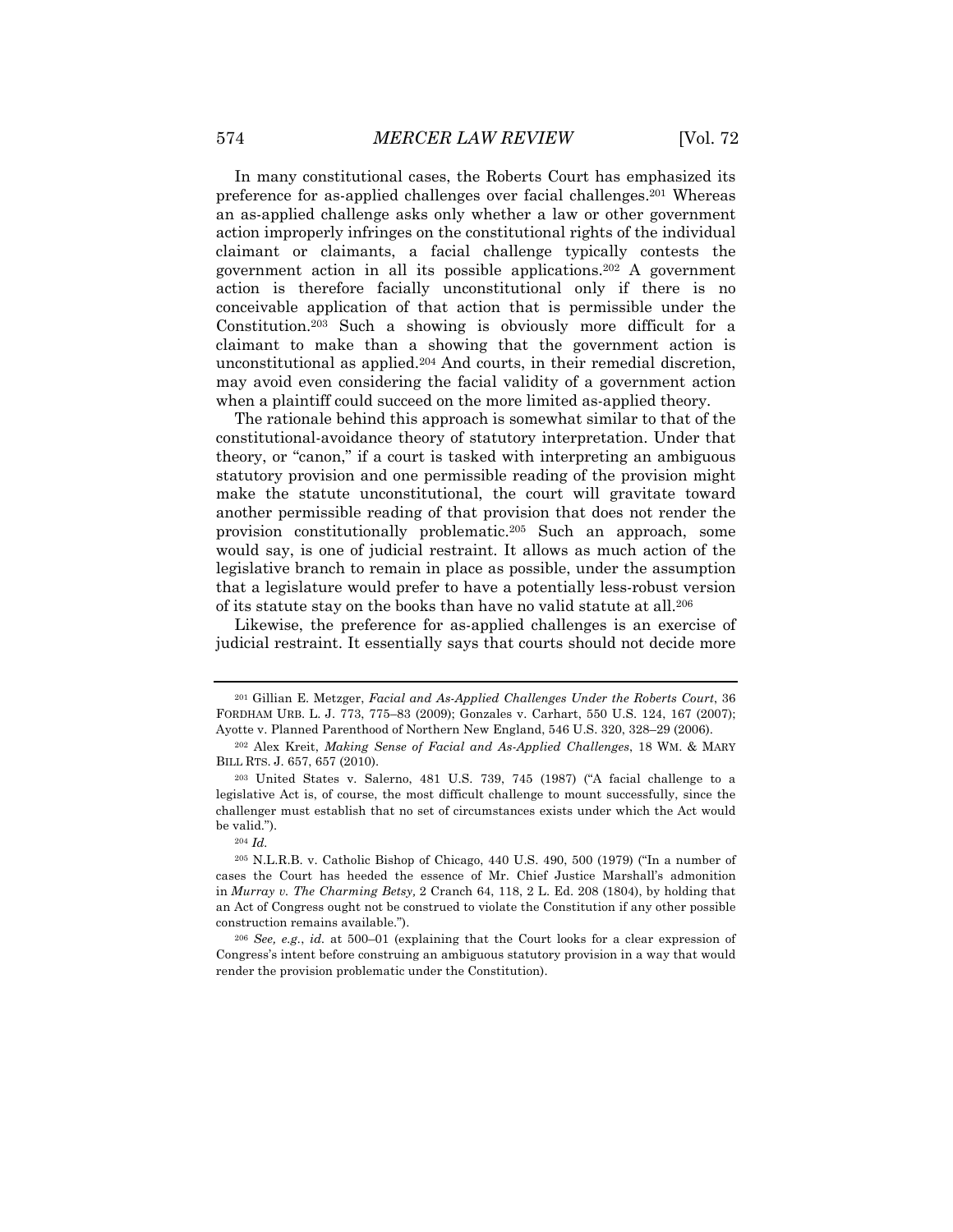than they need to decide.207 Thus, if the dispute between the individual plaintiff and the government actor can be resolved by addressing only the effect of the government's action on that individual, then the court need not consider the effect of the government action on additional hypothetical individuals not before the court.

Assuming the presumption for as-applied challenges is warranted at least in some cases, it is especially warranted when the government action challenged was performed by a local government and implicates religion. Local government actions more likely reflect the preferences of a greater percentage of that jurisdiction's constituents than do actions of larger governments.208 Again, consider an example like the one provided in Part I that involved Cities A, B, C, and D. Because of the greater diversity of the United States as a whole, a federal law striking a particular balance between the general public interest and the religious freedom of people of faith may only be in accordance with roughly half of the populace's preferences (if not less).209 But because local populaces are often more homogenous based on a variety of characteristics, including convictions related to issues like religious exemptions, an action taken by local government officials will more likely satisfy a greater percentage of the local citizenry.<sup>210</sup>

That being so, a court decision invalidating an entire law or program at the local level is likely to be more counter-majoritarian than a similar decision related to a federal or state law or program. Although a decision holding, for example, that a federal government action is facially invalid may displease roughly half of citizens, a decision holding a local government decision facially invalid would likely displease a greater percentage of that populace. Compound that individual result with similar decisions against thousands of localities across the nation, and the overall result is significantly more counter-majoritarian on the whole than a decision invalidating a federal action.

<sup>207</sup> Ayotte, 546 U.S. at 328–29 ("Generally speaking, when confronting a constitutional flaw in a statute, we try to limit the solution to the problem. We prefer, for example, to enjoin only the unconstitutional applications of a statute while leaving other applications in force . . ."); *see also* Kreit, *supra* note 202, at 658 (explaining that "the law strongly favors as-applied challenges on the grounds that they are more consistent with the goals of resolving concrete disputes and deferring as much as possible to the legislative process").

<sup>208</sup> This is true because, as explained in part II.B, *supra*, localities are typically more responsive to citizens' desires than larger governments, and local populations tend to be more homogenous. *See also* Blank, *supra* note 103, at 389–90.

<sup>209</sup> *See supra* part II.B.

<sup>210</sup> *See supra* part II.B.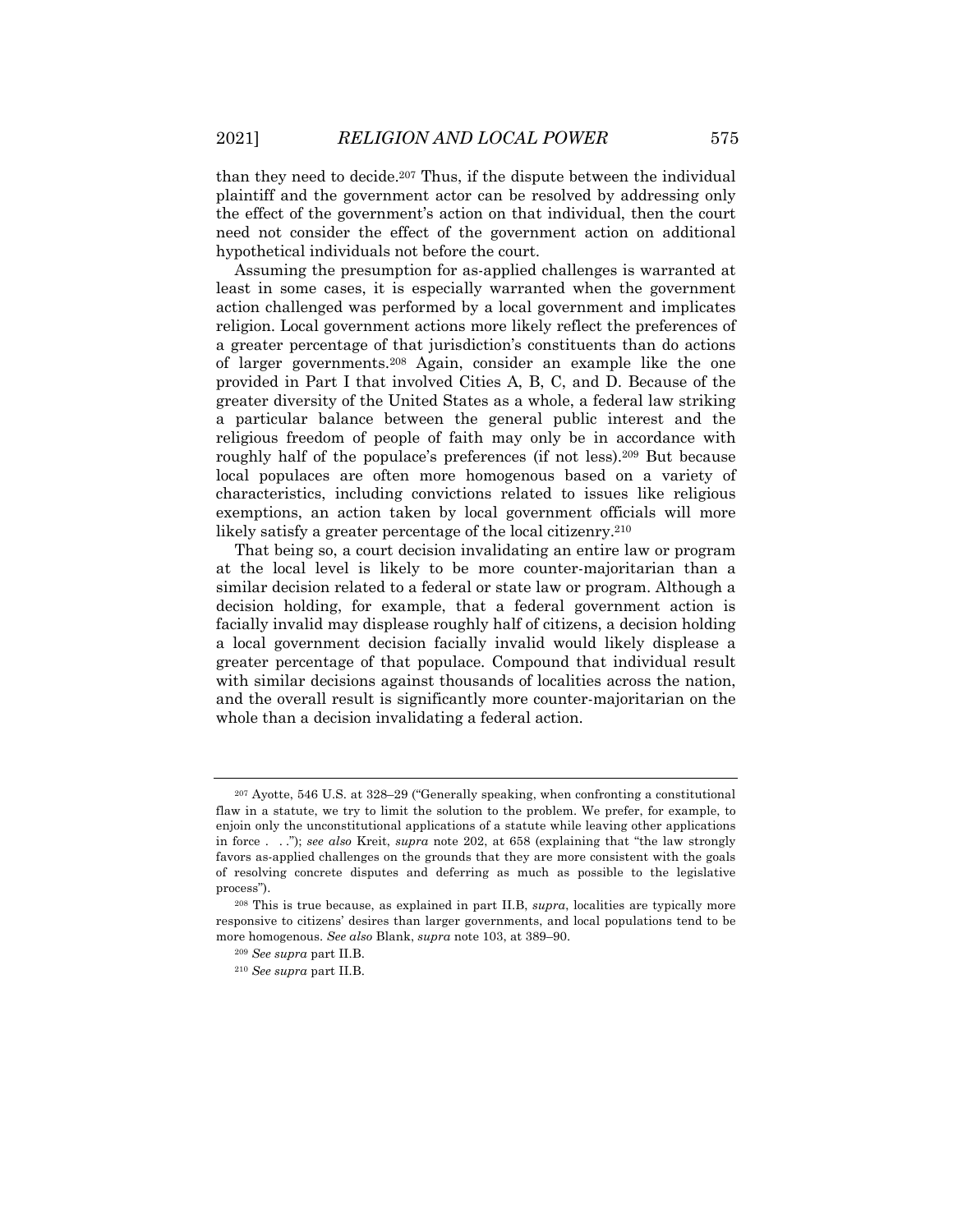Of course, the holders of the minority view on church-state matters within a particular locality should not be ignored. A preference for asapplied challenges indeed would not ignore such people. It would still address the liberty interest asserted by the people who bring a claim. From an economic standpoint, then, as-applied challenges are better approximations of "weighted preferences"—those who are most displeased or harmed by a local government action are those who are more likely to bring a suit challenging the action.<sup>211</sup> So, as-applied challenges can still provide relief to the individuals whose interests have been most harmed, all the while respecting local communities' ability to express their values through local government action.

It is not difficult to understand how the preference for as-applied challenges works when a claimant brings an action under the Free Exercise Clause. The court would prefer to consider whether the government action infringes on that claimant's right to freely exercise her religion, and avoid any unnecessary consideration of whether the government action infringes on religious exercise as a general rule.212 But applying the preference for as-applied challenges is trickier with an Establishment Clause challenge. What does it mean to ask whether a government action improperly establishes religion as applied to the claimant? I will give what I think is the best answer available under existing doctrine.

The difficulty in answering whether and how an Establishment Clause challenge could be evaluated "as applied" lies in a longstanding debate centered around one important question: what governmentcaused harms should the Establishment Clause prevent?213 By

<sup>211</sup> Of course, this is not a perfect measure. Many people who are frustrated or harmed by a government action will not bring a lawsuit for a variety of personal reasons such as finances, time, and reputation.

<sup>212</sup> A request for a judicial exemption from a law is essentially an as-applied challenge.

<sup>213</sup> Some, like Justice Clarence Thomas, see the Establishment Clause as a protection for states to maintain their own establishments of religion without federal interference. *See* Elk Grove Unified Sch. Dist. v. Newdow, 542 U.S. 1, 49 (2004) (Thomas, J., concurring in the judgment). The majority of scholars and commentators see the clause as a protector of individual liberty, but they disagree as to what harms it protects against. *See, e.g.*, Alex Geisinger & Ivan E. Bodensteiner, *An Expressive Jurisprudence of the Establishment Clause*, 112 PENN ST. L. REV. 77, 79 (2007) (explaining that one view holds that the Establishment Clause secures freedom of thought and expression for individuals); Fallon, *supra* note 178, at 90 (explaining that the Establishment Clause protects the right "(a) not to be taxed to support religion, (b) not to be classified and unreasonably disadvantaged on the basis of religion, (c) not to be symbolically demeaned or marginalized by governmental endorsement of religion, or coerced into participating in a religious exercise, and (d) not to be subjected to governmentally sponsored religious instruction or endorsement as an aspect of public education.").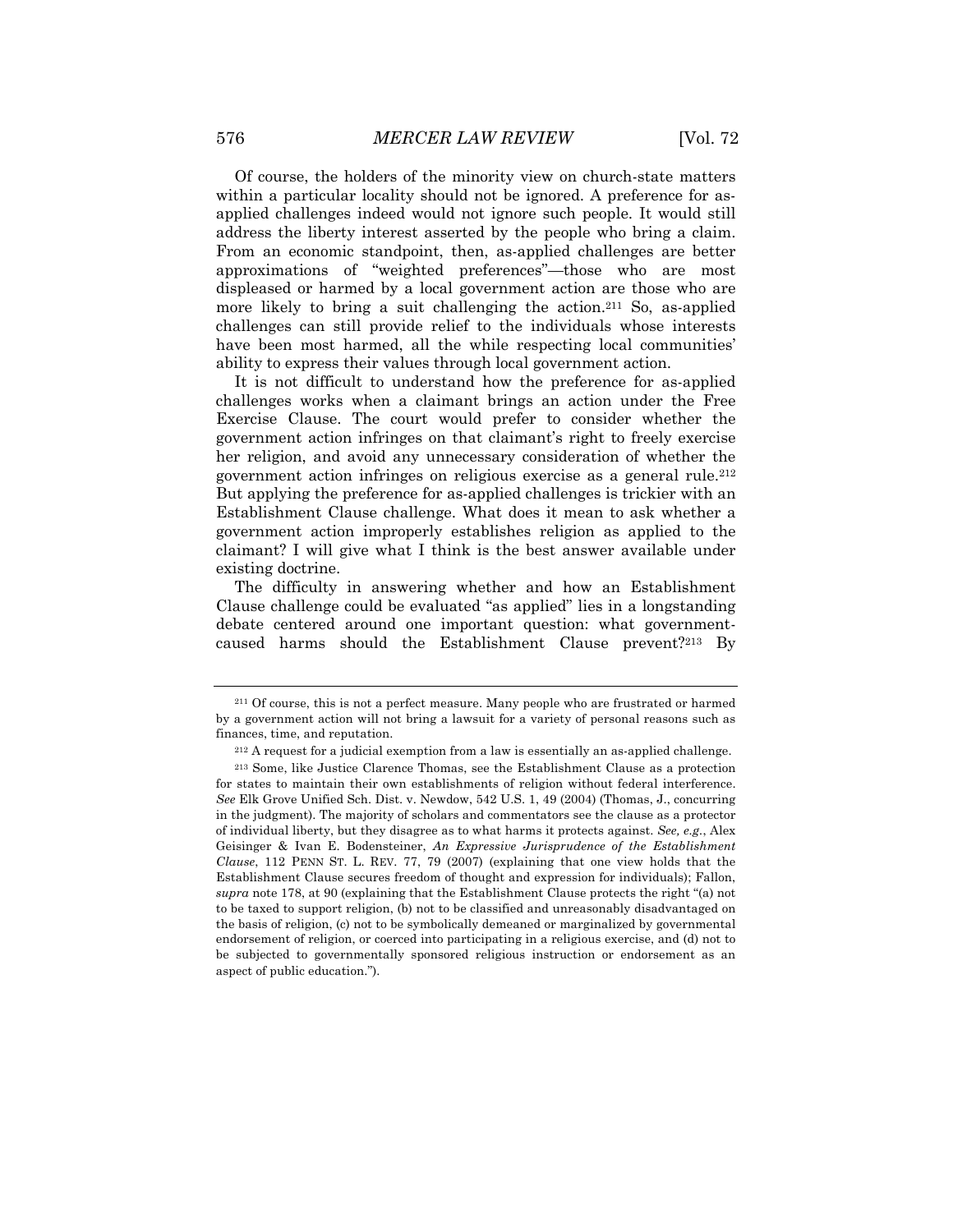incorporating the Establishment Clause against state and local governments, the Supreme Court has in effect declared that the Establishment Clause protects individual liberties in some way. As the predominant theory goes, it was incorporated through the Due Process Clause of the Fourteenth Amendment, a process generally reserved only for certain fundamental rights of individuals.214 Although many did, and still do, question whether the framers of the Constitution would have thought of disestablishment as an individual right,<sup>215</sup> for the purposes of this Article I will treat the incorporation of that provision as a conclusive statement that it is indeed an individual-rights guarantee. But in what way? With what individual harm is the clause concerned? One potential answer is that an establishment of religion could harm the religious entities favored by the "establishing" action because that action entangles government with religion. But if that is the answer, then presumably such a religious entity would be the one bringing the suit, and that rarely is the case. Another possibility is that anyone who is not affiliated with the religious interests "established" by the government is harmed by being treated less favorably than others based on her religious beliefs (or lack thereof). But if that is the interest, then it is not clear how the claim would differ in structure from a Free Exercise Clause claim.216 And if it is similar to a free-exercise claim, then addressing the claim as an as-applied challenge is more straightforward. Finally, perhaps the harm the Establishment Clause guards against is a conscience-based harm to taxpayers;217 citizens may strenuously object to any of their tax dollars being used to support a religious interest or viewpoint with which they disagree. If that is the interest, then, again, the claim would operate similarly to a free exercise claim in structure, and it would be relatively easy for a court to address whether the government action violates a constitutional right as applied to the individual claimant or claimants.

So, although there are some conceptual ambiguities regarding how a court can prefer as-applied challenges even in Establishment Clause cases, it appears that doing so would not be entirely inconsistent with

<sup>214</sup> McDonald v. City of Chicago, 561 U.S. 742, 759–60 (2010) (describing the process of selective incorporation of certain provisions of the Bill of Rights through the Due Process Clause of the Fourteenth Amendment).

<sup>215</sup> *See supra* note 213.

<sup>216</sup> Indeed, scholars have argued that the Establishment Clause constrains the relationship between governments and citizens in a substantially similar way to the Free Exercise Clause. *See, e.g.*, Ward, *supra* note 178, at 1739–40 (noting that the clauses could perhaps be treated as one, but favoring an approach that treats Establishment Clause challenges as class-action-form Free Exercise challenges).

<sup>217</sup> *See, e.g.*, Fallon, *supra* note 178, at 90.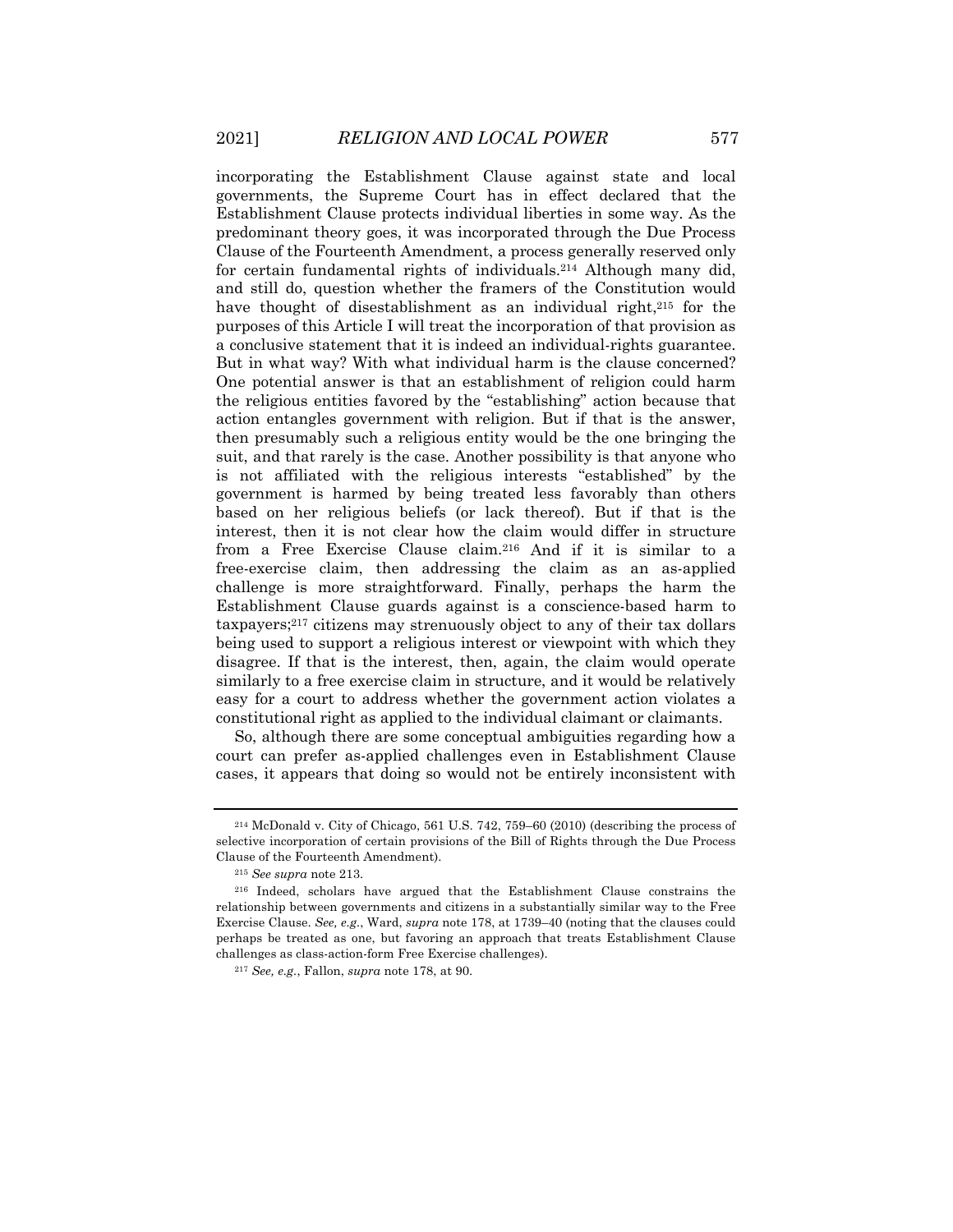the interests that clause aims to protect. All in all, courts that stick to such a preference when a religion-related claim is brought against a local government give more space to those governments to act for the public health, safety, morals, and general welfare while staying within federal constitutional bounds.

# **2. Favoring Narrow Individualized Remedies**

Closely related to the preference for as-applied challenges is a preference for certain remedies that give targeted relief to a wronged claimant, but do not go further. To put it simply, this Article encourages courts considering challenges to local government actions under the religion clauses to favor narrower remedies like individualized exemptions or damages instead of broad remedies like complete invalidation of the relevant government action. Like with the preference for as-applied challenges, courts that favor narrower remedies give more space for local governments to chart their own community-tailored course. And the rationale behind these remedies supports such a preference.

This Article will focus on only a few categories of remedies: damages, injunctions against enforcing a law against a complaining party, and injunctions that invalidate a government action entirely. Courts should favor the first two sorts of remedies when considering free-exercise or establishment challenges to local government action.

In some types of free exercise cases,218 courts already favor a narrow remedy that prevents enforcement of the government action against the claimant, also known as an "exemption." Picture a case in which a government enacts a law or policy that appears neutral on its face, but in its application might compel some people to act or not act contrary to what their religious convictions dictate. For example, the federal government might enact a law that generally requires certain employers to include coverage for contraceptives in the health care plan it provides to its employees; but some employers might claim that supporting certain forms of contraception violates their religious convictions.219 Or perhaps a local government zones an entire region for residential use only, but a church that owns land in that area claims that the zoning regulation violates its right to freely exercise its religion because it does not allow it to host religious services and build and operate a religious school on that property.

<sup>218</sup> By this I mean to include not only cases brought directly under the Free Exercise Clause, but also cases brought under statutes like RFRA and RLUIPA.

<sup>219</sup> Such a situation is similar to the facts that gave rise to *Burwell*, 573 U.S. at 682.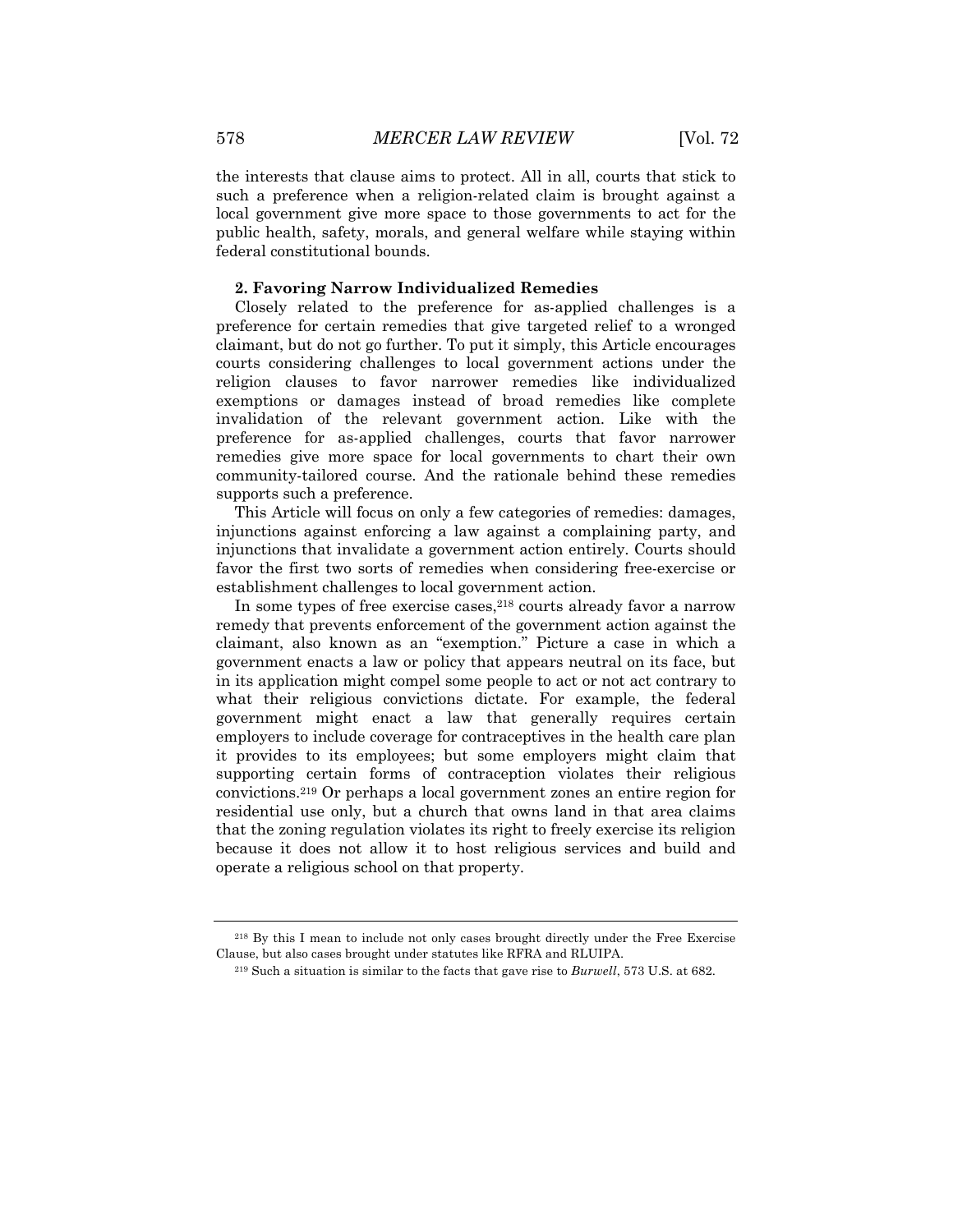Let's assume that a court agrees with the claimant in either of these cases that the government action violates the claimant's rights (perhaps under a particular federal statute like RFRA or RLUIPA). The court most likely will grant the claimant an exemption—decide that the claimant has a right to not be subject to the government action. A narrow, party-specific remedy like this comports with the goal of allowing localities the discretion to chart their own policymaking course. If an exemption to a local law or policy is granted, the law or policy can still stand, and will continue to apply to anyone who does not raise a successful claim for an exemption.220

Once again, though, the analysis is more complicated for an Establishment Clause claim. Courts have long recognized the general rule that a wronged party is not entitled to an equitable remedy when an adequate remedy at law exists.221 Remedies at law are inadequate if they, for example, will not prevent a claimant from being irreparably harmed. Carrying these principles to the issue at hand, damages should be the preferred remedy for local government Establishment Clause violations.

Picture that a city establishes a program that uses local property tax revenue to fund a voucher program that allows low-income households to send children to private schools, which in that city includes almost solely religious schools.222 A family with no religious affiliation sues the city claiming the program is unconstitutional under the Establishment Clause because it disproportionately allocates tax dollars to religious institutions. Assuming a court agrees with the claimant that there is an Establishment Clause problem, what should the court do?

One option is to invalidate the entire program. This option has some intuitive appeal. If a program establishes religion, it establishes religion, end of story; why would it matter who is harmed to what degree?

That remedy is, in my view, more appropriate for problematic federal government actions than it is for local actions. The reasons for this distinction reflect the discussion in Part I.B. Action by the federal government affects far more people than a city program. And the

<sup>220</sup> The issue of whether such a narrower remedy is generally appropriate against a federal or state government action, instead of a local action, is beyond the scope of this Article. This Article simply asserts that narrow remedies are especially appropriate when the government actor is a locality.

<sup>221</sup> Monsanto Co. v. Geerston Seed Farms, 561 U.S. 139, 156–57 (2010); Nat'l Private Truck Council, Inc. v. Oklahoma Tax Com'n, 515 U.S. 582, 588 (1995) (explaining that "Congress did not authorize injunctive or declaratory relief under § 1983 in state tax cases when there is an adequate remedy at law").

<sup>222</sup> This scenario is somewhat similar to the facts in *Zelman*, 536 U.S. at 639.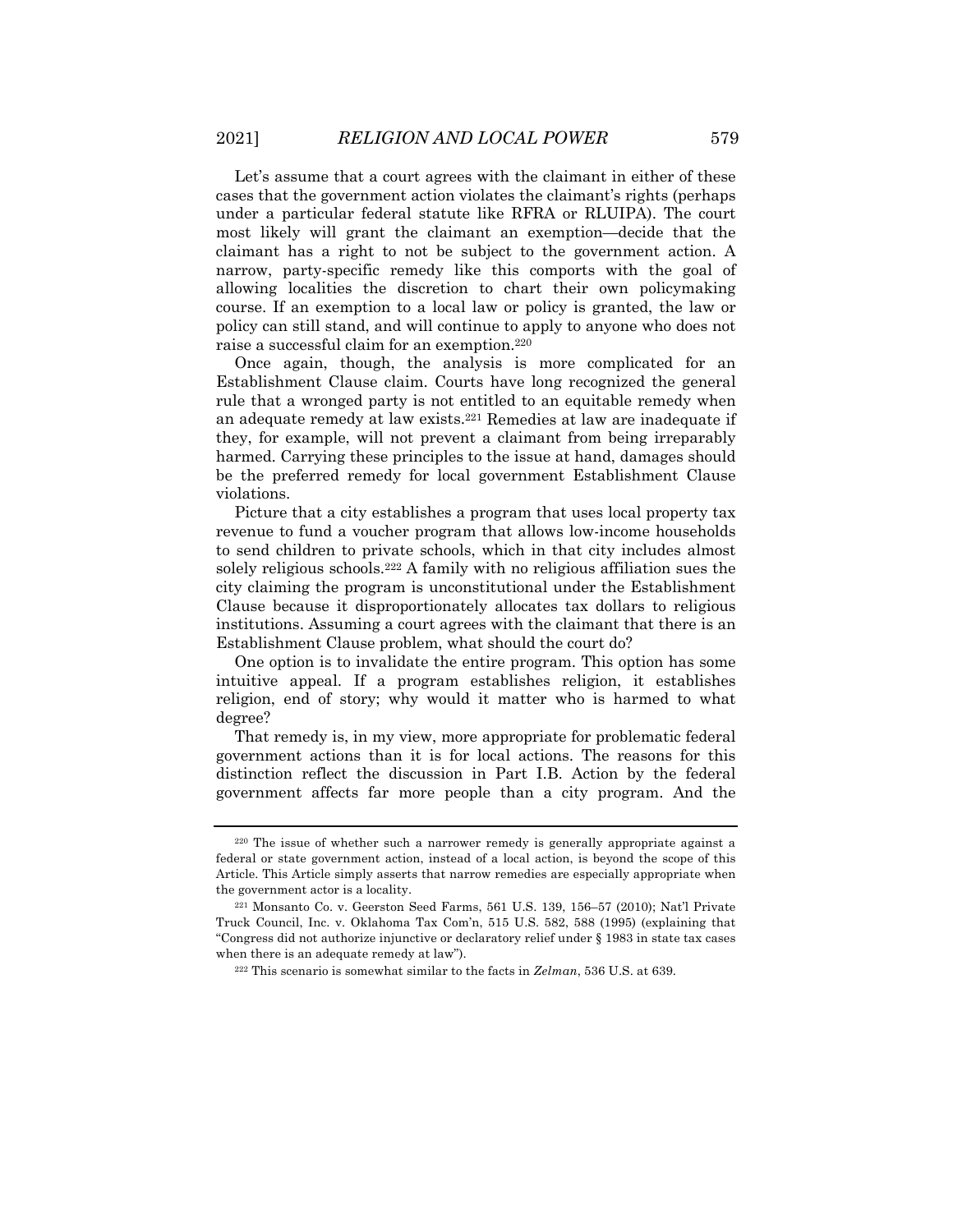populace affected by a federal action is usually far larger and more diverse. So, typically, a claimant that successfully challenges a federal action will represent the interests of a much larger number and proportion of the population than a claimant successfully challenging a city action.

A court considering a remedy for a city's problematic school voucher program should think differently. If the injury the Establishment Clause protects against is that of a claimant's tax dollars supporting religious interests with which the claimant disagrees, then damages may be able to right the wrong. The locality could easily pay the claimant the value of that claimant's tax dollars that would have otherwise gone to the voucher program.

A court could approach the remedies issue in a similar way if faced with a city's problematic religious display (like a Ten Commandments display). If the city spends taxpayer dollars to erect or maintain the display, then a claimant who objects to the display on Establishment Clause grounds could be at least partially "made whole" by damages equal to the amount of that claimant's tax dollars that would have gone toward that end.

This approach does invite an objection: what if the interest the Establishment Clause protects is not only based on an objection to where a claimant's tax money is directed, but also based on the feeling of offense the claimant might experience because of the existence of the government program or display? Assuming a claimant has standing to bring a claim based on such a ground, damages may still be a reasonable remedial approach. In tort cases, for example, courts and juries often are tasked with approximating the value of non-economic harms, such as pain-and-suffering damages.<sup>223</sup> If such an approach can provide some meaningful compensation to a person who has gone through tort-induced trauma, then perhaps it could work for a constitutional harm too.

One might respond that these harms are meaningfully different in nature: a classic tort is a one-off deal—one past event determines the damages. But an active program or a standing display that supports religion is an ongoing harm—it continues to offend the claimant for as long as it exists. First, a court or jury could still provide damages for prospective pain and suffering.224 They do so in tort cases in which a

<sup>223</sup> C.V. Venters, Annotation, *Instructions Regarding Measurement of Damages for Pain and Suffering*, 85 A.L.R. 1010 (1933) (providing an overview of many jurisdictions that allow juries to calculate pain-and-suffering damages).

<sup>224</sup> C.S. Wheatley, Jr., *Future Pain and Suffering as Element of Damages for Physical Injury*, 81 A.L.R. 423 (1932) (explaining the general rule that future pain-and-suffering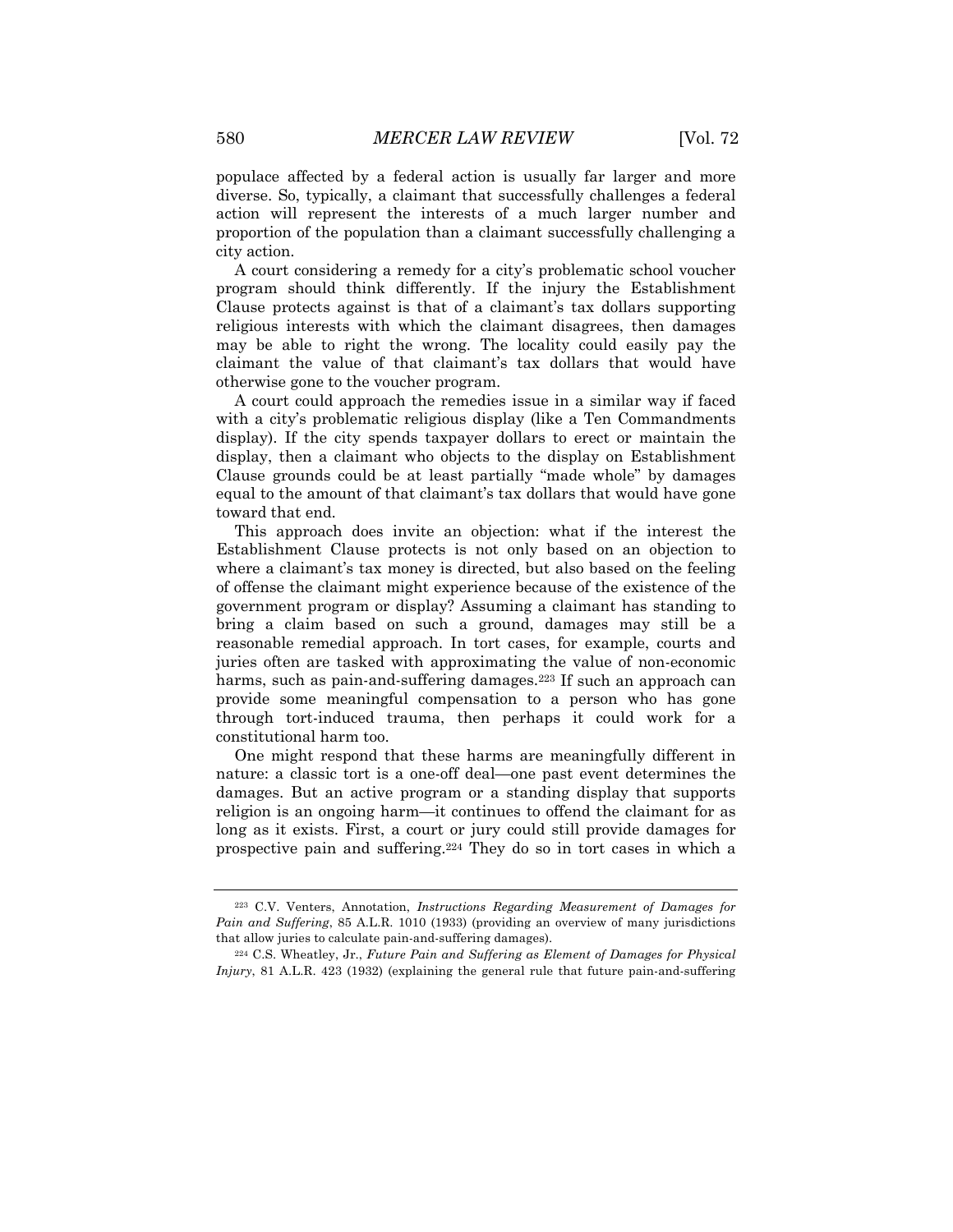plaintiff, for example, is faced with years ahead of living with a particular debilitating injury. If courts or juries can find a way to quantify the harm of not getting to play sports with friends for the next twenty years or more, it is not illogical to think they could also satisfactorily quantify the harm of, for example, being periodically reminded that a statue of Saint Peter indefinitely stands in the city park.

Second, remedial principles from property law could provide a helpful analytical framework that supports narrower remedies for local government action infringing on religion. Calabresi and Melamed's seminal article on entitlements and remedies in polluter cases explains that under a "property rule," a person harmed by another person's use of property, like a polluting activity, is entitled to a ceasing of the harmful activity; under a "liability rule," however, the offending party is merely entitled to damages, and the offending party may continue the conduct if it pays those damages.225 A liability rule, Calabresi and Melamed's framework dictates, should govern when transaction costs are high.226 In other words, if it would cost a lot of money to organize and gain approval from all persons potentially affected by a property owner's pollution, then the conflict should be resolved simply by a court assigning a value to the harm and compelling the polluting party to pay that amount to anyone injured.

I do not advocate for a system in which governments may always violate the rights of citizens if they give those citizens some money. But the rationale behind Calabresi and Melamed's framework at least carries some normative weight in the context of local government action that implicates religion. In such situations, transaction costs are probably high. To involve all potentially affected persons in a decision about whether to pursue a course of government action that may either help or hurt religious interests, a locality would probably at least have to hold a referendum on the action. And, because not every citizen will vote, it would probably have to expend even more effort and resources than that to make sure that everyone gives consent to the government action. A "liability rule" in the context of free-exercise and

damages are appropriate when the party seeking relief shows that it is sufficiently probable she will experience such pain and suffering).

<sup>225</sup> Guido Calabresi & A. Douglas Melamed, *Property Rules, Liability Rules, and Inalienability: One View of the Cathedral*, 85 HARV. L. REV. 1089, 1092 (1972).

<sup>226</sup> James E. Krier & Stewart J. Schwab, *Property Rules and Liability Rules: the Cathedral in Another Light*, 70 N.Y.U. L. REV. 440, 451 (1995) (describing the "the familiar piece of conventional wisdom that amounts to virtual doctrine: [w]hen transaction costs are low, use property rules; when transaction costs are high, use liability rules").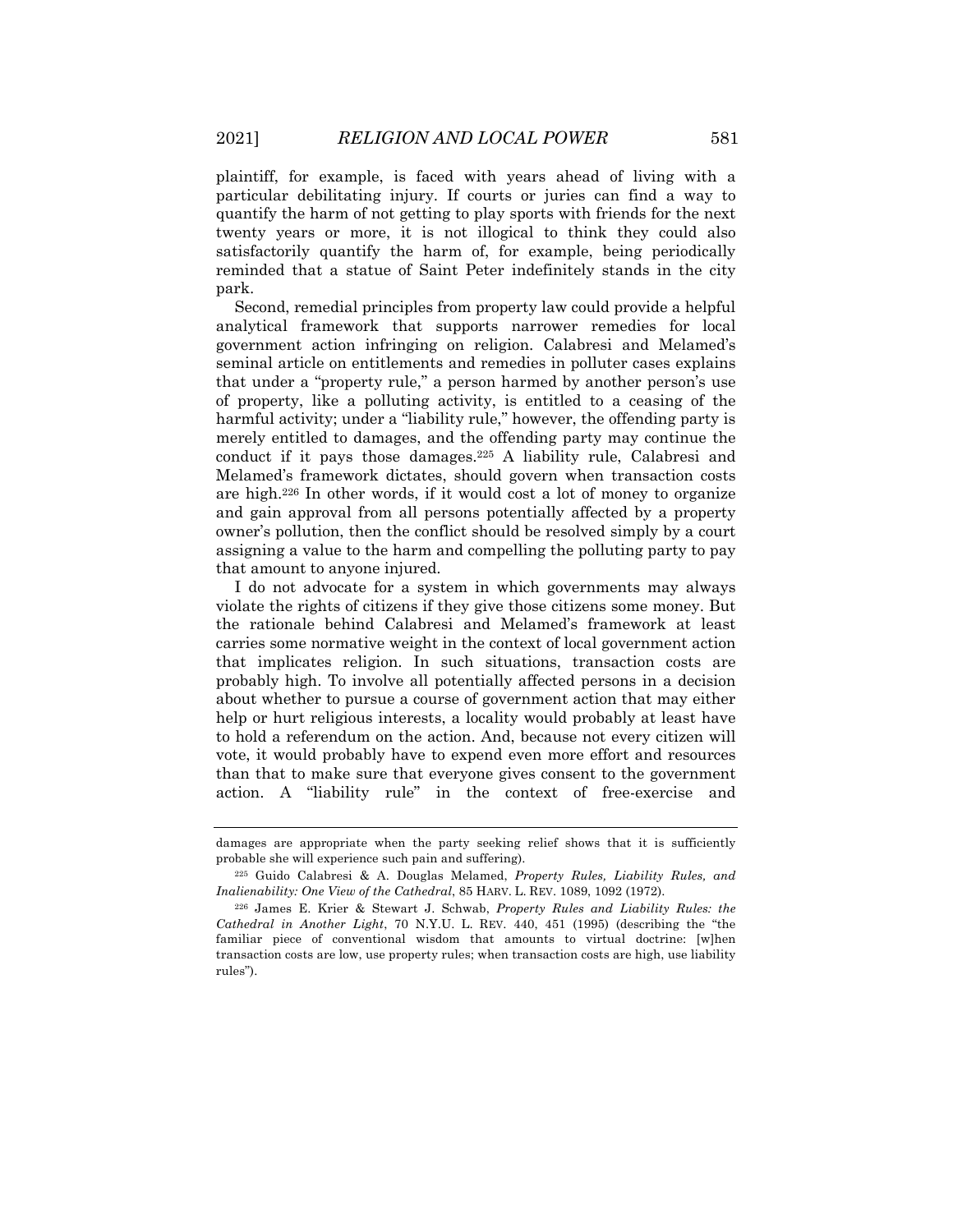establishment challenges serves as an easier proxy for gaining such approval from affected parties. Those who are most harmed by the government action are those who are more likely to bring a lawsuit and receive compensation.227

Indeed, the law regarding civil rights actions supports such a remedial approach when local government action is challenged. Although the Eleventh Amendment's protection of state sovereign immunity228 somewhat insulates states and state agencies from damages actions, it does not similarly apply to insulate local governments.229 Local governments' status as "persons" for certain purposes, including the increased capacity to commit a constitutional tort as if they were an individual and not state actor,230 make them well-suited to pay damages in constitutional cases conceived through a liability rule lens.

Finally, in the context of religion, narrow remedies like damages or exemptions may also serve to avoid absurd or undesirable policy outcomes. Picture a city in which eighty percent of the residents favor, and twenty percent oppose, a school voucher program that may implicate the Establishment Clause. A person from the twenty percent minority then brings a claim challenging the government action under the Establishment Clause. If a judge holds for the plaintiff and invalidates the entire program, what happens if that plaintiff eventually moves to another town? The person potentially harmed by the government action could no longer be harmed by it, but the program is still dead. And the city could not resurrect it because of the past court ruling. Compound this individual result among thousands of localities, and the final picture is a network of bordering localities with substantially the same policies instead of self-determining cities and towns that can experiment with different solutions and express their local communities' unique mores.<sup>231</sup> But if, instead, the challenge was

<sup>227</sup> That principle may apply just as strongly to larger government like state or federal governments. But, as this Article hopes to make clear, other policy reasons for applying the principle and thus favoring damages are more compelling with local governments than the others.

<sup>228</sup> U.S. CONST. amend. XI ("The Judicial power of the United States shall not be construed to extend to any suit in law or equity, commenced or prosecuted against one of the United States by Citizens of another State, or by Citizens or Subjects of any Foreign State.").

<sup>229</sup> *See, e.g.*, *Lincoln Cty.*, 133 U.S. at 530–31.

<sup>230</sup> Local governments, unlike states, are considered "persons" able to be sued for constitutional torts under 42 U.S.C. § 1983. Monell v. Dept. of Social Servs. of City of New York, 436 U.S. 658, 688–90 (1978).

<sup>231</sup> *See* MCCONNELL, ET AL., *supra* note 17 and accompanying text.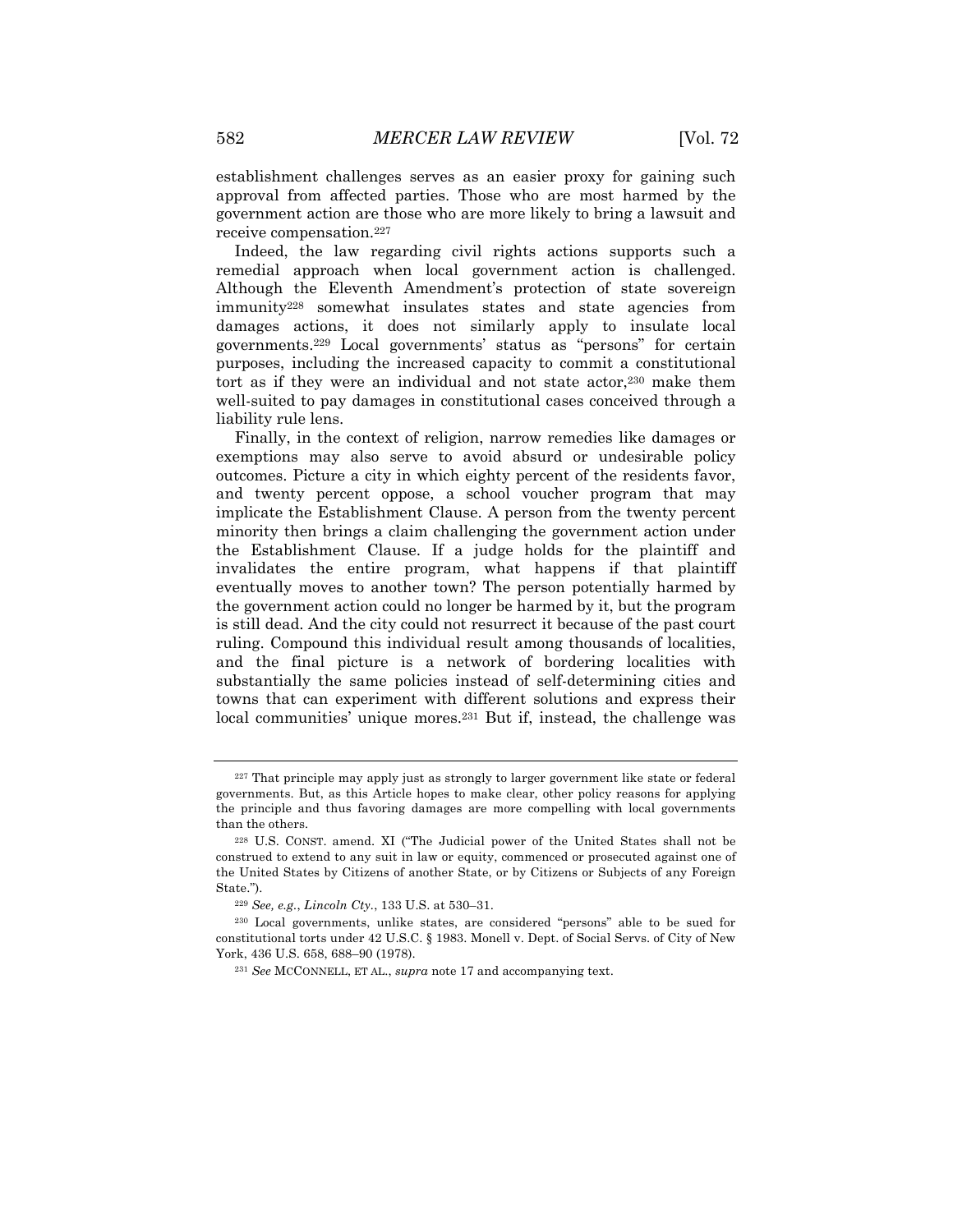evaluated as-applied and the remedy was damages, then the claimant's rights would be respected and the popular government program could continue.232

Indeed, and relatedly, such a compensatory system contributes toward a Tieboutian ideal because it makes it more financially feasible (even if minimally so) for the offended party to move elsewhere.233 It turns the abstract offense felt by the claimant into a fungible resource, thus giving her a boost if she would rather live in the next town over where the government pursues more amenable goals. Opting for damages, and narrower remedies in general, instead of broad invalidation, thus directly serves at least two desirable ends: (1) allowing local governments to differ from each other, expressing community values and creating a mosaic of competing policy approaches, and (2) putting harmed citizens in a better position to choose a locality that suits their preferences. Courts' remedial discretion thus stands as a potential doctrinally justified way of affording localities more leeway over matters of religion than that afforded to their state and federal counterparts.

# V. CONCLUSION

Governments asserting power over large geographic regions with diverse populaces are not well-equipped to cater to people's competing preferences on matters implicating religious convictions. Disagreements on whether and to what degree government should support, accommodate, or suppress religious interests in the public sphere are, as Professor Hills says, "reasonable and deep." But the United States is not only unique in its diversity; it also operates under a unique multitiered federalism. From the beginning of this nation and before, local governments served as special settings for democratic involvement and community expression. They exercised significant discretion and power over their small and relatively homogenous populaces. They were not simply arms of the state. Over time, American law largely forgot the inherent powers and advantages of these communities and their selfestablished governing bodies. From a misunderstanding of the roots of these entities' political power, states have come to exercise complete power over them.

<sup>232</sup> This argument applies to other narrower remedies, like exemptions, as well. If a person brought a free-exercise claim successfully and the court thus invalidated the local law entirely, the law would be off the books even if the claimant moved elsewhere. Localities again would be less able to chart their own courses.

<sup>233</sup> *See* Tiebout, *supra* note 116.